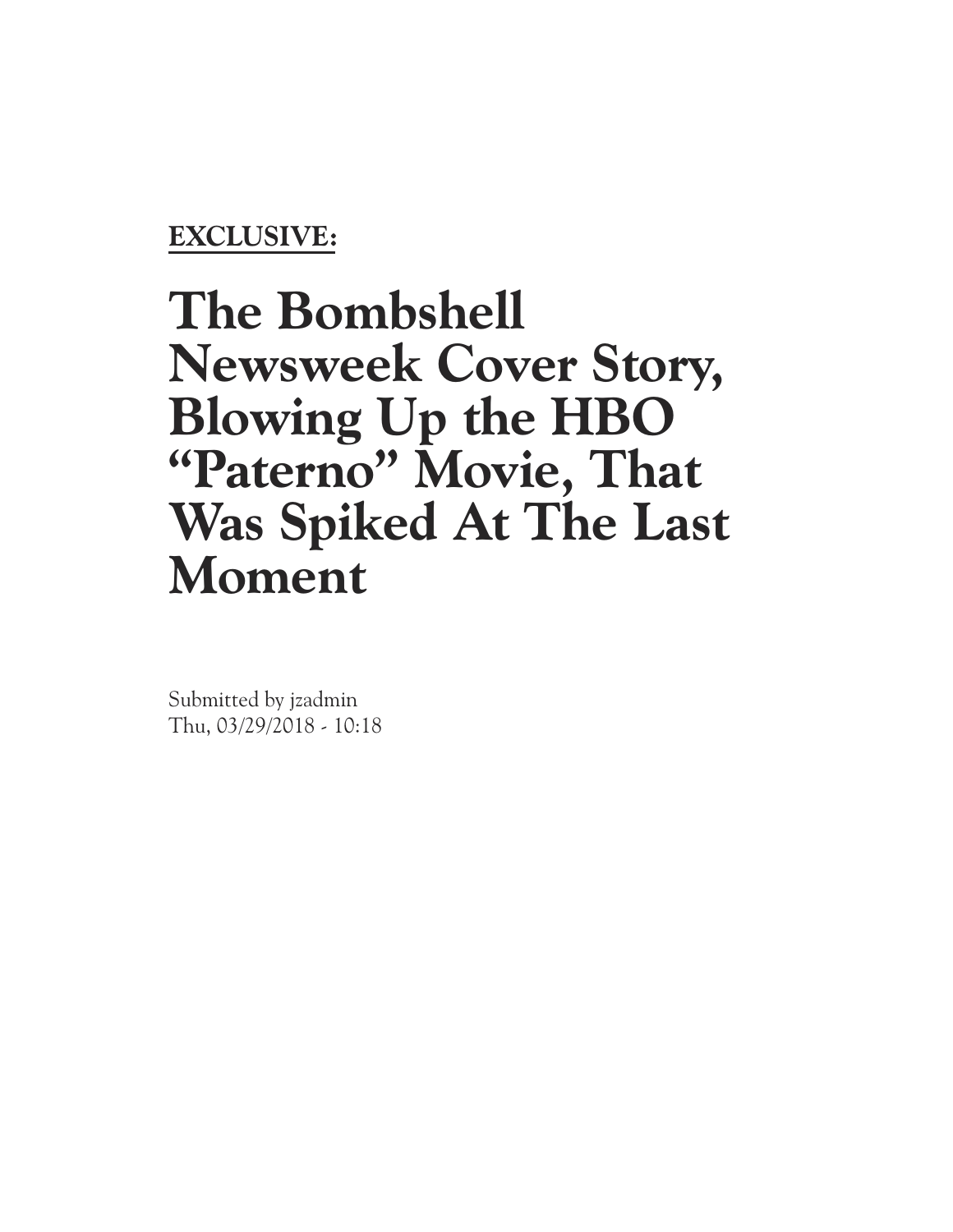#### *Editor's Note:*

What follows is one of the last full versions of a massive Newsweek cover story which was scheduled for their April 6th, 2018 edition. It is over 20,000 words, and almost all of it was going to be posted on their website, with at least 15,000 words in the actual magazine. This version was meticulously vetted by multiple top Newsweek editors and something very close to it was approved for final vetting for their lawyer, which is normally a formality. In fact, the editor in charge of the story at that stage, Ross Schneiderman, specifically told me that he couldn't imagine that their lawyer would have any serious issues.

This piece began in the fall of 2017 when Newsweek's then top editor Bob Roe hired reporter Ralph Cipriano to do a story on the Penn State saga from the perspective that everything we think we know may be false. Ralph had been leaked a huge cache of documents related to the Penn State settlements and the Louis Freeh investigation. Bob had long ago worked the infamous "McMartin Pre-School Sex Abuse Case," which turned out to be a fraud, so he understood how this kind of scenario could have easily happened in the midst of a moral panic.

Ralph, realizing that I have knowledge and information about the case which no one else does, including that of a purposely fake Sandusky accuser who had run a "sting" operation on the most important lawyer and therapist in the case for over three years, agreed to bring me on as his co-writer. I traveled to Philadelphia to review the documents (which were extraordinary) and from there we, both together and separately, wrote several different versions of the story.

For many reasons, the process quickly became dysfunctional and delayed. I kept urging Ralph that we needed to get this out ASAP, partly because I feared Bob may get fired from Newsweek because of all the turmoil there. At one point Bob suggested that we try to put this out on February 2, but because the Philadelphia Eagles looked likely to be in the Super Bowl that weekend I objected because I figured we would be lost in the tidal wave of news coverage, even in Pennsylvania.

Here is an email from Bob to the "fake accuser," with whom he had spoken on multiple occasions, referencing in late January that we were very close to publishing.

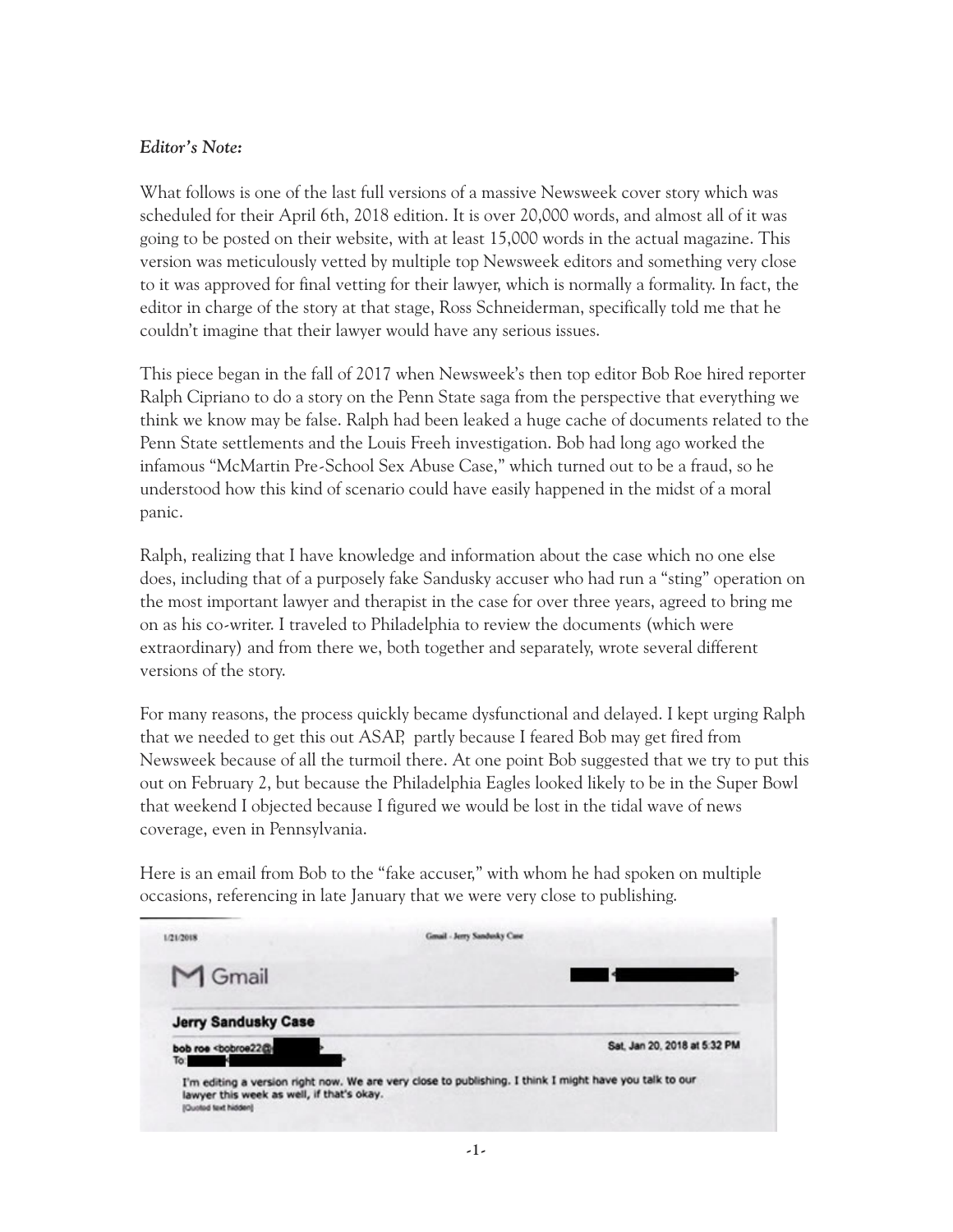I doubt we could have gotten it out by then anyway, but, as fate would have it, Bob was indeed fired the day after the Super Bowl for having instigated an investigation of Newsweek's parent company..

At that point, Ralph and I both figured the story was totally dead, since having someone else, at a publication which might go under at any moment, embrace such a controversial narrative seemed impossible. As it turned out, those who replaced Bob thought what we had was really good/important, and, given the chaos that was going on there, it appeared there was a window to get published, especially as they were now starved for original content.

However, the process was effectively restarted with Ross having to get up to speed and essentially reprogrammed about the entire Penn State saga. At one point, Ross told both Ralph and me, separately, that he regretted having jumped on the false narrative when he wrote about the "scandal" back when it became public. It was obvious to both of us that he had become convinced that we were right about the case.

After having already accepted that this project was dead, I slowly allowed myself to get sucked back in as Newsweek gave every indication that they were going to publish our story so that it could come out just before HBO's "Paterno" movie. However, when the decision was made to wait until the very end of March, right after Newsweek had a week off from their publishing schedule, I told Ralph we would end up doomed by the extra time that this would give Newsweek to figure a way to chicken out.

A week before publishing was scheduled, we were suddenly told that, despite being maybe the largest story in Newsweek history, we had lost the cover to Vladimir Putin, but that the story would still be headlined "What Really Happened at Penn State? Probably Not What You Think" at the top of the magazine's cover. This, combined with them irrationally taking out the quote from former NCIS agent John Snedden which ends this version (saying that he thinks Sandusky is innocent) made it very clear that they were starting to became afraid of the story and that someone in power was trying to at least diminish it, if not kill it all together.

On March 26th I had an extensive conversation with Thomas Smith, from Weekly Retail Service, who is in charge of printing and distributing the hard copies of Newsweek. I was asking him about printing extra copies so that I could buy them and whether more copies than normal could be made available to Pennsylvania. He was well aware of the coming story and very helpful. At that point, I finally thought that this story was really going to run.

But then the lawyer that Ross didn't think would have any major issues (largely because the story had already been so meticulously edited/vetted and was written in an extremely benign fashion) began to put Ralph through an insane ringer. He had been through this process before (which was one major reason why I did not ask to be part of it) but had never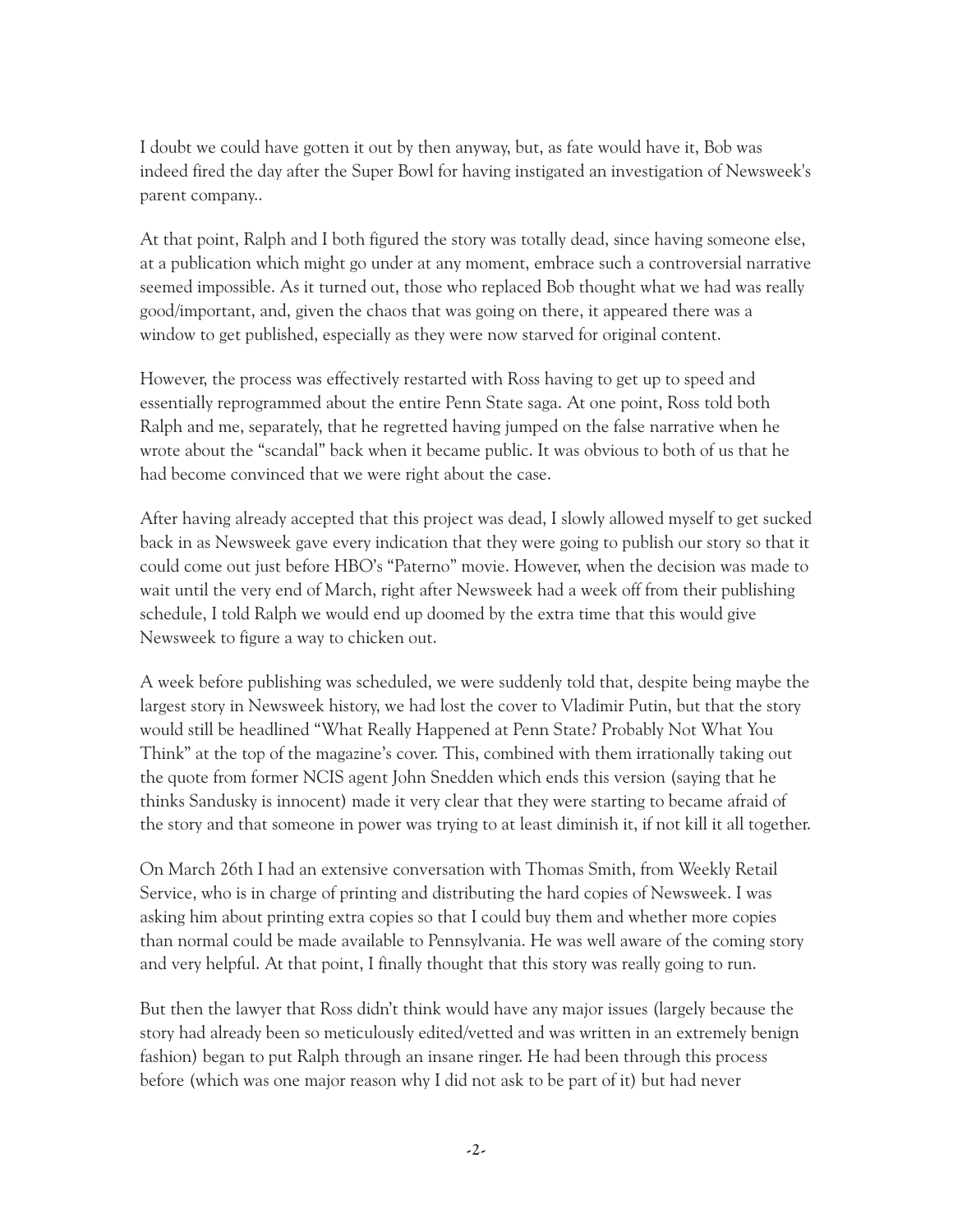experienced anything remotely like this. At one point, the lawyer, who clearly had no clue about the case nor it's personalities, actually asked Ralph how he could prove that the medical records we had for Jerry Sandusky had not been forged by his wife Dottie (which is just utterly ludicrous on multiple levels).

It quickly became clear that the winds had dramatically shifted and that suddenly, instead of the burden of proof being on the lawyer to prove that the story should not run, Ralph, alone against the lawyer and three editors he didn't know, somehow was being forced to prove that there was no way that Newsweek could ever possibly get sued (which, if that was the normal standard, the news business would immediately cease to exist).

As you will see when you read this version, the verbiage is already so safe and lacking in accusation that it is impossible to see how anything could possibly be fodder for even an illegitimate lawsuit. However, especially in a case like this one where everyone knows the rest of the media will not be sympathetic, it is extremely easy for a lawyer to create a fear where no rational one exists. Once people get scared, no one is going to put their ass on the line to save a story that not only isn't theirs, but which was commissioned by a guy who doesn't even work there anymore.

That had always been my greatest fear once Bob Roe was fired. Eventually someone in power would object, if only out of ignorance, and there would be no one with the ability to push it through, or at least keep the rest of the people in the room from turning on it (in other words, if this story was the idea of the current boss it is amazing how much more supportive the other editors would have been).

On March 28th, convinced we were indeed doomed, I urged Ralph to pull the story so that they could not claim there was something wrong with it which forced them to kill it. Naïve until the very end, Ralph once again did not take my advice. The next morning Ralph was told that huge chunks of the story were now out and he, not seeing a way to save the rest, especially on incredibly short notice, essentially told them the whole thing was dead. I am still not sure who exactly made the final call to pull the plug.

When Ross called me to officially inform me of what I already knew, it was clear that he was in total rationalization mode and obvious things which no one had never even mentioned before (like me having, gasp, previously expressed a strong opinion about the case) were suddenly big problems. He was even denying that he thought we had proved the case. When I told him he was lying about his beliefs, he hung up on me. The conversation lasted about two or three minutes. For the full story of what happened with Newsweek, *please listen to this extensive podcast: https://tinyurl.com/ycfmogaw Or, read this column I wrote: https://tinyurl.com/y78yybgn*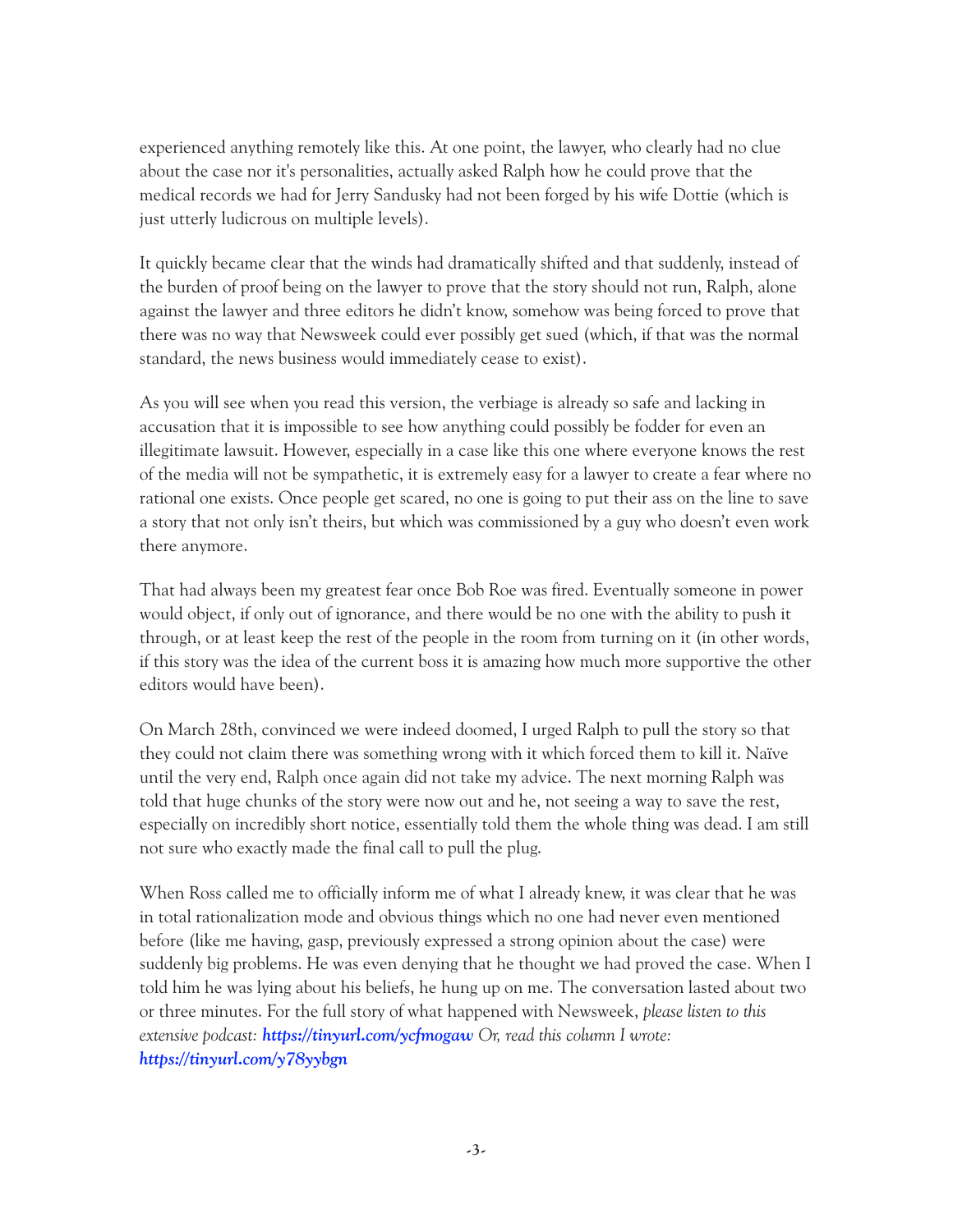After much consideration, and against the wishes of Ralph who is clearly still trying to get paid by Newsweek (I hope he does, though I am pretty sure that I will not be paid my expenses, as promised), I have decided to publish this version by myself with only some light editing by me of the two sections dealing with the fake accuser's "sting operation." The name of the purposely fake accuser has been, for now, redacted at his request.

Though it is something which I truly dread, I feel as if I have no other choice but to release this on my own. The truth is just too important here.

To be clear, I mostly hate this version. While it has some incredibly important and "bombshell" information, it is presented in a way which I think is about the least effective way that it could have been (I think Ralph feels the same way). We both agreed to allow the story to be told in this pedestrian manner ONLY because it was the only way to get it out into the public domain in a way which might have been given the respect that it deserves. For all intents and purposes, I did not write the majority of this version. I mostly provided a majority of the facts and rewrote versions that Ralph came up after first Bob, and then Ross, had basically already told him what they wanted and what they thought was acceptable.

I am quite sure that there are minor errors in this version which were, or would have been, corrected afterwards. I also know some details, *like a brand-new interview with an ex-girlfriend of Aaron Fisher – here: https://tinyurl.com/y9mgmwn7* were added at the last second. In later versions there were also some structural changes which helped it a bit. I also strongly believe that there is FAR too much reliance on the issue of Repressed Memory Therapy in this version as it seems that Newsweek thought that was the safe/politically correct way of getting around calling the accusers liars.

It is an amazing testament to the power of our facts that what remains is still incredibly compelling and, almost in spite of itself, extremely convincing regarding Sandusky's innocence. Ironically, I am actually quite certain that had our case NOT been so strong that there is a much better chance that it would have been published because the story would not have scared people nearly as much. In retrospect, it would have been a better idea if we had only sold Newsweek on a narrow story about what an obvious fraud the settlements were (which was a scenario Ralph and I had discussed at length) as opposed to having them try to swallow the entire alternative narrative all at once. Though we never got any pushback on the full narrative until the very end, and by then it was too late to reverse course.

Here are just some of the new pieces of evidence which are in this version: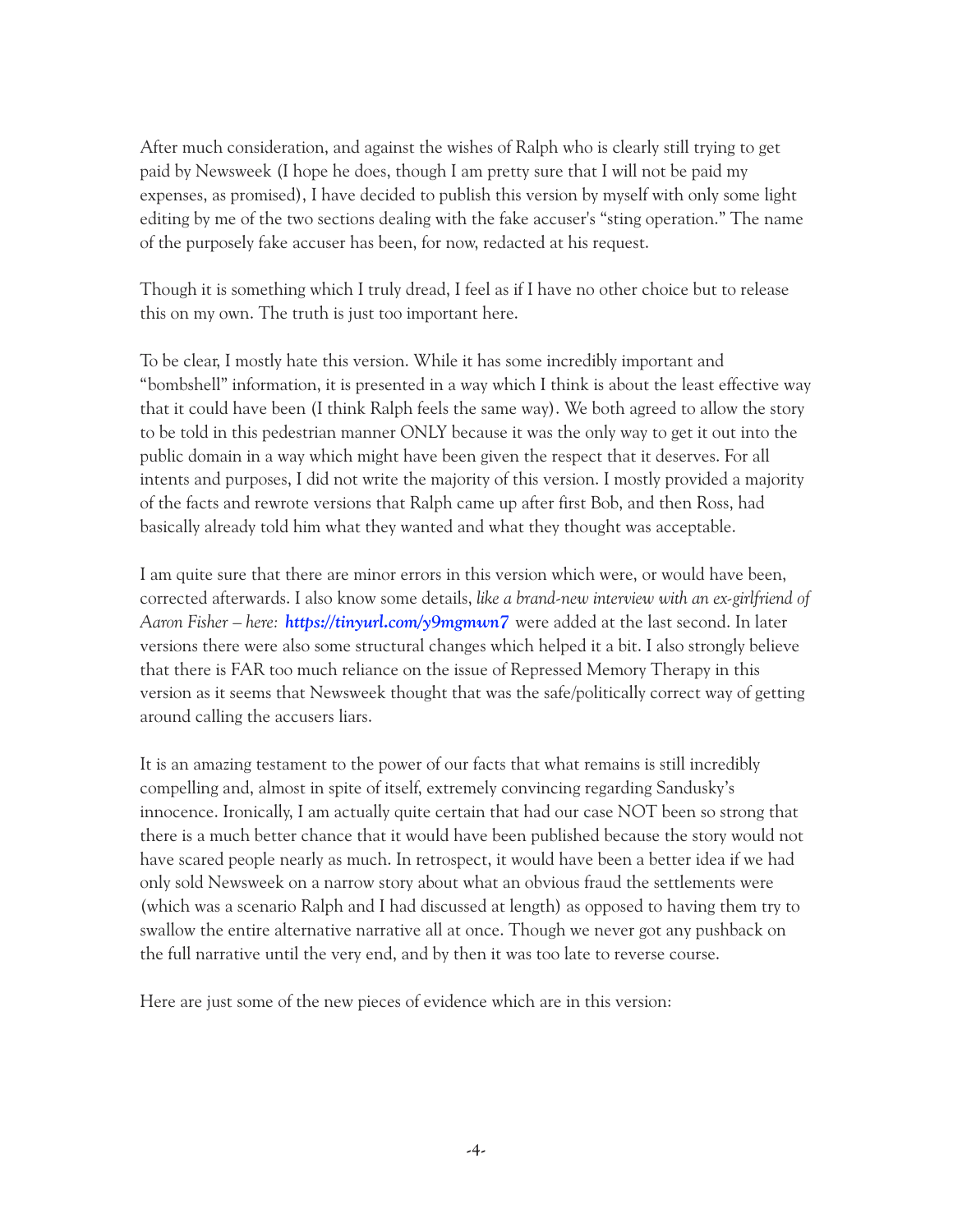•A new email showing that Joe Paterno's widow, Sue Paterno, is now, against previous family policy, on record directly contradicting critical parts of the testimony of the only direct witness in the entire case, former Penn State assistant

Mike McQueary, who allegedly saw Sandusky abusing a boy in a Penn State shower. Sue who was there that day, has emailed a person directly involved in the case that the ENTIRE fateful "meeting" between Mike and Joe only lasted "three minutes."

• The real story of the "boy" in the shower," whom the prosecution cynically pretended never existed because his words and actions blow apart McQueary's credibility.

•Strong evidence that the entire timeline provided by McQueary and the prosecution, radically altered once because they got it very wrong, is likely still drastically off, thus dramatically changing the entire narrative of what really happened.



Begin forwarded message:



Mike McQueary was only here 3 minutes so no way could he have said all the stuff he's saying now. Joe was just out of the shower & dressing quickly to go to the Dapper Dan dinner in Pittsburgh. Sue

#### Sent from my iPhone

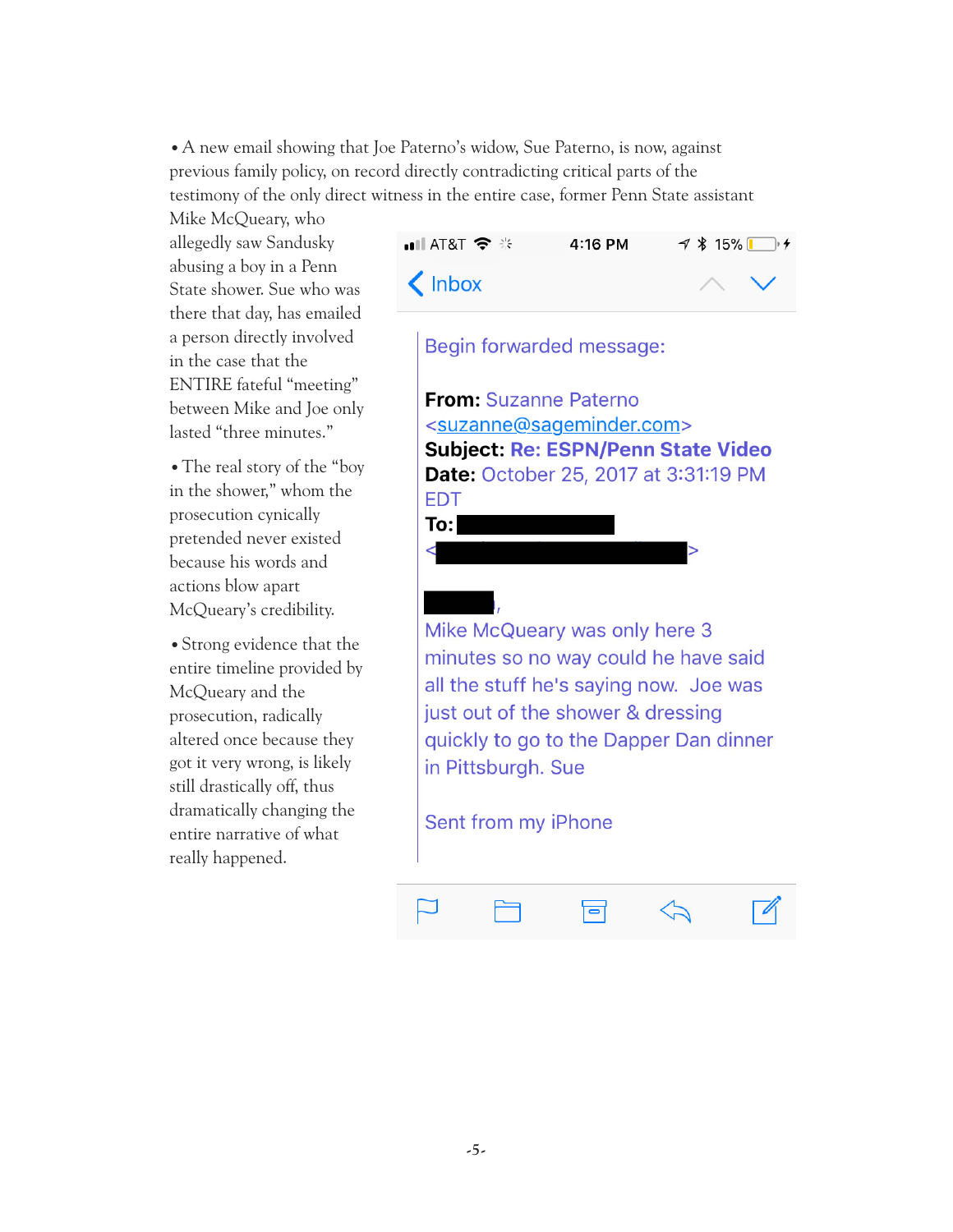CONFIDENTIAL/ATTORNEY-CLIENT PRIVILEGED COMMUNICATION/ATTORNEY WORS FRODUCT PRODUCT PRODUCT PRODUCT AND ACCOUNT WAS TO A THE PIU BOARD OF THE PRODUCT TEAM COUNSEL TEAM COUNSEL V  $\overline{D}$ ENCR A-L At the time of the alleged set ults by Jerry Sa re and environment in the Penn State Athletic Department that led staff embers to fail to identify or act on observed inappropriate conduct by Sandusky. When made aware of a violent crime, the Athletic Department leadership focused on damage control and more shocking. Sandusky's welfare vice the proper reporting of the crime and victim support. There existed an environment within the athletic department that led an employee to determine<br>that the perceived threat of losing his job outweighed the necessity of reporting the violent crime of a child. factors within the athletic department that may have led leadership and staff to frame a basic legal, moral, and ethical dilemma into an institutional "damage control" scenario or "humane" treatment of the suspect in a violent crime. It was sadly too easy for the main actors in this decision to not rep or follow up after they framed the issue as treating the suspect humanely, minimizing bad publicity, or safeguarding their employment. Sandusky's conduct toward children at the Penn State football facilities was observed by football Legislations and the Penn State football facilities was observed by football program personnel over a lang period of time but his condu Counsel recommendations are based on eliminating an environment that led to this failure to report either suspicious behavior or a violent crie<sub>)</sub> Some of the factors that created this environment are... less than opt mal huma resources practices within the athletic department, the isolation of the football program, and the loadership elimate within the football program. rship climate eithin the football program.<br>Intercollegiate Athletics. The Pennsylvania State University ( ) Athletic Department sponsors 31 varsity athletic teams with an annual operating budget of \$101 million.<sup>373</sup> Currently, THE UNIVERSITY has over eight hundred student-athletes, seventy-six couches, and three hundred and ten full and staff members.<sup>374</sup> The Ponn State University has enjoyed tremendous success on the athletic field winning 40 NCAA championships and 28 national team<br>championships and 28 national team<br>in the NCAA championships tie Penn State for seventh all time<br>in the NCAA in the NCAA for total championships won. The National Association of College <sup>22</sup> Kirk Diehl Int at 3, (2-15-12); Brad Caldwell Int at 4, (2-15-12); Joseph Ba 23 Penn State Annual Financial Report to the NCAA at 2.<br>24 Penn State Annual Financial Report to the NCAA at 19.<br>25 Traditions - Penn State University Official Athletic Site http://www.gopsusperts.com/trads/n ss.html. Retrieved 2012-05-21 > Motive tor why they buried complaints -They deduce that their rich NCAA history/legacy was the impoters for duct

•Documents indicating that Louis Freeh's own team did not believe that the highly influential conclusions of the "Freeh Report" were supported by legitimate evidence. As seen here, even one of his own employees wrote "NO EVIDENCE AT ALL!" over the very first paragraph of the Freeh Group's internal work product about the supposed "Penn State Football Culture" causing the "cover up."

•A new email demonstrating that the reporter who broke the story, Sara Ganim, who eventually won a Pulitzer Prize, was receiving, largely inaccurate, leaks from the attorney general's office in order to directly impact the investigation.

•Leaked settlement documents, which for the first time reveal which Sandusky

accusers Penn State paid and how much, proving at least two of the key accusers at Sandusky's trial told dramatically different stories for millions of dollars than they did under oath at trial.

• The identities of the accusers from the 1970s, who reportedly claimed they informed Joe Paterno of their abuse, reveal their stories are not to be remotely believed and were not given real credibility even by Penn State officials willing to believe almost anything.

•A new, secret, and extraordinary interview with, Ira Lubert *(which can be heard at around the 43-minute mark of this podcast: https://tinyurl.com/y7f7emnb)*, the Penn State trustee in charge of the settlements which raises legitimate questions as to whether even he thinks that anyone in this mess is actually guilty and makes it clear even he thinks at least some of the accusers he paid are lying.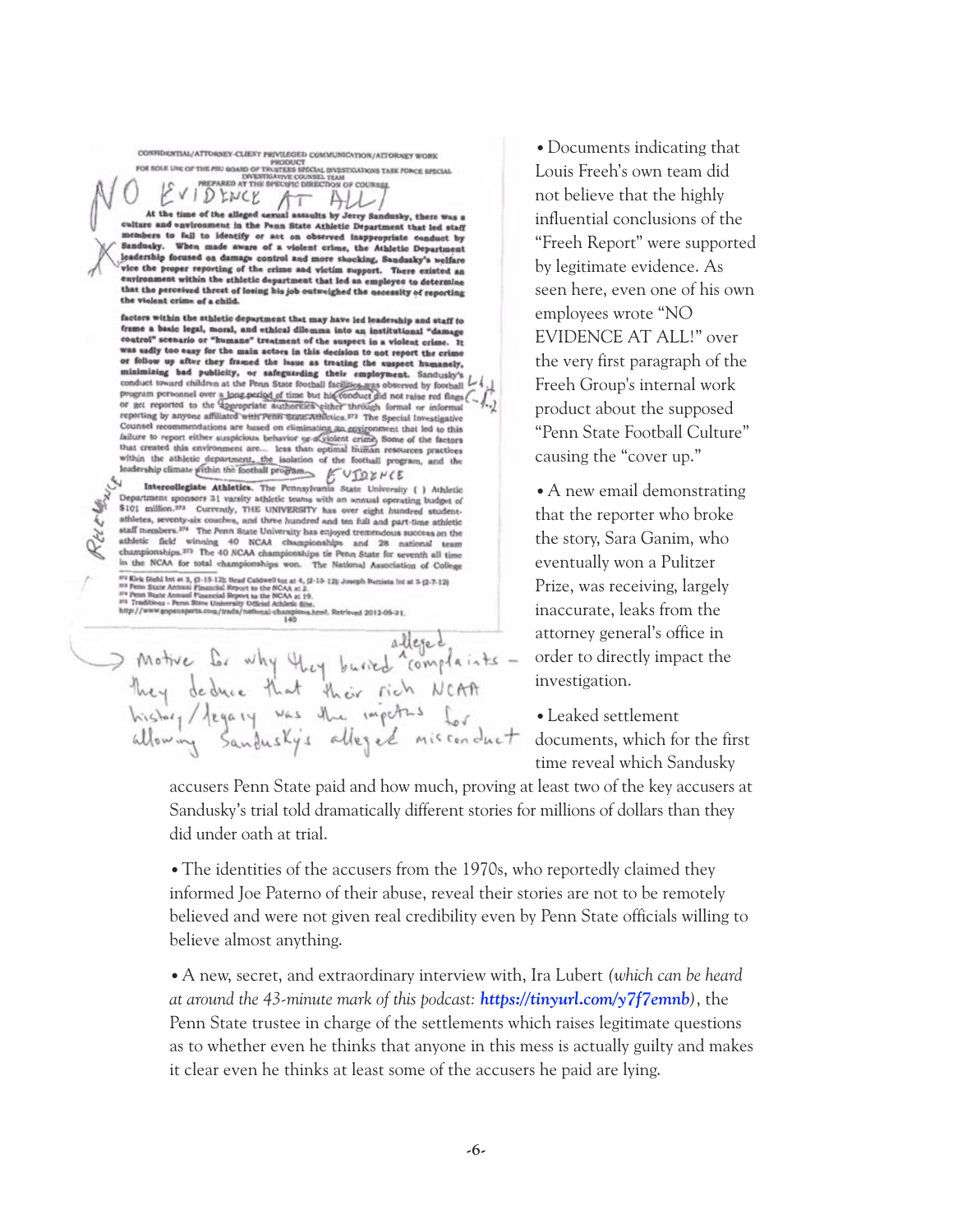•Interviews with numerous people very close to key accusers which create extreme doubt about the already suspect stories for which they were paid many millions of dollars.

•The existence of five key accusers from the tiny town of Lock Haven, who accounted for \$35 million in settlements, even though only one of them was a trial accuser.

•The existence of a three-year "sting" operation, complete with extensive documentation, on the key lawyer and therapist in the case, resulting in a purposely fake accuser, with a laughably absurd story, being totally embraced during over 100 meetings, all paid for by Penn State.

•Never-seen medical records showing that it likely would have been impossible for Sandusky to commit the acts which were claimed against him during the critical time period, as well as inconceivable that not even one of the thirty-six victims whom Penn State paid to have not mentioned a "distinguishing characteristic" of his genitalia.

As you read this, please keep in mind that there are four "sidebar" stories at the end of the "main" story which were intended to stand on their own in the web version of this story. Also, the idiotic title was not ever going to actually see the light of day and the quotes at the very top were to be used at the start of various sections.

I am well aware that publishing this on my website will accomplish nothing but allow the small number of people who still care about the real truth of this case to access it. This version is only but a small but important piece of that truth. I doubt there will ever be a proper venue for that larger real story, but at least there is now a historical record for some of the most important parts of it. This will also at least prove that the Newsweek story was very real, which is also significant and newsworthy.

In closing, for me this has been the worst experience of an already difficult professional career. It has resulted in probably my best work, but has also caused extreme pain and suffering and left much of my life in shambles. I wish I had never gotten involved in this total fiasco.

Sincerely, John Ziegler

 $Signature:$  (?) Date: (?) ()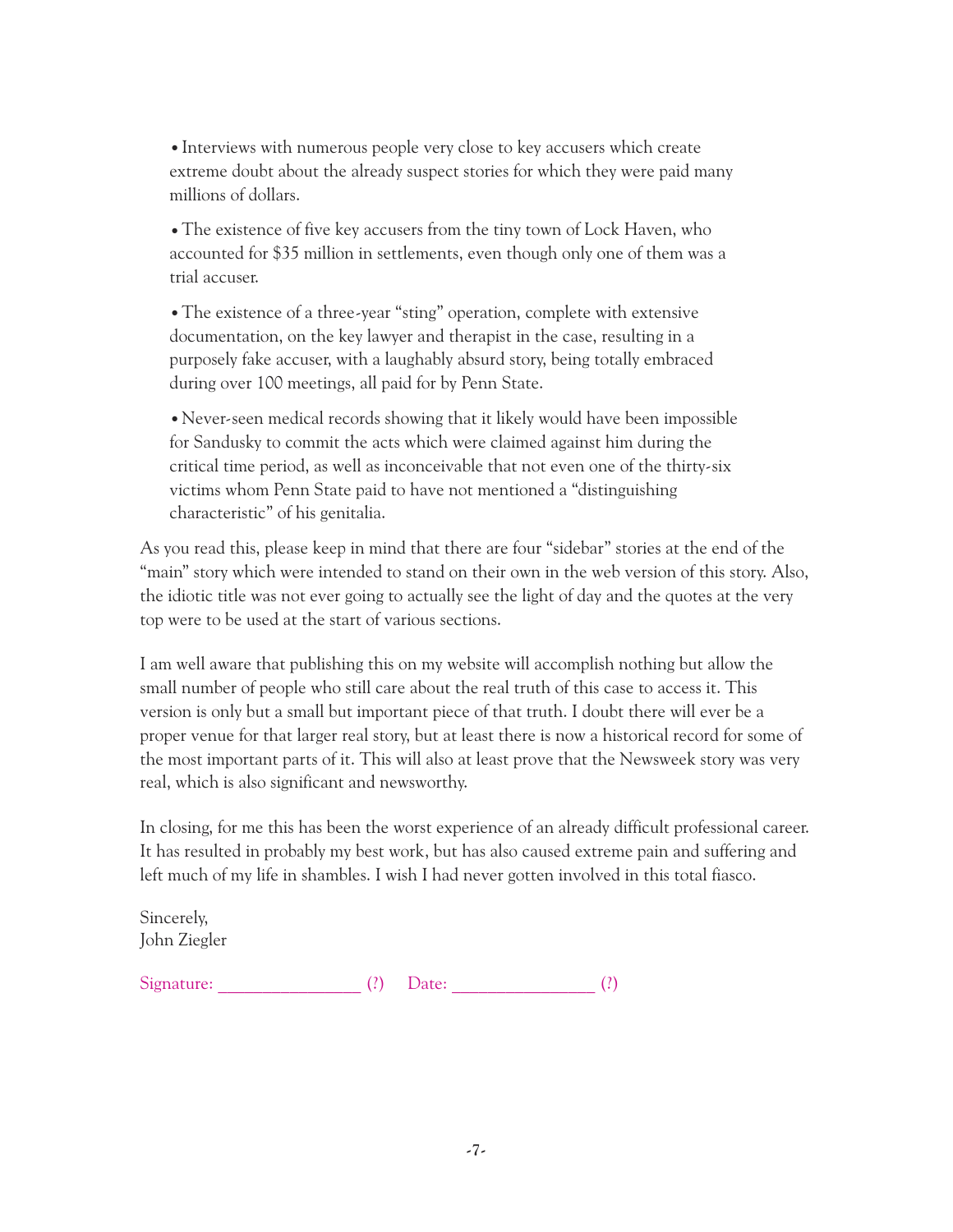# **TheSad Story** *of* **Happy Valley**

*Jerry Sandusky is America's most notorious convicted child molester. He may also deserve a new trial.*

**By Ralph Cipriano and John Ziegler**

**N** July 17, 2012, a small prop plane flew around the perimeter of State College, **O** Pennsylvania, towing a banner that said, "TAKE DOWN THE STATUE OR WE WILL."

Five days later, workers in hard hats toppled the 7-foot-high, 900-pound bronze statue of the late Joe Paterno from its pedestal outside Beaver Stadium. The shrouded, supine statue of the long-revered football coach, who had only been dead for six months, was carted away on a forklift, banished like the effigy of a deposed third-world dictator.

In his 46 years as head coach, Paterno had led the Penn State Nittany Lions to a record 37 bowl games, and two national championships. During that long reign, Paterno's student-athletes graduated at the highest rate of any Division 1 football program, while the coach donated \$9 million to build a library at the school, and gave generously to other charitable causes.

On Oct. 29, 2011, Paterno reached the pinnacle of his profession with his 409th career win, breaking the all-time record for most coaching victories. But just days later, Paterno's lifelong reputation for "success with honor" would be defiled by a grand jury report leaked to the media. His coaching career at Penn State, which began as an assistant in 1950 and lasted 61 years, ended abruptly on Nov. 9, 2011, when Paterno was informed in a late-night call, via somebody else's cell phone, that he had been fired, "effective immediately." Two months later, the 85-year-old coach died of lung cancer.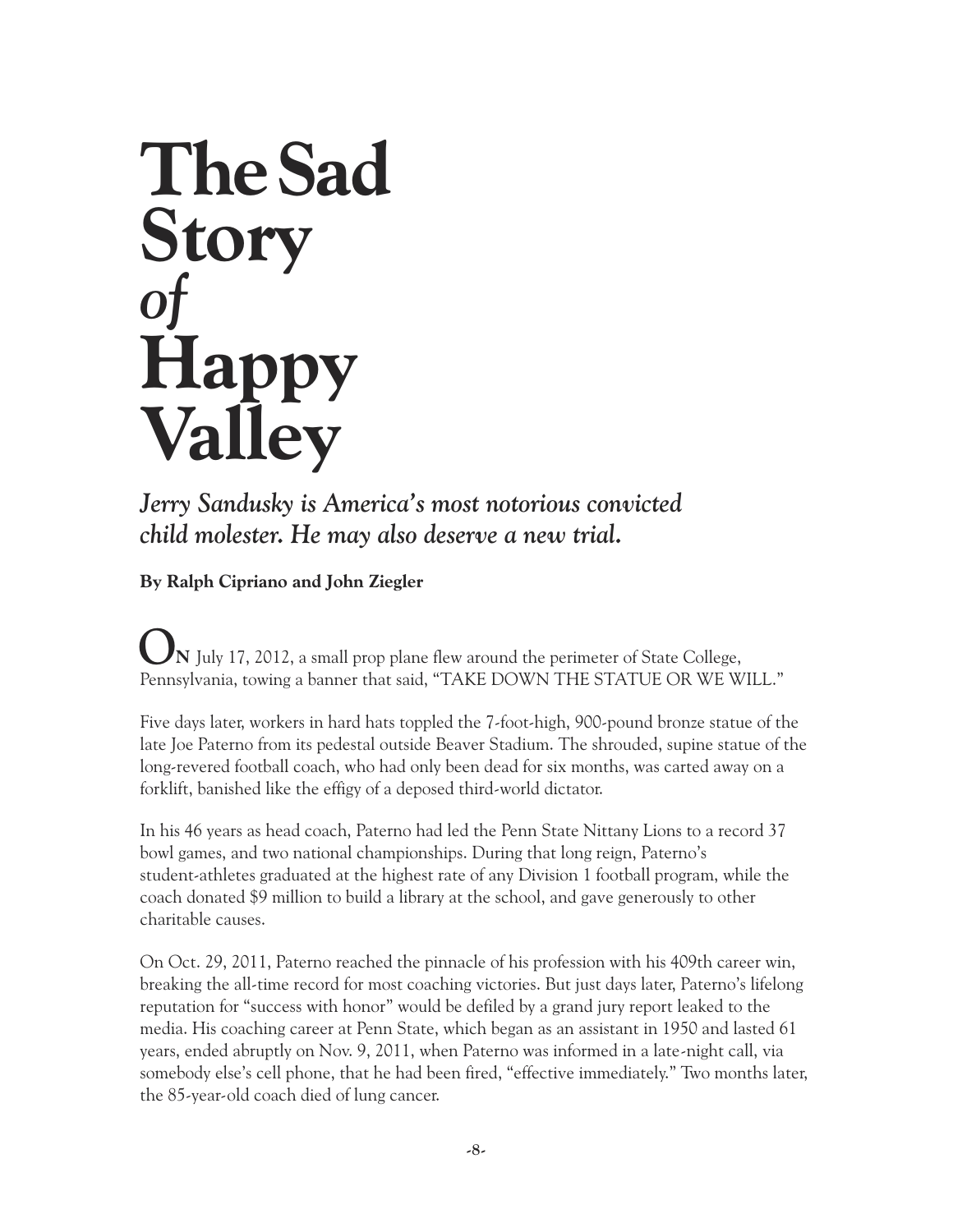The dismantling of the Paterno legend was just the start of the destruction at Penn State. They day after the Paterno statue was toppled, the football team he left behind was hit with some of the harshest sanctions in NCAA history, including a \$60-million fine, a bowl game ban that lasted two years, the loss of 170 athletic scholarships, and the striking of Paterno's 111 wins from 1998 to 2011 [the wins would subsequently be restored.]

The scandal that toppled Paterno began with the lurid claim that a boy approximately 10 years old had been raped in the showers at the football practice facility by Jerry Sandusky, a retired assistant coach, and allegations that Paterno and other top university officials had conspired to cover it up.

Before he was branded a pedophile, Sandusky was renowned for molding All-American linebackers and being the architect of the dominating defenses behind two national championships. Off the field, Sandusky was a church-going Methodist teetotaler dubbed "Saint Sandusky" for his charitable work. He founded The Second Mile in 1977, a charity for at-risk kids cited in 1990 by President George H.W. Bush as one of his "thousand points of light." But on June 23, 2012, a jury convicted the 68-year-old Sandusky as a serial child rapist. Sandusky was branded "the most hated man in America," his charity was dissolved, and he was shipped off to prison for 30 to 60 years, effectively a death sentence.

Meanwhile, three top Penn State officials—the university's president, vice president and athletic director—were accused of participating in the alleged cover-up; after years of delay, each wound up being sentenced to jail for a single misdemeanor.

Last November, the Penn State debacle was still so toxic that the University of Tennessee had to hastily withdraw an offer to Greg Schiano, a long-ago former Penn State assistant, to become its head football coach, because of an unfounded claim that he had been part of the alleged cover-up. People screamed, Schiano was dumped, and the athletic director who tried to hire him was fired.

Those two men were just the latest casualties in the scandal that has ruined lives and cost the university more than \$300 million. That tally includes a minimum of \$118 million paid out to at least 36 men who claimed they were abused by Sandusky, \$80 million in legal fees, that \$60 million NCAA fine and at least \$50 million spent on implementing campus reforms aimed at preventing future abuse.

On April 7th, the official storyline of the Penn State scandal will be memorialized in Paterno, an HBO movie starring Al Pacino as the disgraced coach.

But what if that official storyline is wrong? More than six years later, new evidence demands that this sordid tale gets a fresh look. That evidence includes thousands of pages of confidential documents from the various investigations, civil claims and lawsuits emanating from the scandal that Penn State's board of trustees have stubbornly refused to release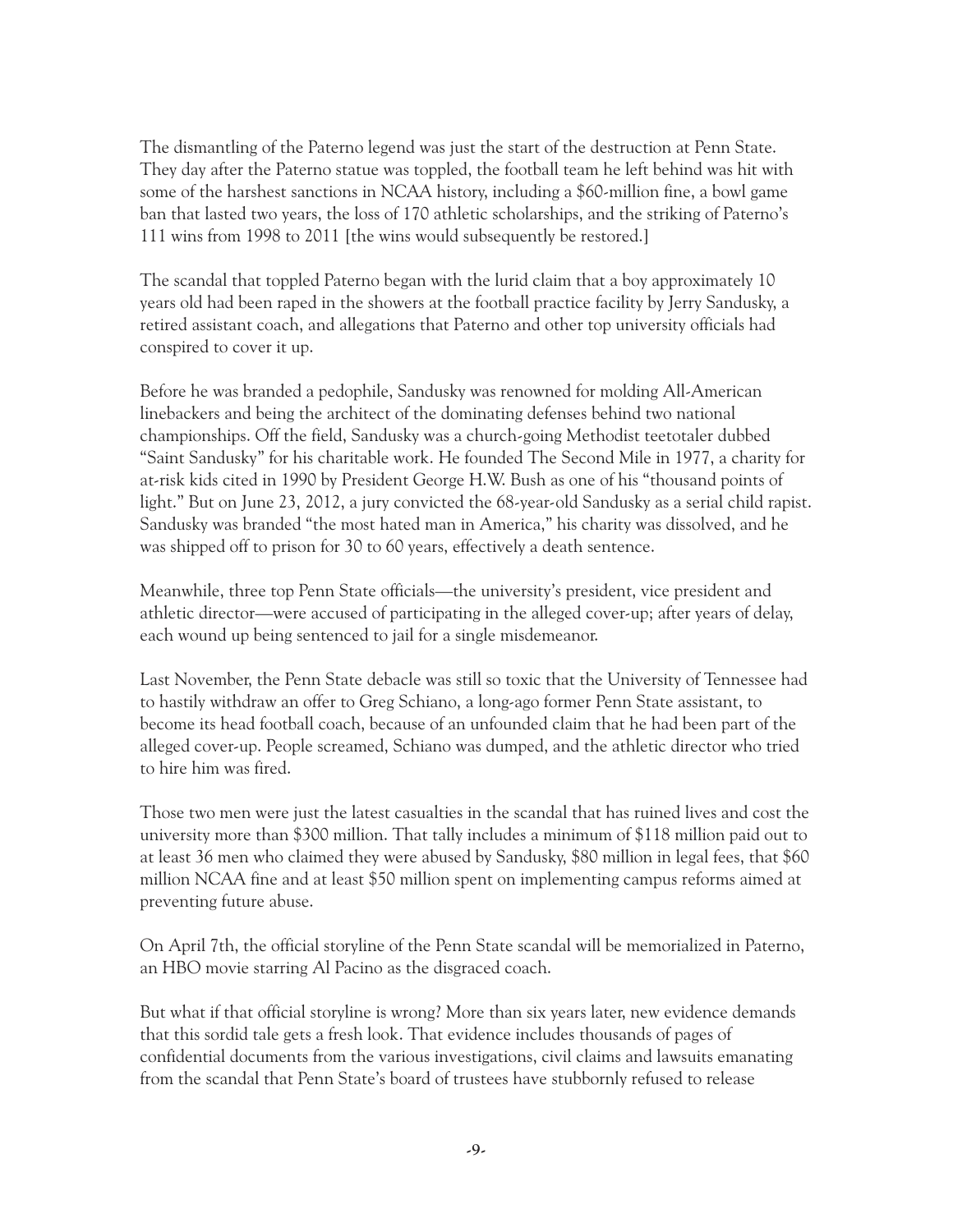[despite a lawsuit from some of its own trustees], a report from a previously unknown federal investigation on campus in 2012, bountiful proof of official misconduct and ineptitude in the case, and disturbing questions raised about the suspect brand of psychotherapy used to elicit the testimony that convicted Sandusky.

The short version of all that's new: just about everything you think you know about what happened in Happy Valley, Pennsylvania isn't true.

Here's what is true: many of the principal actors in the Penn State scandal either engaged in blatant misconduct, or just plain bungled the case. They include prosecutors who wrote a sensationalized grand jury report around a crime that in all probability didn't happen, and police caught on tape lying to an alleged victim in order to coax testimony that incriminated Sandusky.

Psychologists used discredited "recovered memory" therapy to create testimony a renowned expert witness described as having "no credible scientific support. Meanwhile, an incompetent defense lawyer overlooked Sandusky's medical history, which casts doubts on whether his client was physically capable of the sexual assaults he was convicted of, and reveals a distinctive characteristic of his anatomy never mentioned by any of his accusers.

The media went into overdrive, and in the resulting hysteria that followed, a panicked university board of trustees abandoned its fiduciary responsibilities by passing out at least \$118 million, without having any of those alleged victims deposed by lawyers, examined by forensic psychiatrists, or even subjected to routine background checks.

Why investigate those claims of abuse? Not one of the 36 alleged victims who got paid ever told anyone about any of the attacks when they supposedly happened. Of the eight alleged victims who testified at Sandusky's criminal trial, all of whom got paid in civil settlements, six initially told police, investigators or their own lawyers that they hadn't been abused; the other two wouldn't talk. Then, when those alleged victims told their stories of abuse, the details kept changing, often dramatically.

Totaling up the allegations made in 36 civil claims known to have been paid, the alleged victims stated that they had been raped or sexually abused by Sandusky at a minimum of least 520 to 620 times, with the vast majority of that alleged abuse supposedly taking place during a 14-year-period, from 1995 to 2009.

Yet there is not one piece of DNA evidence against Sandusky, no medical evidence, no physical evidence, no incriminating audio or video, and not one shred of pornography was ever found in Sandusky's possession. At trial, no one alleged that Sandusky had plied seemingly heterosexual teenagers with alcohol or drugs. And unlike many of the sex abuse cases currently in the news, there were no payoffs, no non-disclosure agreements, no confession, and no attempted plea bargain.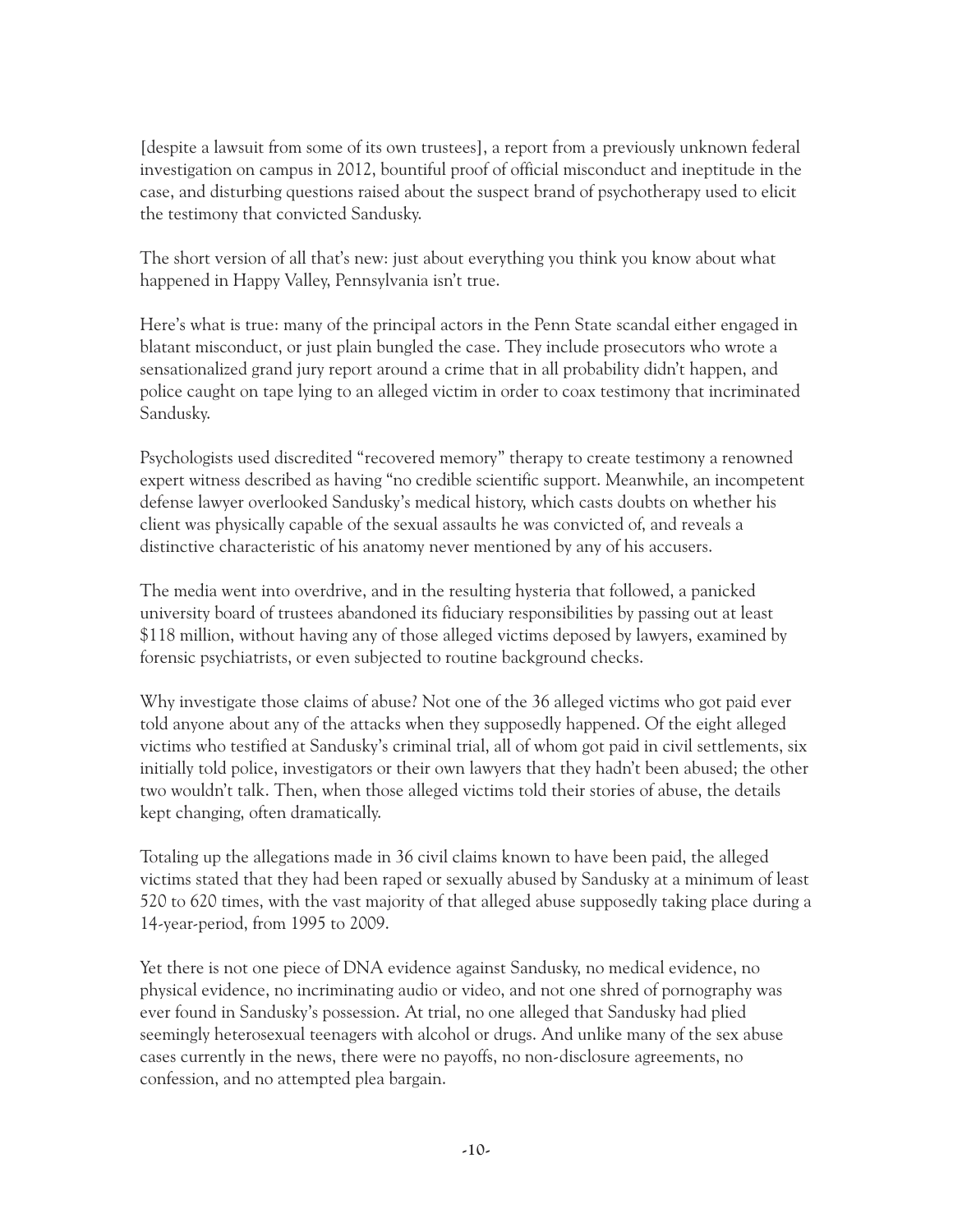During the initial investigation, a seven-member joint task force from the state attorney general's office and the state police knocked on the doors of at least 300 young men who were alums of Sandusky's Second Mile charity for disadvantaged youths, hunting for alleged victims. It wasn't an easy job, even though the supposedly secret grand jury investigation of Sandusky had already been publicized in a leak to the media. As one frustrated investigator emailed on June 3, 2011, "We have recently been interviewing kids who don't believe the allegations as published and believe Sandusky is a great role model for them and others to emulate."

But the task force persisted until they found five former Second Milers who eventually claimed they were abused, along with a sixth who claimed Sandusky had been "grooming" him for future abuse.

The vast majority of the rest of the alleged victims who made civil claims for damages came forward after Sandusky was arrested and Paterno was out. The morning after the coach was fired, Business Insider predicted Penn State was on the hook to accusers for \$100 million, and alleged victims and their lawyers suddenly began lining up for payouts. In most cases, the allegations of abuse kept escalating in "John Doe" claims where the men didn't have to testify in open court or publicly disclose their real names.

Another reason to vet those claims: at least a dozen of the men who got paid off have criminal records, including arrests for tampering with and fabricating physical evidence, identity theft, criminal conspiracy, theft, receiving stolen property, theft by deception, robbery and terroristic threats.

But rather than investigate the claims, Penn State's strategy was to pay people off, and move on, even though those actions further damaged what was left of Paterno's reputation, as well as greatly handicapped the ability of Penn State's former administrators to get a fair trial. In a May 17, 2017 recorded interview, Ira Lubert, a Penn State trustee who oversaw the board's legal subcommittee divulged how the trustees dealt with the alleged victims who had lined up for what he described as the "gravy train."

"There's some very bad situations," Lubert said. "Did some people exaggerate their situations? Yes, they did. Did some lawyers step in front and say this is far worse than it was and I want more money? Absolutely, that happened. And wherever I could, I settled it."

According to those contracts, settlements were made "without the university admitting any wrongdoing, the validity or invalidity of the allegations, guilt or liability."

The vetting process at Penn State had so few safeguards that in 2014, XXXXX, a 31-year-old former Second Miler who was loyal to Sandusky and didn't believe any of the alleged victims were telling the truth, purposely made up a ridiculous story--he'd allegedly been raped by Sandusky behind Joe Paterno's house--and decided to see how far he could get with it.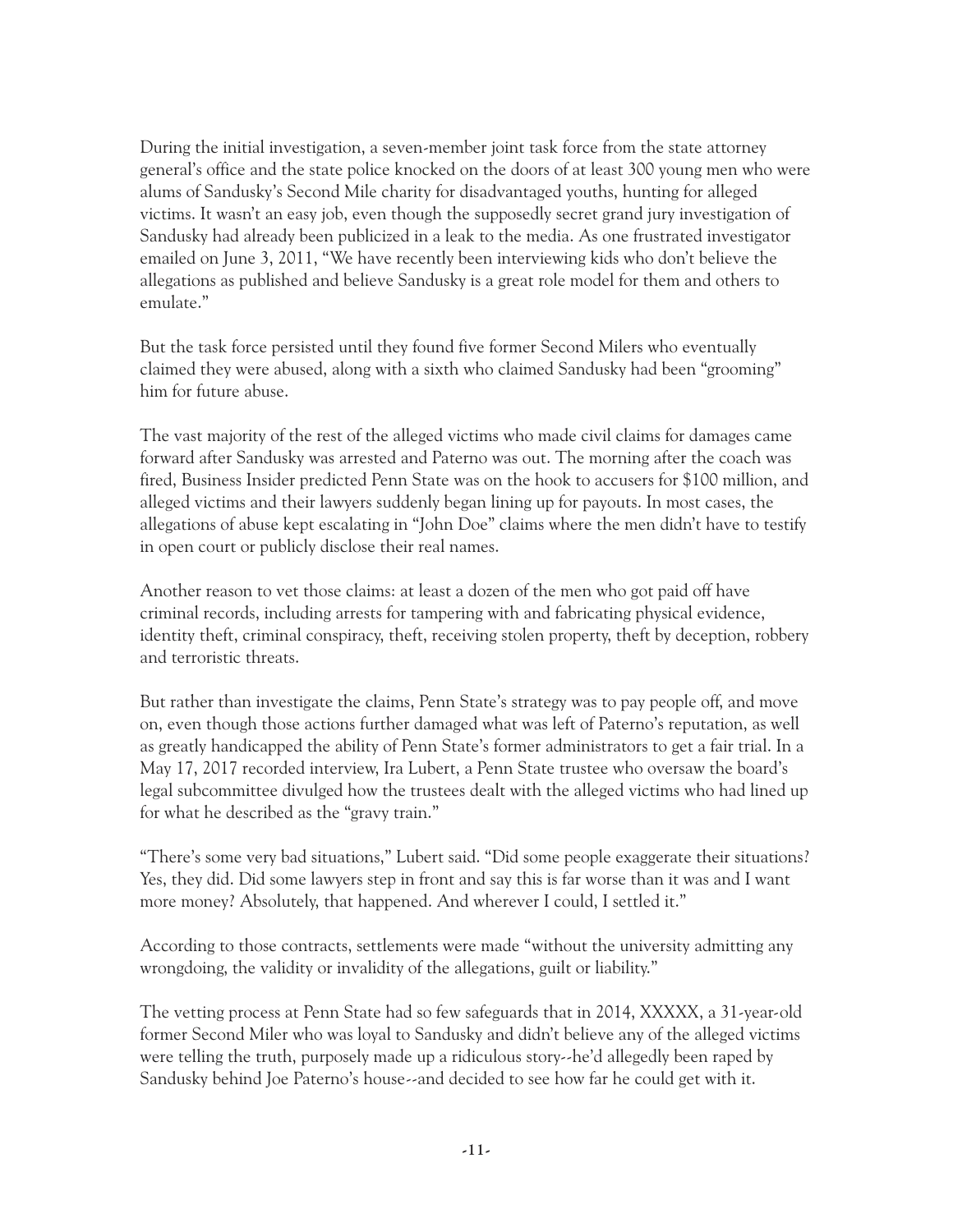Here's what happened next: XXXXX was taken in as a client by Andrew Shubin, the leading plaintiff's lawyer in the Penn State sex abuse scandal who represented nine other alleged victims. Shubin radically altered XXXXX's original story to make it more compatible with a possible Penn State settlement. Then, Shubin referred XXXXXX to a therapist who sent him to a psychotherapist, who certified XXXXXX as having Post Traumatic Stress Disorder.

Finally, after more than three years of legal counsel and about 100 paid therapy sessions, XXXXX, in preparation of telling his story to Newsweek, tried to bring his "sting" to a close. At their final meeting, Shubin informed XXXX that he couldn't pursue his claim because it was past the statute of limitations, which the state legislature repeatedly decided not to change. So the lawyer put XXXXX in touch, in writing, with the state attorney general's office, where XXXXX could file a possible criminal complaint against Sandusky. Which, if successful, might have cleared the way for XXXXX to get paid in a civil claim. XXXXX was indeed contacted by a member of the Attorney General's office wanting to hear his story.

But rather than go any further with the charade, XXXXX decided to out himself in Newsweek. He never intended to get paid, he said, he just wanted to prove a point. As XXXXX put it, "Hopefully, people will start to realize that this whole case stinks."

How did so many officials get so many things wrong at Penn State? Start with the boy in the showers.

#### **'Known Only to God'**

On March 1, 2002, according to a grand jury presentment, an assistant football coach at Penn State University walked into the locker room in the Lasch Building at State College and heard "rhythmic, slapping sounds." Glancing into a mirror, he "looked into the shower . . . [and] saw a naked boy, Victim No. 2, whose age he estimated to be 10 years old, with his hands up against the wall, being subjected to anal intercourse by a naked Jerry Sandusky."

"The graduate assistant went to his office and called his father, reporting to him what he had seen. The graduate assistant and his father decided that the graduate assistant had to promptly report what he had seen to Coach Joe Paterno . . . The next morning, a Saturday, the graduate assistant telephoned Paterno and went to Paterno's home, where he reported what he had seen."

That's the official story from the Nov. 4, 2011 grand jury presentment that indicted Sandusky for that rape, and 39 other sex crimes against children [the number of charges would eventually grow to 48]. "Remember that little boy in the shower," then-Gov. Tom Corbett admonished the university's panicked board of trustees five days later, [an on-camera statement he would later deny making] shortly before they fired Paterno and Penn State President Graham Spanier without even taking a vote.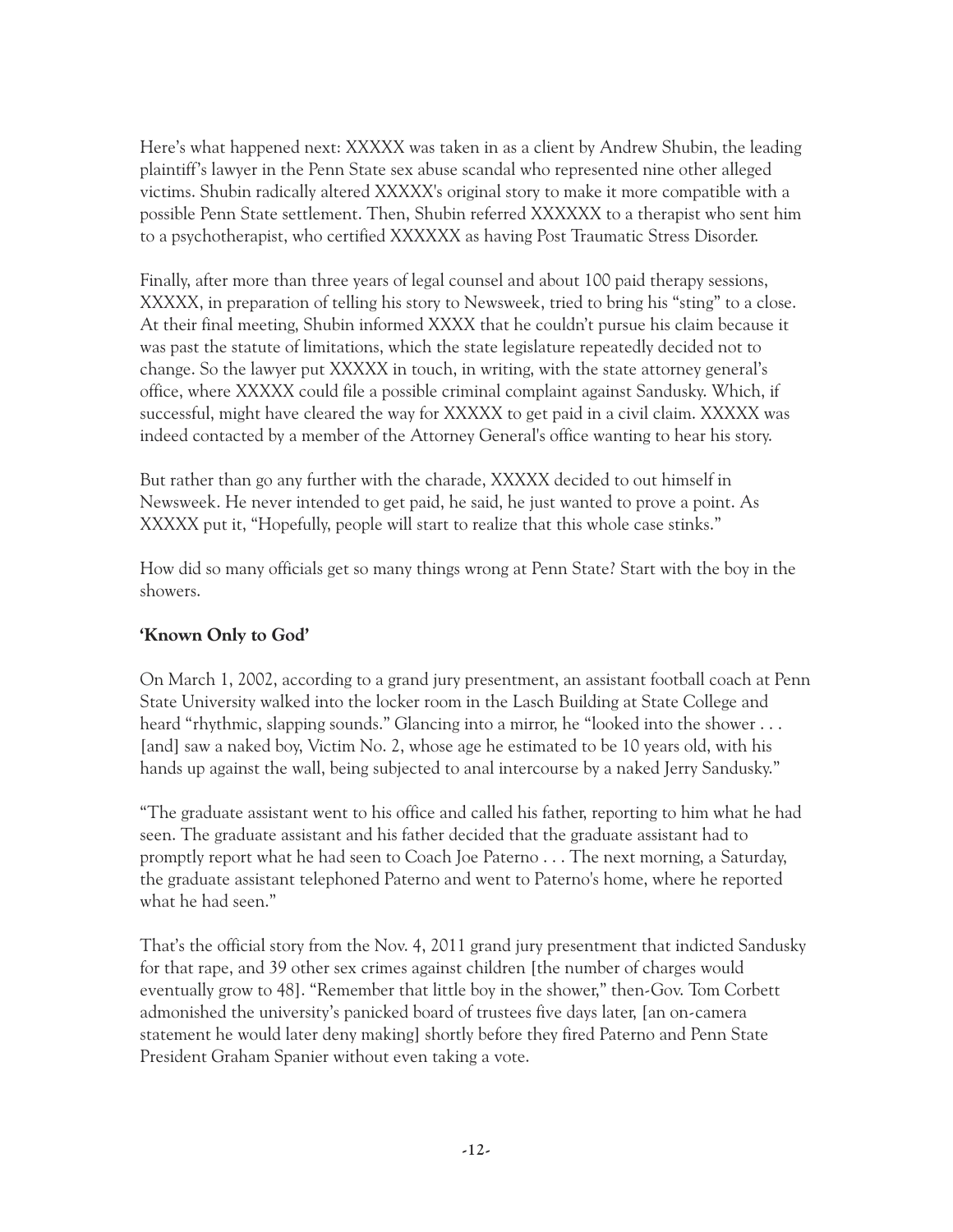But there are holes in the story the grand jury told about "that little boy in the shower." For starters, the prosecutors couldn't make up their minds about when that alleged rape took place. The grand jury report said it was March 1, 2002, but prosecutors subsequently moved it back 13 months, to February 9, 2001, after they examined the emails of a top Penn State official. [According to that official, the new date may be wrong as well.] The February 9, 2001 date meant there had been a 10-year gap between the alleged crime, and Sandusky's indictment for it, which prosecutors explained by charging that Penn State officials had engaged in a cover up.

The problems here, however, go way beyond shifting dates. Today, more than 17 years after the official date of the incident, according to a retired federal investigator, there's no credible evidence that anything criminal ever happened in the Penn State showers. John Snedden, a former Special Agent for NCIS and the U.S. Federal Investigative Services [FIS] spent four months on the Penn State campus in 2012, his alma mater, conducting an investigation into the alleged cover-up of the shower rape as part of a national security review of a high-level clearance for former Penn State President Graham Spanier.

Snedden's 110-page report, written in October 2012, was for official use only at the FIS. In 2013, Spanier, the subject of the report, got a copy after he filed an FOIA request, but the report wasn't publicly disclosed until last year.

Today, 17 years later, that notorious rape in the showers is still a crime without an official victim. The prosecutors who put Sandusky in jail claim the boy in the showers has never come forward, despite saturation media coverage and the certainty of a multimillion-dollar payout from Penn State.

Snedden concluded that the graduate assistant who said he'd witnessed a rape in those showers, subsequently identified as Mike McQueary, wasn't credible because he told so many versions over a three-year-period ranging from horseplay all the way up to anal sex. "Which story do you believe?" Snedden asked.

Changing stories are a flashing warning sign during any rape investigation, the retired federal investigator said. "I've never had a rape victim, or a witness to a rape, tell multiple stories about how it happened," Snedden said. "If it's real, it's always been the same thing."

Without a victim or a reliable witness, Snedden concluded there was no evidence of a crime, so there was nothing for Penn State officials to cover up. "I've never had a rape case successfully prosecuted only on sounds," he said, "and without credible victims and witnesses."

As Snedden said, "None of it makes any sense."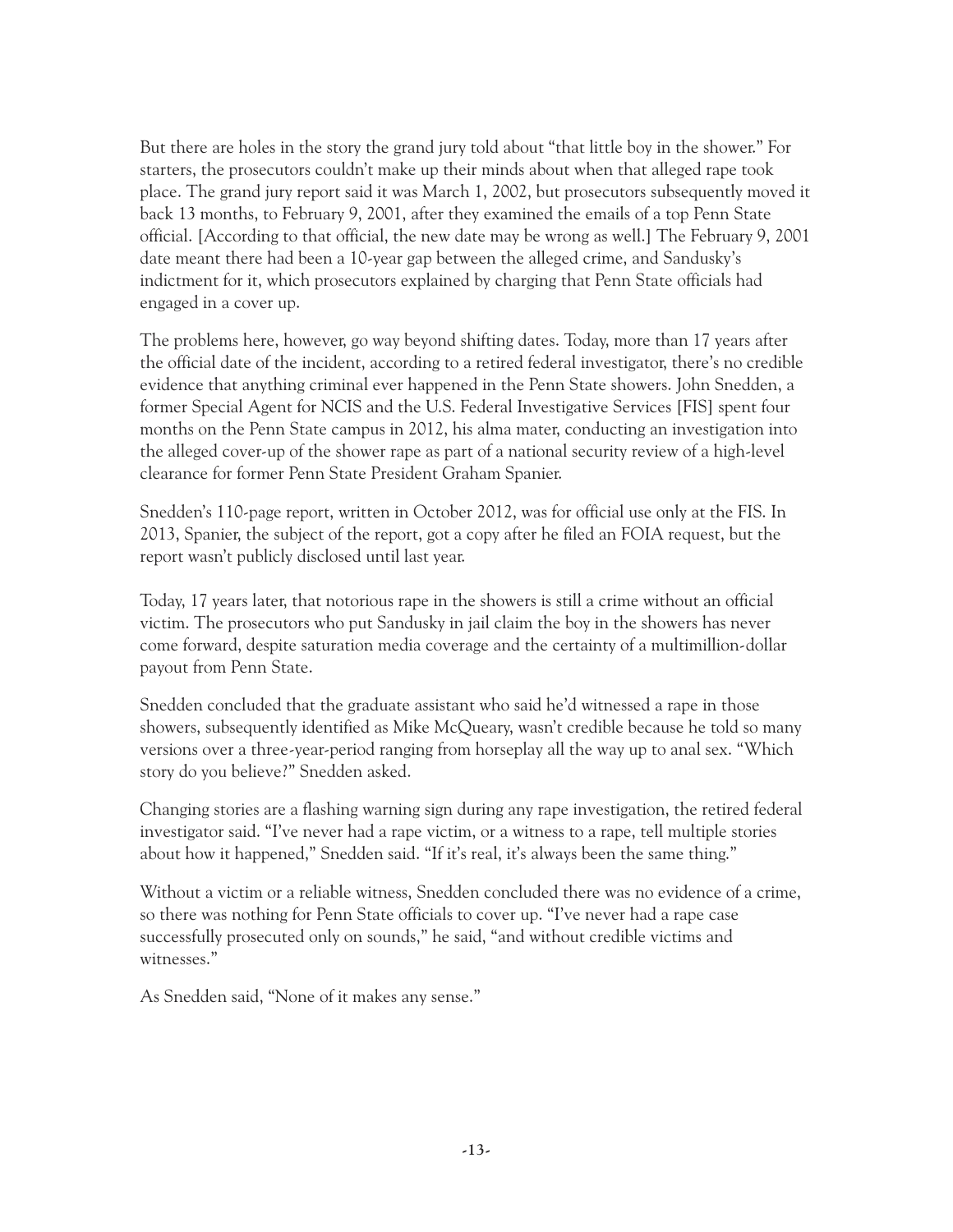## *"I think your moral compass would cause you to act and not just flee."*

#### **'A Wet, Defenseless Naked 57-year-old Guy'**

Back in 2001, Snedden said, Mike McQueary was a 26-year-old, 6-foot-5, 220-pound former Penn State quarterback used to being chased by 350-pound defensive linemen. If McQueary had seen Sandusky in the showers raping a young boy, Snedden said, he probably would have been motivated to do something, like race in and pry "a wet, defenseless naked 57-year-old guy" off the child.

Instead, McQueary went home. He did not even call the cops. "I think your moral compass would cause you to act," Snedden said, "and not just flee."

Another person who says that Mike McQueary didn't see a rape in that shower is Mike McQueary. On Nov. 10, 2011, six days after the Pennsylvania Attorney General's official grand jury report was released, a distraught McQueary emailed Deputy Attorney General Jonelle Eshbach, one of the lead prosecutors in the case, and an investigator, to complain that they had "slightly twisted" his words, which he said were not "totally portrayed correctly in the presentment… I cannot say 1000 percent sure that it was sodomy. I did not see insertion," McQueary wrote. "It was a sexual act and or way over the line in my opinion whatever it was."

Four days after the grand jury presentment became public, McQueary made headlines when he told yet another version of his story in an email to a friend. This time, instead of running away, he said, "I did stop it, not physically . . . but made sure it was stopped when I left that locker room." He also claimed, "I did have discussions with the police and with the official at the university in charge of police. . ."

Eight days later, the police at both State College and Penn State issued statements saying that McQueary had never contacted them about that incident. McQueary's lawyer did not respond to a Newsweek request for comment.

According to the grand jury presentment, McQueary informed at least three top officials at Penn State, including Paterno, as well as a fourth person, McQueary's father, about "what he had seen"--the rape he supposedly had witnessed. But all four men have repeatedly stated and testified over the years that McQueary never told them he saw a boy being raped in the showers. So has a fifth person McQueary claimed he told, a doctor not mentioned in the grand jury report who testified that he repeatedly questioned McQueary the night of the alleged event.

That parade of denials began on Oct. 24, 2011, when the state police and an investigator for the state attorney general's office interviewed Paterno about what his former quarterback had told him on that Saturday morning 10 years earlier. Paterno said McQueary described what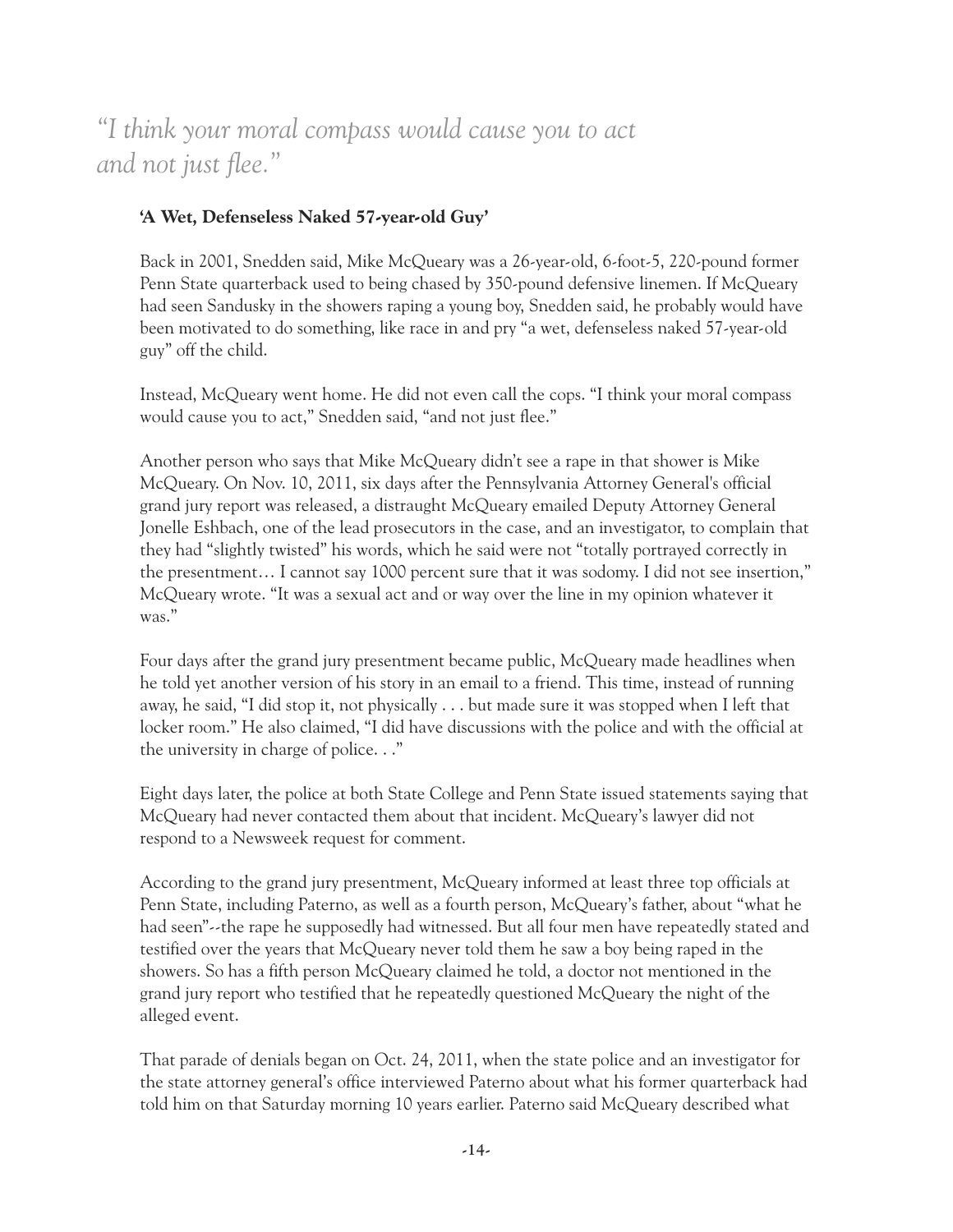Sandusky did in the shower to that boy as "touching . . . whatever you want to call them, privates, whatever it is."

The investigator asked, "OK, could [McQueary] have said there was something more? An actual sex act?"

Paterno replied, "He never said that."

On November 6, 2011, Paterno issued a statement declaring that McQueary had, "at no time related to me the very specific actions contained in the grand jury report"—that a boy had been raped in the showers.

Even McQueary agreed with Paterno on that point. On December 16, 2011, he was asked under oath whether he had ever used the words "anal sodomy" in talking to his old coach. "I've never used that term," McQueary testified.

Several other witnesses have testified that McQueary did not say he saw a rape in the showers; they include McQueary's father, a doctor, and his father's boss, Dr. Jonathan Dranov, both of whom are mandated by law to report any evidence of sex abuse. Dr. Dranov, a nephrologist, testified at the Sandusky trial that he questioned Mike McQueary three times about the incident the night it happened. "I kept saying, 'But what did you see?' And each time [McQueary] would come back to the sounds. And it just seemed to make him more upset. So I backed off that."

The grand jury report also claimed that McQueary told former Penn State Athletic Director Tim Curley and former Penn State Vice President Gary Schutz about the alleged rape. But both have repeatedly testified that McQueary never used sexual terms to describe the incident. And former Penn State president Graham Spanier said that when Curley and Schultz first told him about McQueary's claim, they described the incident as horseplay.

Finally, at the Jan. 25, 2012 funeral of Joe Paterno, former NFL Hall-of-Famer and Penn State football legend Franco Harris confronted McQueary. "I asked him if he saw intercourse and he said no," Harris said in a 2012 documentary, The Framing of Joe Paterno. "I asked him if he saw sodomy, he said no. So he did not see any sexual assault."

But the evolving story of "what he had seen," McQueary told the grand jury in 2010, was based on two "glances" in the shower that each lasted "maybe one or two seconds." After the attorney general's office initially contacted him and told him they were investigating Sandusky for sex crimes against children, McQueary suddenly remembered a new detail he had not reported previously—he'd supposedly seen Sandusky's hips moving slowly against the boy's backside.

But not even the jury that convicted Sandusky on 45 of 48 charges believed he had raped that boy in the showers: they returned a not guilty verdict on that charge.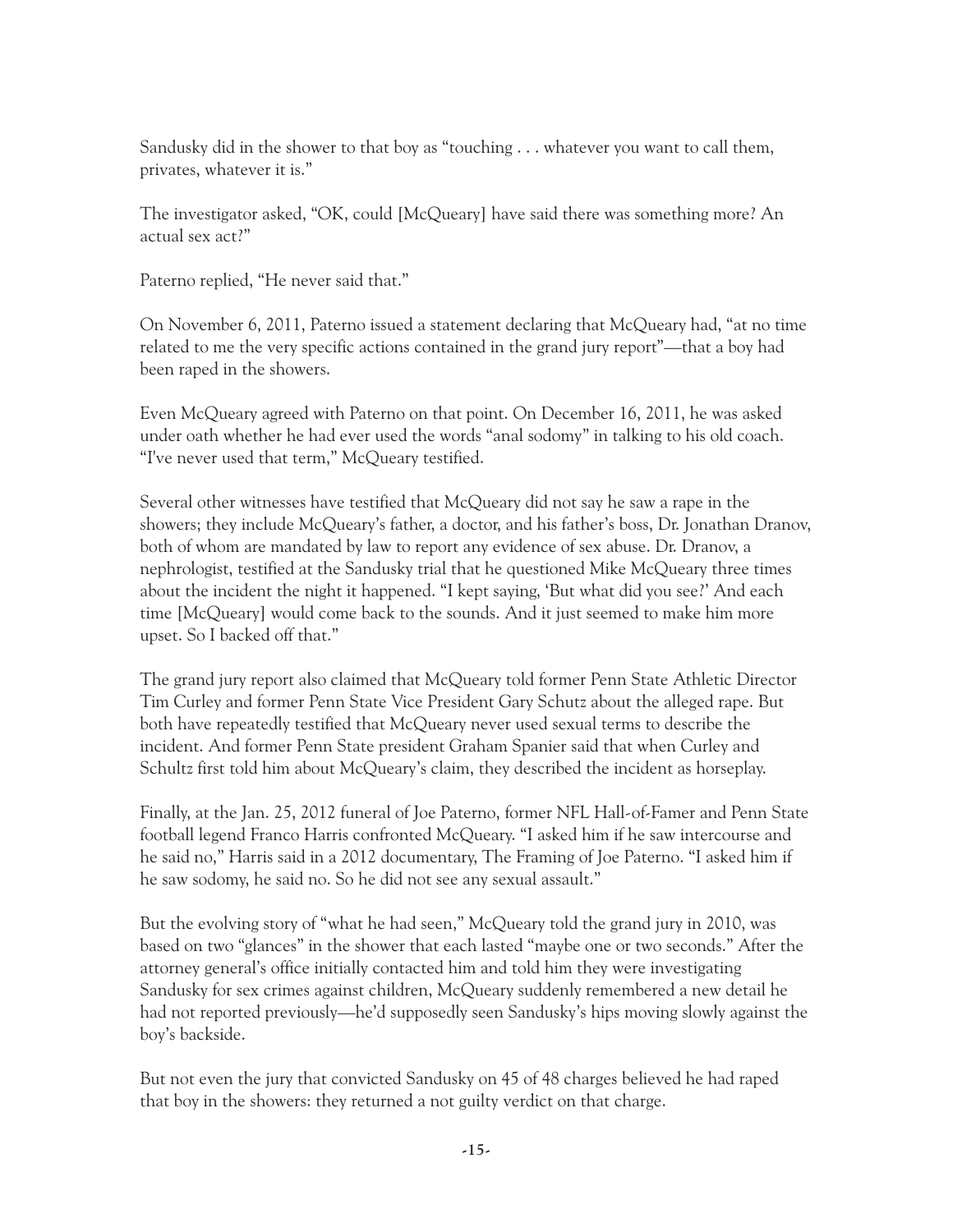There is yet another troubling question about McQueary: why was evidence presented at Sandusky's trial indicating that McQueary had participated in multiple charity golf tournament to benefit The Second Mile in the years immediately following the episode, and why did McQueary play in and was seen kidding around with Sandusky at an Easter Seals charity event on June 21, 2002, coached by Sandusky?

If he believed Sandusky had raped a boy, and participated in those events, wasn't Mike McQueary, the official whistleblower in the case, part of the cover-up?

At a Dec. 16, 2011 preliminary hearing on the Sandusky case, McQueary was asked under oath whether he had ever raised any concerns about Sandusky hanging around the football program before investigators came to him in 2010, or if he'd only raised those concerns after he was contacted by the investigators, and told Sandusky was under investigation for sexual abuse.

"Almost certainly after," McQueary testified.

"Nothing occurred that night in the shower."

Although prosecutors claim that the identity of the boy in the Penn State showers is unknown, there is plenty of evidence to indicate that he is known, and that his name is Allan Myers. The Myers story, which amounts to an astounding flip-flop, is at the heart of the case.

In 2011, Myers, a 24-year-old married former Marine voluntarily came forward, and in separate interviews with police and a private investigator, insisted that he was the boy in the showers, and repeatedly stated that nothing sexual had happened.

When the state police interviewed Myers on September 20, 2011, two months before the Sandusky indictment was released, he emphatically denied he had been abused in any way, and subsequently told a private investigator that the state police "were clearly upset when I would not say what they wanted to hear." Myers told the investigator he'd ended the interview with the state police by saying, "I feel like you're trying to get me to lie," and, "I will never have anything bad to say about Jerry."

When news about the grand jury investigation leaked, Myers wrote letters in support of Sandusky that were published in two newspapers; he also sent a letter of support to the state attorney general's office. "I am one of those many Second Mile kids who became a part of Jerry's 'family,'" Myers wrote. "[Sandusky] has been a best friend, tutor, workout mentor, and more . . . Jerry's been there for me for 13 years. . . I don't know what I would have done without him."

On November 9, 2011, Myers told an investigator for Sandusky's trial lawyer that McQueary was "not telling the truth," and that Sandusky had "never, ever" abused him. Myers, who was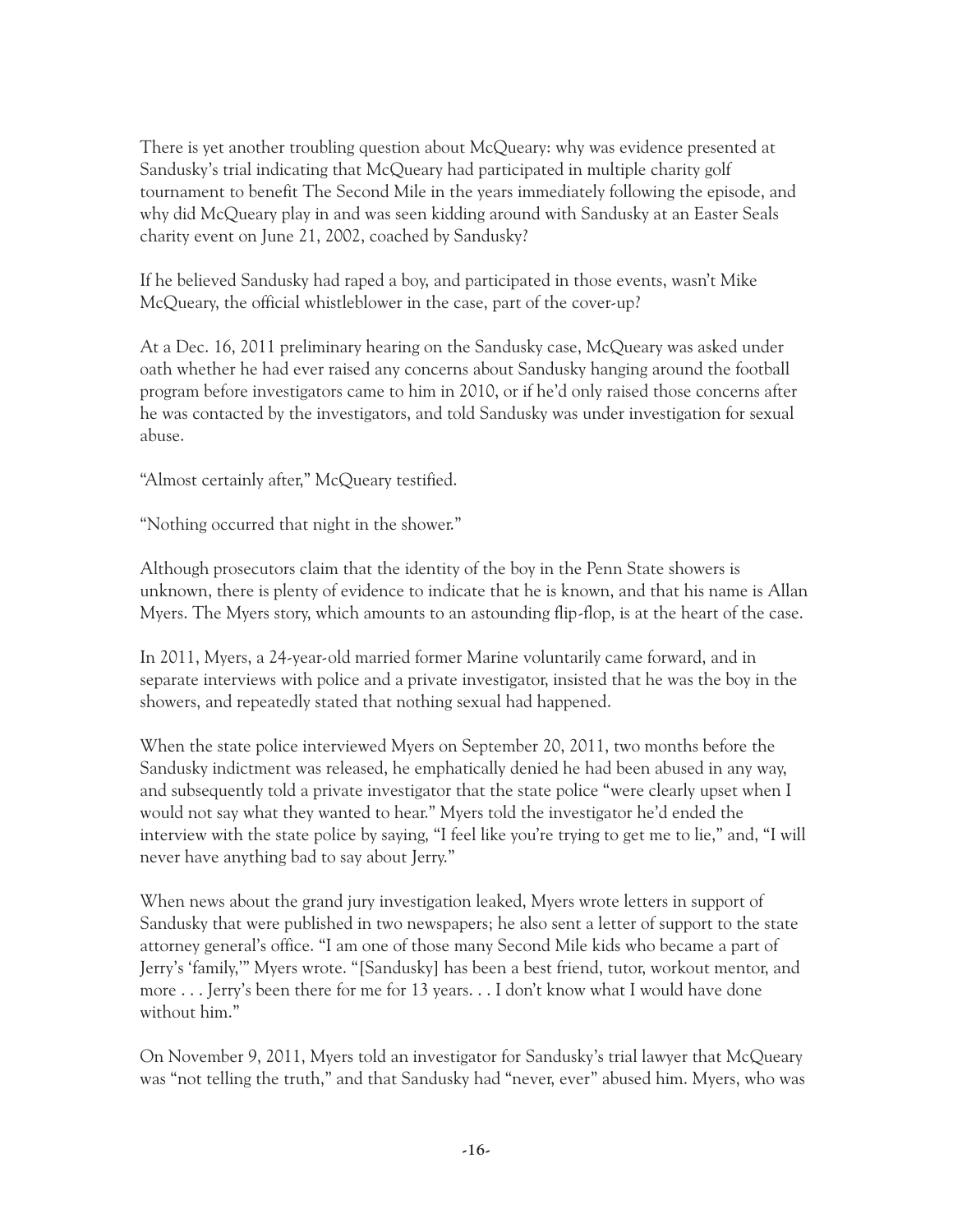13 at the time of the shower incident, had an innocent explanation for the headline crime in the grand jury presentment that indicted Sandusky.

"This particular night is very clear in my mind," Myers told the investigator. "We were in the shower and Jerry and I were slapping towels at each other, trying to sting each other. I would slap the walls and would slide on the shower floor, which I am sure you could have heard from the wooden locker area."

That's where McQueary said he was standing when he allegedly witnessed the attack. But Myers told the investigator he never saw McQueary, who at 6-foot-5, with flaming red hair, would have been hard to miss. "The grand jury report says Coach McQueary said he observed Jerry and I engaged in sexual activity," Myers told the investigator. "That is not the truth and McQueary is not telling the truth. Nothing occurred that night in the shower." Myers also told the investigator a detail about the shower incident that wasn't known until a month later, when McQueary testified at a preliminary hearing, that McQueary said he slammed a locker door before he left, a slamming door that Myers recalled hearing.

When Myers was in high school, he told the investigator, he asked Sandusky to stand in for his father at the Senior Night football game, as well as give the commencement address at Myers's graduation. "I think of Jerry as the father I never had," Myers explained. While taking summer courses at Penn State, Myers lived with the Sanduskys. After becoming a Marine, Myers told the investigator, he drove 12 hours to attend the funeral of Sandusky's mother. When Myers got married, he invited Sandusky and his wife to the wedding. A photo of Sandusky and Myers, wearing his Marine uniform, and arm in arm at the wedding, was sent out by Sandusky in a 2010 letter where he announced his resignation from The Second Mile.

The same day Myers gave his statement to the investigator, Penn State fired Paterno, however, and suddenly, the scandal went viral, and became the top news story in the country. The next morning Business Insider predicted Penn State would pay accusers \$100 million.

Shubin, a State College lawyer for whom Myers's mother once worked, began advertising on the web for Sandusky accusers. Shubin, who also represented Myers in a DUI case, soon picked up Myers as a client as an alleged victim of Sandusky's. In Myers's civil claim, Shubin contended that the repeated sexual abuse Myers had endured from Sandusky began when Myers was 9 or 10.

In their civil claim against Penn State, Myers's lawyers charged that Sandusky had anally raped him that day in the showers. They also claimed Myers now remembered that while being raped, he looked up and saw the redheaded McQueary "standing in the doorway to the showers."

The state police, however, didn't believe Myers. Since they had repeatedly questioned Myers, and he had repeatedly denied he'd been abused, the state police concluded in a report that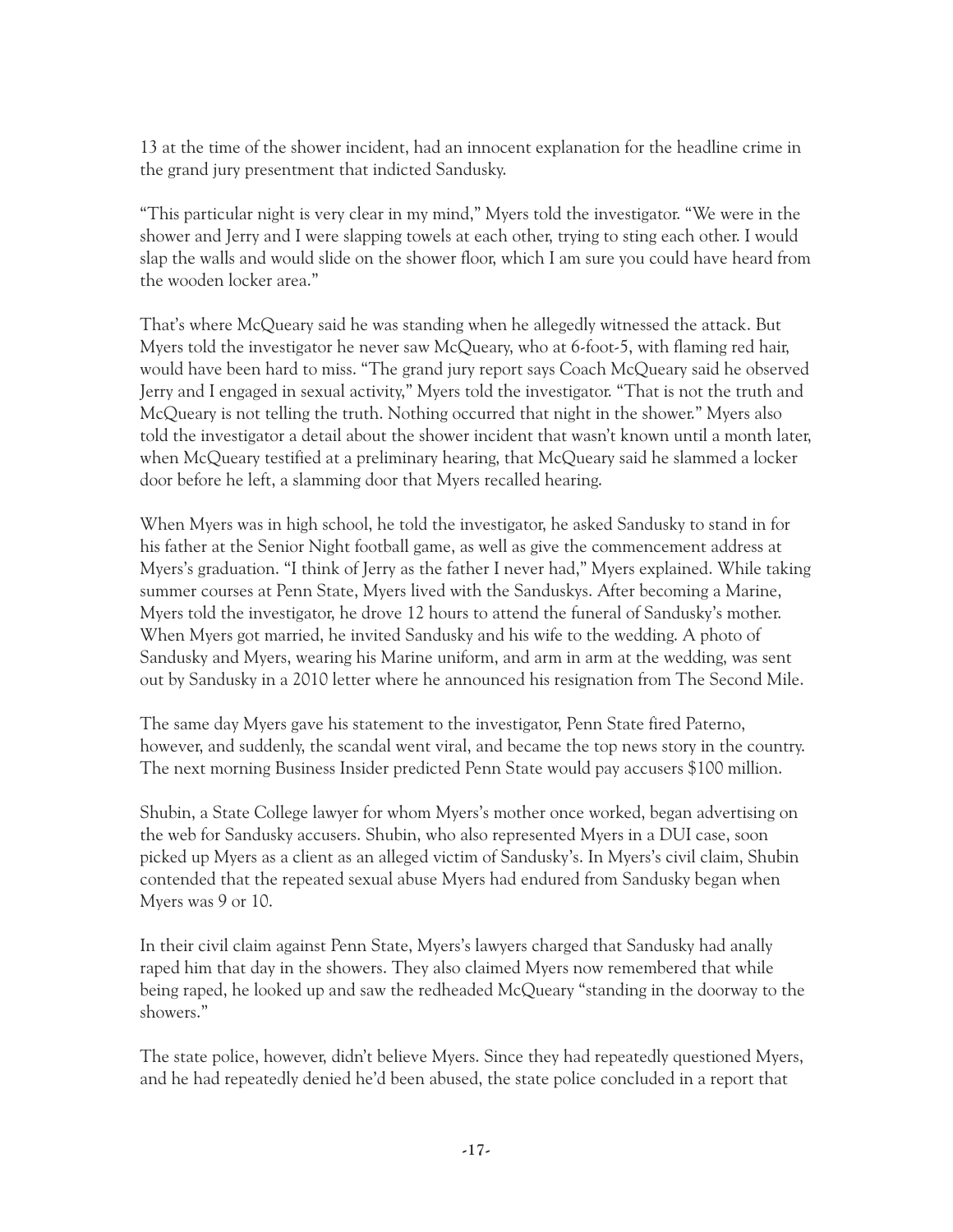they believed the allegations of abuse came from attorney Shubin, rather than his client. The prosecutors also decided that Myers wasn't a credible victim, and didn't call him as a witness at Sandusky's trial. Instead, Deputy Attorney General Joseph McGettigan told the jury the identity of "Victim No. 2," the boy in the showers, was "known only to God."

Although the prosecutors didn't believe Myers was the boy in the showers, Sandusky always did, and he told a top Penn State official when initially questioned about the shower incident that he should interview Myers, but he didn't do it. Even after Myers turned on him, Sandusky continued to believe that Myers would tell the truth if summoned to testify in Sandusky's defense.

So, on November 4, 2016, Myers was called as a witness by Sandusky's lawyers at a hearing on behalf of his bid for a new trial. Before Myers took the stand, Judge John Cleland asked Sandusky if he understood that Myers's testimony could be harmful to his case. "It is my decision to have Allan Myers testify," Sandusky said.

On the stand, Myers behaved like a hostile witness with a bad memory, saying he couldn't recall or didn't remember more than 30 times.

Under oath, Myers said he couldn't remember when the photo of him posing with Sandusky had been taken, even though it was at Myers's wedding. Myers couldn't remember telling the state troopers who interviewed him in 2011 that Sandusky had never abused him. Myers couldn't remember telling a private investigator that McQueary was a liar, and that nothing sexual had ever happened in the Penn State showers. Myers also couldn't remember where he was during the trial of his former mentor, saying, "I believe I was somewhere in Central Pennsylvania. Now exactly where I was, I can't recall."

On the witness stand, Myers declared again that he was Victim No. 2, the boy in the showers. But when confronted with the statement that he gave the investigator, in which he had steadfastly claimed he hadn't been abused that day, Myers said, "That would reflect what I said then, not what I would say now." But when asked, he also couldn't recall what he told the authorities after he flipped on Sandusky.

After Myers left the witness stand, Sandusky's lawyer called Sandusky to testify as a rebuttal witness: "Mr. Sandusky, did you ever sexually abuse Allan Myers in any way?"

"Absolutely not," a tearful and visibly angry Sandusky said.

Myers was never deposed by Penn State, nor did he have to submit to an examination by a psychologist. In a confidential settlement, the university in 2013 paid Myers, 30, of Karthaus, Pennsylvania, \$6.9 million.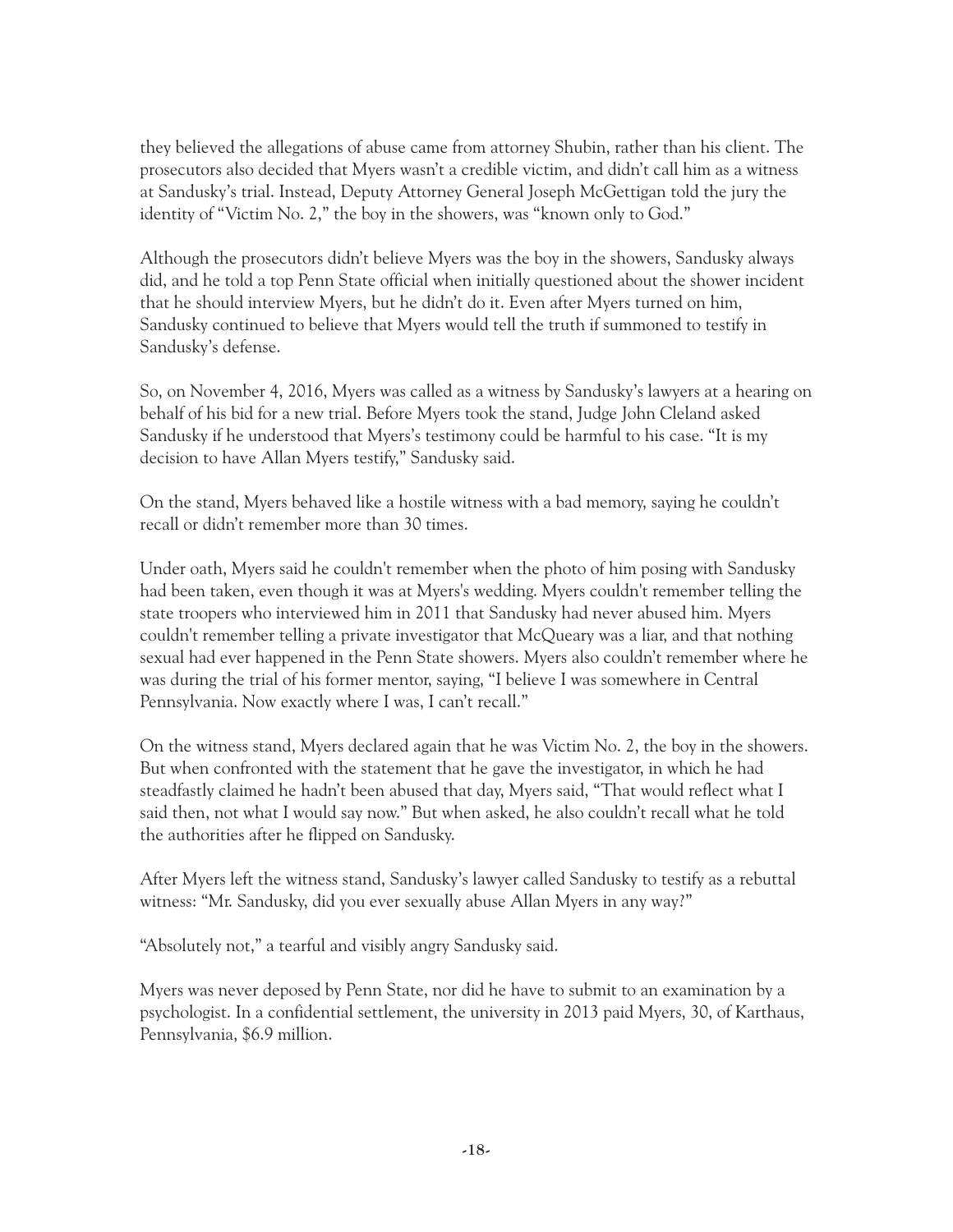#### **'Saving My Case'**

Six days after the release of the grand jury presentment that indicted Sandusky, a distraught McQueary emailed Deputy Attorney General Jonelle Eshbach, as well as an investigator, to complain that they had "slightly twisted" his words, and that contrary to what the grand jury report had charged, McQueary had never seen Sandusky commit an anal rape.

Hours later, McQueary emailed Eshbach again, this time to complain that because of the way that erroneous grand jury report was being reported by the media, he was "being misrepresented" as a coward who fled the scene of a child rape. "National media and public opinion has totally, in every single way, ruined me," McQueary wrote. "For what?"

"I know that a lot of this stuff is incorrect and it is hard not to respond. But you can't," Eshbach wrote to her star witness in a series of email exchanges the attorney general's office didn't turn over to defense lawyers at the criminal trials of both Sandusky and Spanier. That prompted Sandusky's lawyers to go to court to complain that the attorney general's office had engaged in prosecutorial misconduct by hiding exculpatory evidence.

By telling her star witness to remain quiet, and not issuing any corrections or clarifications, Sandusky's lawyers contended, the prosecutor ensured that the erroneous grand jury report containing the incendiary but false anal rape charge of a 10-year-old boy would continue to dominate national headlines, taint jury pools and increase the likelihood that more alleged victims would come forward with claims of abuse.

In the defamation suit McQueary won against Penn State, after which he negotiated a confidential settlement of \$9.7 million, Eshbach was sworn in as a witness and asked to explain why she told McQueary not to talk to reporters. "My advice to Mr. McQueary not to make a statement was based on the strengthening of my—and saving of my case," she testified. "I did not want [McQueary] making statements to the press at that time that could at some time be used against him in cross-examination."

When Sandusky's defense lawyers seeking a new trial went to court to accuse Eshbach of prosecutorial misconduct, they not only cited the prosecutor's admonition to McQueary to keep quiet, but also McQueary's recent testimony where he implicated the prosecutor. On the witness stand at the trial of former Penn State President Spanier on March 21, 2017, McQueary testified that Eshbach called him days before the release of the grand jury report in 2011, to warn him, "We're going to arrest folks and we are going to leak it out."

The testimony of Mike McQueary brought down Sandusky, Paterno and three top Penn State officials, Spanier, Curley and Schultz. McQueary was also responsible for the rumors that cost Greg Schiano that head coaching job at the University of Tennessee. In a civil deposition taken in 2015, McQueary claimed that a fellow assistant coach at Penn State, Tom Bradley, told him Schiano, who had left Penn State long before ever meeting McQueary, once came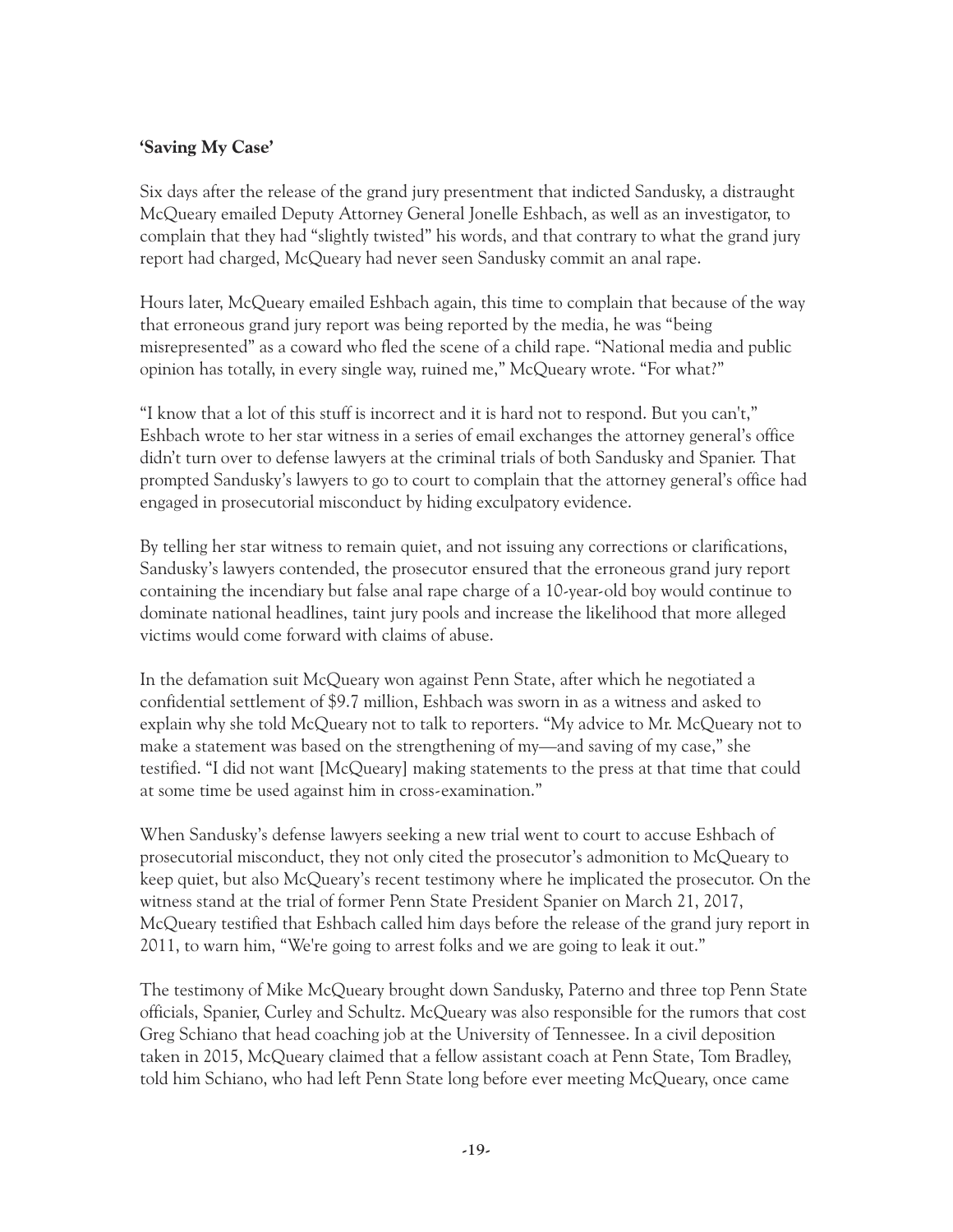into Bradley's office "white as a ghost" and said "he just saw Jerry Sandusky doing something to a boy in the shower."

Both Bradley and Schiano have denied this ever happened.

#### **'99 Percent Hysteria'**

The Penn State campus was bedlam after the grand jury report was leaked to Pulitzer-Prize winning reporter Sara Ganim on Nov. 4, 2011, after it was supposedly placed online by mistake, Four days later, on the morning of Nov. 8, 2011, The New York Times ran a story with the headline, "Penn State Said To Be Planning Paterno Exit Amid Scandal." That night, throngs of Penn State students demonstrating in support of the embattled coach surrounded his house.

Scott Paterno, the coach's son, lawyer and press spokesman, came out on his father's front lawn and, with TV cameras rolling, pronounced Sandusky guilty of everything he was accused of. In doing so, Scott Paterno invested his family and most of Penn State Nation in an unproven narrative.

"This is a horrible story which involved a lot of kids getting hurt," Scott Paterno said. As the father of three kids, he told the cheering crowd, it was time to "say a prayer," and show support for "the victims first."

The national media, now confident of Sandusky's guilt, changed their focus to whether or not Paterno was culpable for covering up Sandusky's crimes.

"They [Penn State] have to get past this, and the only way for that to happen is for him [Paterno], and perhaps the university president and others to resign," stated reporter Ron Allen of NBC.

Paterno had to go "because you cannot watch a football game Saturday and be thinking about child molestation, and that's exactly what you will be thinking about if you see that man on the sidelines," said Stephen A. Smith of ESPN.

"This was a complete collapse, legally, morally and in every other way," Jeffrey Toobin, CNN legal analyst, editorialized about the unfolding disaster at Penn State.

Within a week, an artist painted over Sandusky's image on an "Inspiration" mural of heroic Penn State figures outside the campus bookstore. Paterno was fired. Ten thousand students gathered on campus for a candlelight vigil on behalf of the then-unknown victims of Sandusky. And finally, on Saturday, before the nationally-televised Nebraska-Penn State game at Beaver Stadium, both teams gathered at midfield to pray for the victims.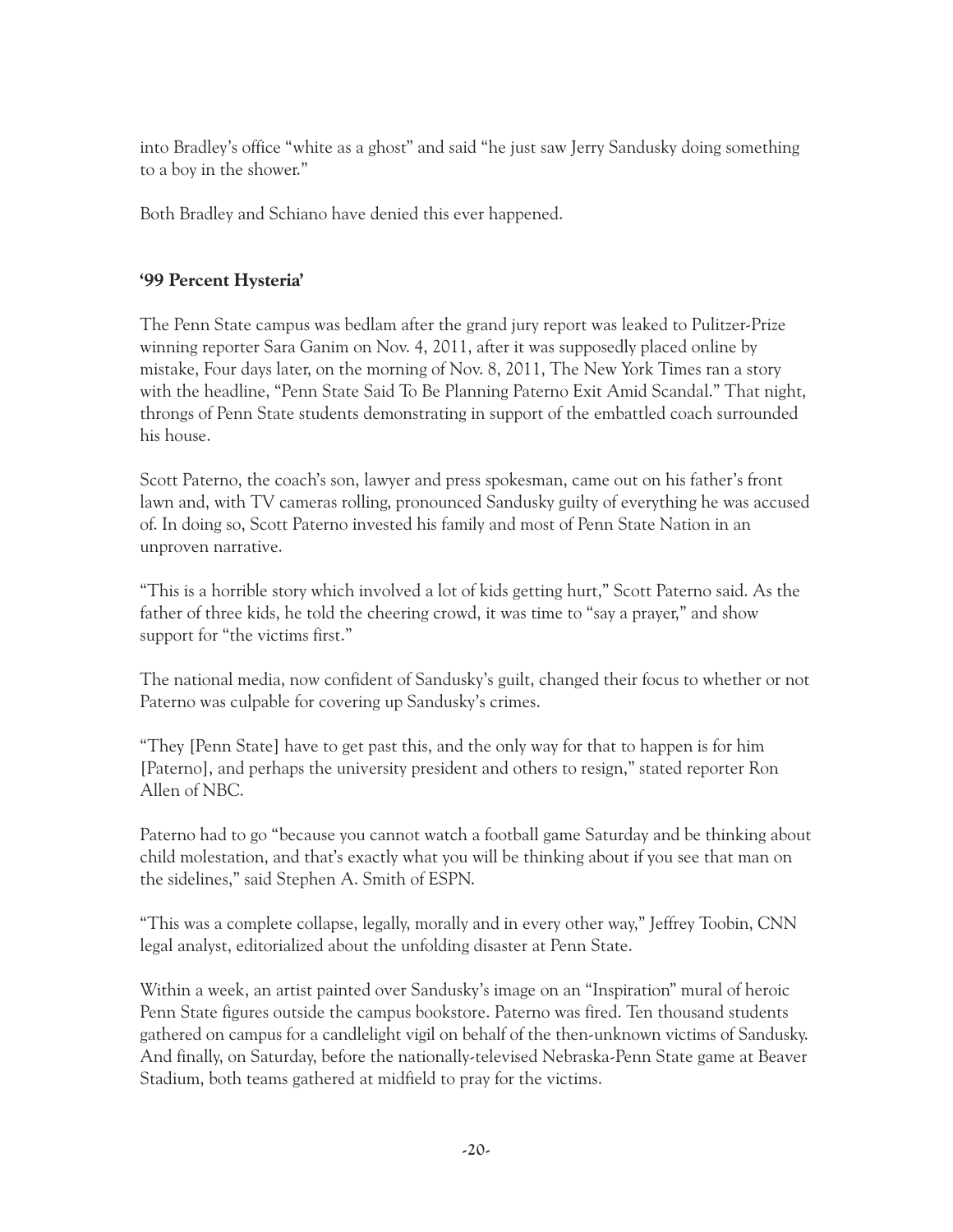Penn State officials, faced with a full-blown crisis and an occupying media army, decided they wanted to move on as fast as possible from the scandal by dispatching a few scapegoats.

How did the situation get blown so far out of proportion?

*"It's absurd that somebody didn't professionally investigate this thing from the get-go."* "It wasn't an independent inquiry," Snedden said of the investigation that began in 2009 under Corbett when he was Pennsylvania's

attorney general, and ended while Corbett was governor. "It was an orchestrated effort to make the circumstances fit the alleged crime."

"There was an exceptional rush to judgment," Snedden said. "Ninety-nine percent of it is hysteria. It's absurd that somebody didn't professionally investigate this thing from the get-go."

#### **'Like Custer at the Little Big Horn'**

Just seven months after Sandusky was arrested, lawyers in the case were picking a jury at the Centre County Courthouse, where their client was facing 48 charges of sex abuse. They had an impossible task preparing for trial. The grand jury judge had ruled they couldn't have access to all the grand jury testimony, which included the accusations of eight alleged victims, until just 10 days before the first witness was scheduled to take the stand.

Joseph Amendola, Sandusky's lawyer, repeatedly tried to get the trial postponed so he could wade through 12,000 pages of discovery, but the trial judge refused. Just before the trial started, Amendola tried unsuccessfully to back out as Sandusky's attorney, telling the judge he was overwhelmed, and, "My staff is ready to quit."

Amendola said the case was so rushed that he didn't even have time to send out subpoenas to witnesses. "I felt like Custer at Little Bighorn, for God's sake," he subsequently testified during an appeal hearing where Sandusky was seeking a new trial. "I mean, we had boxes of material that had just come in that we couldn't even look at because we had to get ready for trial. And it was an absolutely hopeless situation to try to do it properly."

Amendola didn't help his cause by waiving a preliminary hearing in which he would have had a chance to question Sandusky's accusers. He also didn't ask for a change of venue, even though the case was being tried in Centre County, where one out of every three residents was employed by Penn State, people who might have blamed Sandusky for the scandal that took down their team, and its late, beloved football coach.

The Sandusky trial attracted a news media army of more than 240 journalists and 30 TV trucks. In his opening statement, Amendola talked about the "daunting task" of defending his

*circumstances fit the alleged crime."*

*"It was an*

*orchestrated*

*effort to make the*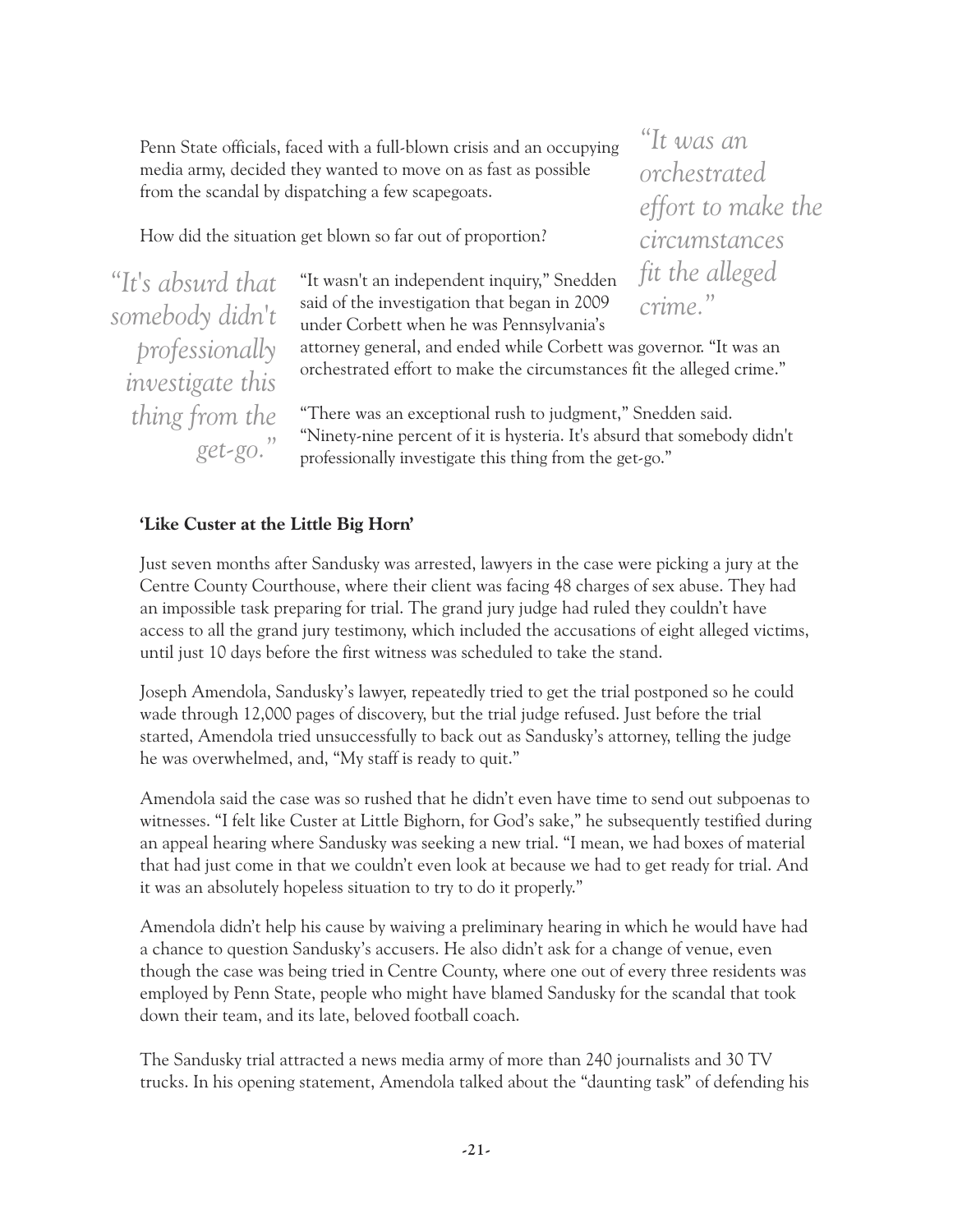client. "I'll be honest with you, I'm not sure how to approach it," Amendola said, before referring to a prosecutor's claim of "overwhelming evidence against Mr. Sandusky."

Sandusky was convicted on 45 out of 48 charges. The judge pronounced Sandusky a sexually violent predator, and sentenced him to prison for 30 to 60 years, where he was placed in solitary confinement for more than five years. But how strong was that overwhelming evidence?

On May 11, 2017, Dr. Elizabeth F. Loftus, one of the world's foremost experts on the malleability of human memory, testified at a hearing on Sandusky's bid for a new trial. Loftus, a distinguished professor of both psychology and law at the University of California, Irvine, is known for her pioneering work on false memories, especially as they relate to eyewitness testimony regarding a crime, as well as so-called repressed memories of traumatic events. Loftus has given lectures to the Secret Service and FBI; she also has a contract to work for the CIA.

Testifying by phone, Loftus told the judge "There is no credible scientific support for this idea of massive repression," as claimed by four of Sandusky's eight accusers at trial.

As far as the notion that "you need psychotherapy to dig it out, and you can reliably recover these memories, and you need to do this in order to heal yourself," Loftus told the judge, "There is no credible scientific support for this." In many other jurisdictions, Loftus told the judge, cases involving repressed memories have been thrown out of court.

Loftus, who co-wrote The Myth of Repressed Memory; False Memories and Allegations of Sexual Abuse, testified that her research has shown that human memory "doesn't work like a recording device" that can simply be played back at a later date. Memories evolve over time, she testified, and can be distorted or contaminated with suggestive and leading questioning. Her experiments have also proven that people can be talked into believing things that aren't true. "You can plant entirely false memories in the minds of people for events that never happened," she explained. And once those false memories are planted, she told the judge, people will relate those memories as if they were true, "complete with high levels of detail and emotion."

*Researchers have planted false memories about being " nearly drowned" as a child, and " rescued by a lifeguard."* In her experiments, Loftus said, "We have successfully convinced ordinary, otherwise healthy people, that they were lost in the shopping mall" when they were five or six years old, "that they were frightened, cried and had to be rescued by an elderly person and reunited with the family." Other researchers have planted false memories about being "nearly drowned" as a child, and "rescued by a lifeguard," she testified. People have been convinced that they were

"attacked by a vicious animal," Loftus said, or that they committed a serious crime as a teenager.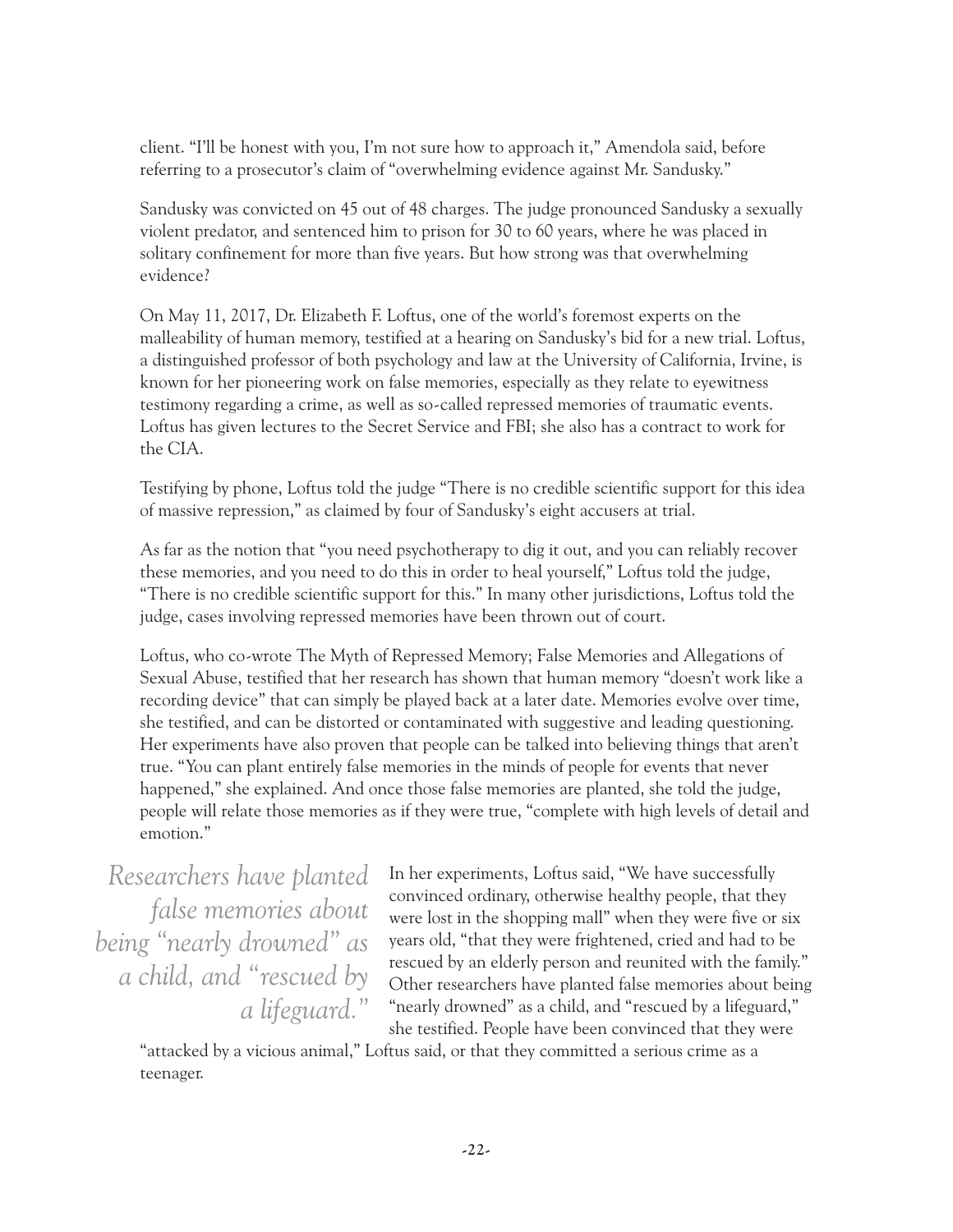During the appeal hearing for a new trial for Sandusky, Loftus said, "It seems pretty evident that there were drastic changes in the testimony of some of the accusers." One "obvious" reason for those changes, she testified, was the "highly suggestive" way police and psychotherapists interviewed those accusers.

In an interview with Newsweek, Loftus described McQueary's evolving eyewitness account of the shower incident as a classic case of suggestion altering one's perception. When investigators came to McQueary in 2010 to question him about the nine-year-old shower incident, it "could lead to an exaggeration of an ambiguous situation in the direction of something that is more consistent with abuse," Loftus said. "If you label something a particular way, people will remember it in the direction of that label."

Loftus described the role of repressed memories in the case as a convenient solution for dealing with the inherent conflicts presented by the testimony of the alleged victims, many of whom had remained friendly with Sandusky for years after the alleged abuse. "All this post-event contact and friendly relations [with Sandusky] needs to be explained away," Loftus told Newsweek. "With that in mind, I can see how somebody could latch on to the idea of repression as a way of explaining away all of the apparent affection, admiration and repeated contact" with Sandusky.

#### **Malleable Memories**

Back in November 2008, Aaron Fisher was a 15-year-old wrestler and budding track star who bragged to male friends about having lots of sex with several girlfriends.

One Saturday, Fisher wanted to go out on a date, but his mother wanted him to spend some more time with Sandusky. Dawn Fisher Daniels was a single mom living in welfare housing in tiny Lock Haven, Pennsylvania. According to Josh Fravel, her next-door neighbor who would testify at the Sandusky trial, the mother had a habit of shipping her kids off on the weekends, so she could go out partying. In 2008, Daniels posted on her MySpace page a photo of herself loaded in a bar, under the caption, "Drunk as hell . . . lol; me at the saloon; who knows who that guy is. . . lol," along with another picture of the top of her underwear, and the caption, "my thong, tha thong, thong, thong ... look at that ass."

Aaron Fisher had started attending Second Mile programs after he graduated from fourth grade. As he did with other kids, Sandusky took Fisher to football games, wrestled with him, cracked his back and tossed him around in the swimming pool. Fisher described The Second Mile as "awesome;" his mother subsequently wrote that she initially thought Sandusky was "some sort of angel" who "acted like a big kid . . . a real dumb jock with a heart of gold."

But after Fisher got interested with girls, he stopped hanging around with Sandusky, and resisted his mother's efforts to spend more time with his former pal. When his mother asked why, Fisher replied that Sandusky made him feel uncomfortable.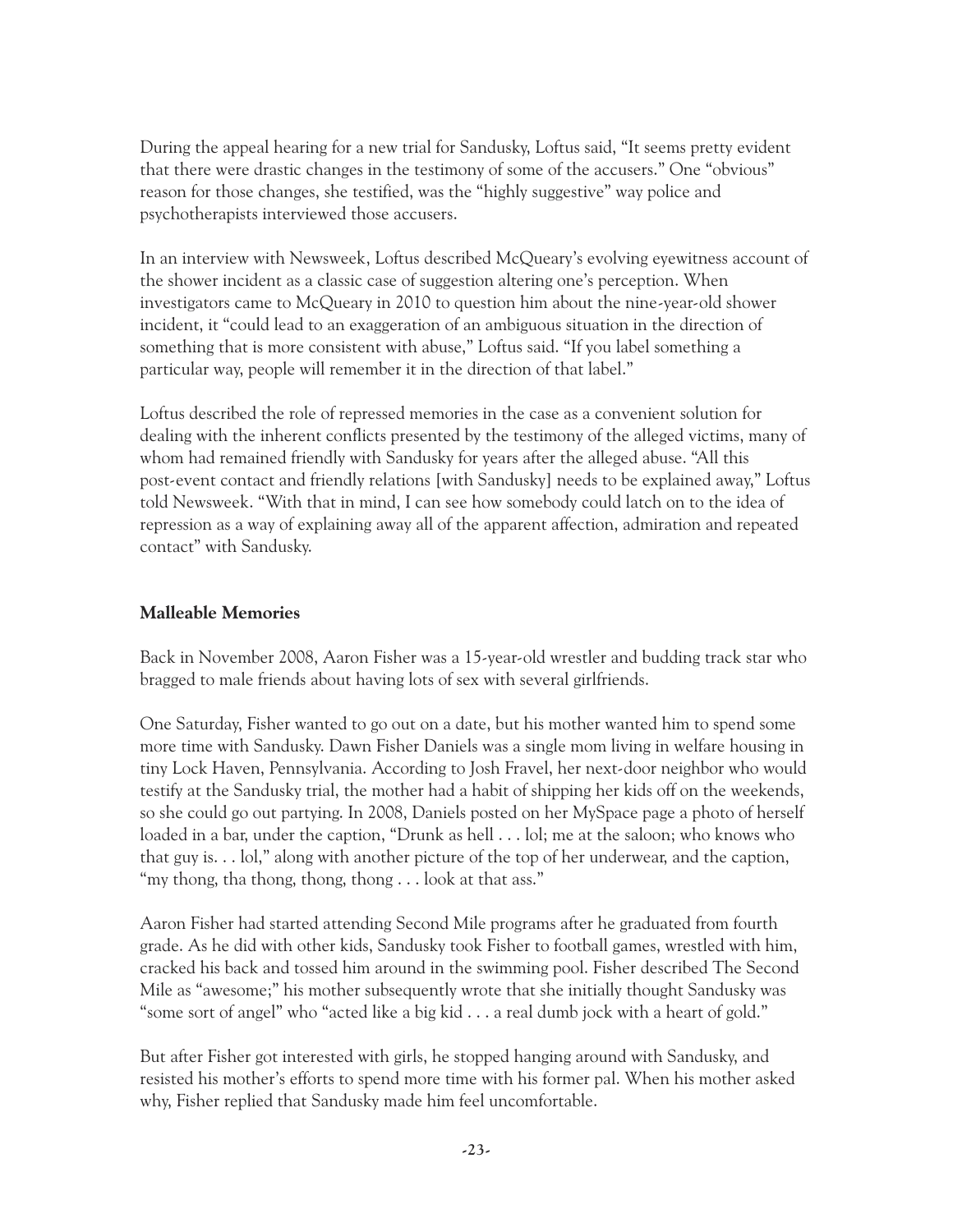Approximately a half-hour after her son told her this, according to Fravel, Daniels came outside, and while taking a drag from a Marlboro Light 100, told her next-door neighbor about Sandusky that she would "own that mother-fucker's house."

That week, Daniels called Fisher's school, and complained about Sandusky to the principal and a guidance counselor. When school officials interviewed Fisher, he detailed his physical contact with Sandusky, but didn't describe it as overtly sexual. Then, while undergoing weekly and sometimes daily therapy sessions featuring leading questions from psychotherapist Mike Gillum, Fisher began to recall multiple instances of being fondled by Sandusky, as well as multiple instances of being forced to participate in oral sex.

In a 2012 book he co-authored with Fisher and his mother, Silent No More, Gillum wrote that he saw his job as "peeling back the layers of the onion" in Fisher's mind to uncover hidden memories of abuse. "Look, I know that something terrible happened to you," Gillum told Fisher. And then Gillum would guess how Sandusky had abused Fisher. The reticent patient simply had to say "yes," or just nod his head to confirm that an alleged crime had been perpetrated.

After three years of such therapy, Fisher, "Victim No. 1" in the case, became convinced Sandusky was a monster who from 2005 to 2008 had abused him more than 100 times, including oral sex and touching the boy's genitals, at various locations, including Sandusky's home and car, in hotel rooms, at Fisher's school and on the Penn State campus.

"Mike just kept saying that Jerry was the exact profile of a predator," Fisher wrote in Silent No More. "When it finally sank in, I felt angry." About his repressed memories of abuse, Fisher wrote, "I managed to lock it deep inside my mind somehow . . . I was in such denial about everything."

The psychotherapist accompanied Fisher to police interviews, and when he testified before two grand juries. For two years, Fisher was the only alleged victim that the authorities had of an alleged serial pedophile. When Fisher repeatedly broke down crying in front of the first grand jury, he could not elaborate on details of his abuse, and he even denied that he had been abused with oral sex. Gillum then volunteered to testify on his client's behalf, on the grounds that Fisher was too emotionally fragile to testify. But instead, Gillum wrote in Silent No More, he and the prosecutor decided to give Fisher "some more coaching." When a second grand jury convened, Fisher testified by reading a written statement about his alleged abuse.

After Elizabeth Loftus read Silent No More, she told Newsweek she found "Mike Gillum's extraordinary and unusual role in Aaron's accusations" to be "quite troubling" because Gillum "potentially communicated his personal biases about Aaron's story" not only to Fisher, but to at least one other accuser in the case.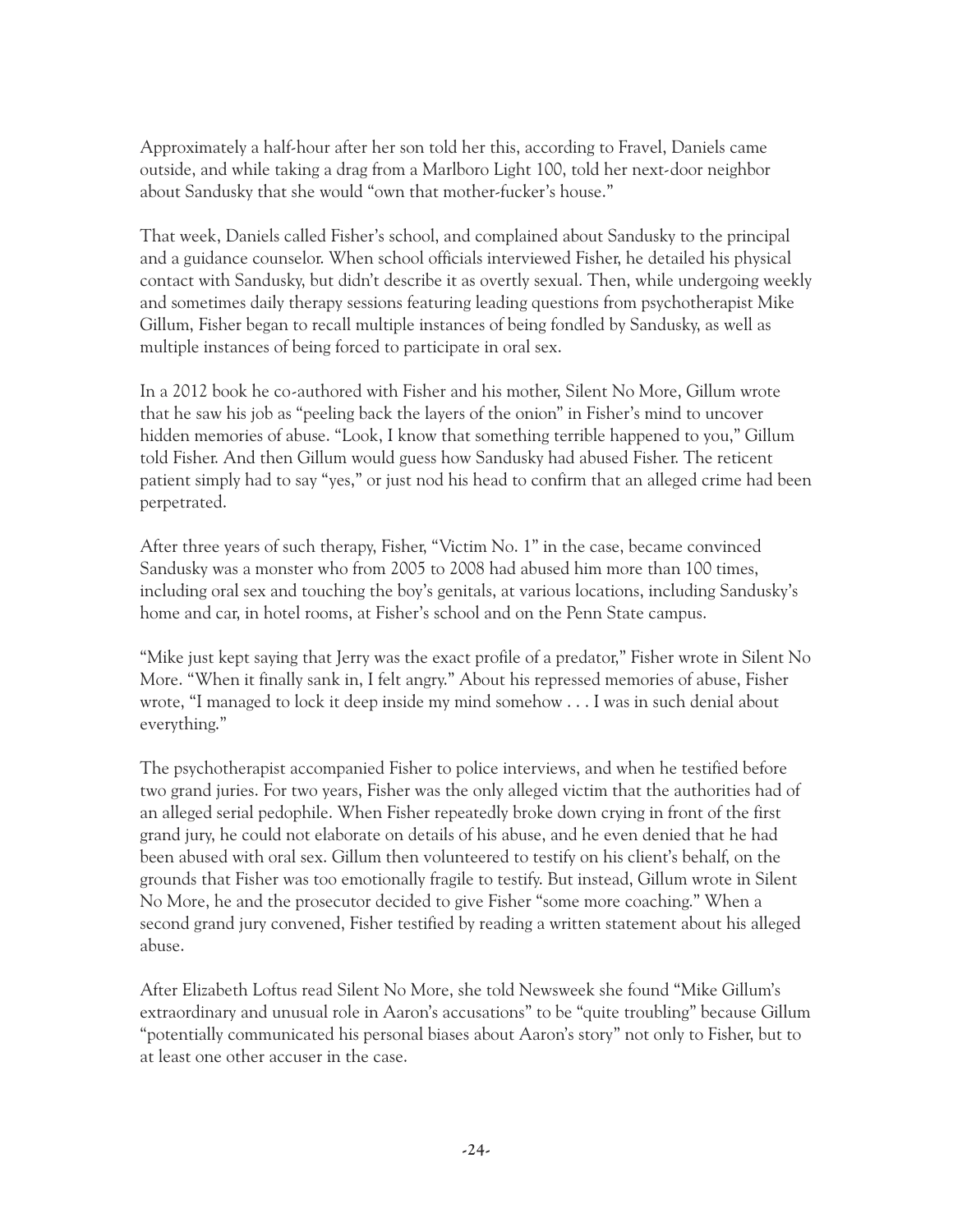Without a script to read from, Fisher turned out to a bad witness. When he testified at the Sandusky trial, he was cross-examined about four different dates he gave for when Sandusky had allegedly begun abusing him with oral sex. First, Fisher claimed it ended a month or two before his 14th birthday in November 2007, a full year before he ever complained to anybody. Next, Fisher said the oral sex started in the summer of 2007 and continued until September 2008. Thirdly, he said it began in November 2007 and continued until the summer of 2008. Finally, he said, the oral sex began in 2008 and continued into 2009, which was impossible because Fisher was claiming the abuse continued even after he had originally came forward with his allegations of abuse, in the fall of 2008.

In response, the defense at Sandusky's trial called Fravel, the former next-door neighbor who testified that Daniels was enthusiastic about the prospect of suing Sandusky, because it would be "her ticket out of the neighborhood."

"I'll own his [Sandusky's] house," Fravel quoted Daniels as saying. And, "When this all settles out, she'll have a nice big house in the country with a fence and the dogs can roam free."

Mark Pendergrast, a science writer and critically-acclaimed author of 11 books, interviewed therapist Gillum for a book he wrote on the Sandusky case, The Most Hated Man In America, Jerry Sandusky And The Rush To Judgment, published in November. "This entire case started because therapist Mike Gillum saw Aaron Fisher as a patient," Pendergrast told Newsweek. Gillum "used incredibly leading methodology and got over-involved" with his patient, Pendergrast said, to the point where "Aaron Fisher became convinced that he remembered traumatic abuse that probably didn't happen."

*"There ' s no convincing evidence whatsoever that people can forget years of traumatic events."*

Pendergrast agrees with Loftus that there's nothing scientific about the claim that memories of traumatic events can be repressed. "Everything we know about the science of memory shows that the things that we remember the best are the most traumatic events that happen to us." The usual problem people have with traumatic memories, Pendergrast explains, is they can't forget them. "That's what PTSD is," he says,

referring to Post Traumatic Stress Disorder. "There's no convincing evidence whatsoever that people can forget years of traumatic events."

The theory that people repressed memories of childhood sex abuse was first advanced by Sigmund Freud back in 1895, but subsequently retracted by him, Pendergrast says, however, the myth has "lived on in the popular culture."

At the Sandusky trial, repressed memories were consistently presented as fact. Prosecutor Joseph McGettigan told the jury before calling his witnesses that he would have to "press these young men for the details of their victimization," because "they don't want to remember." That's why the investigation was slow," McGettigan told the jury, because "the doors of people's minds" were closed.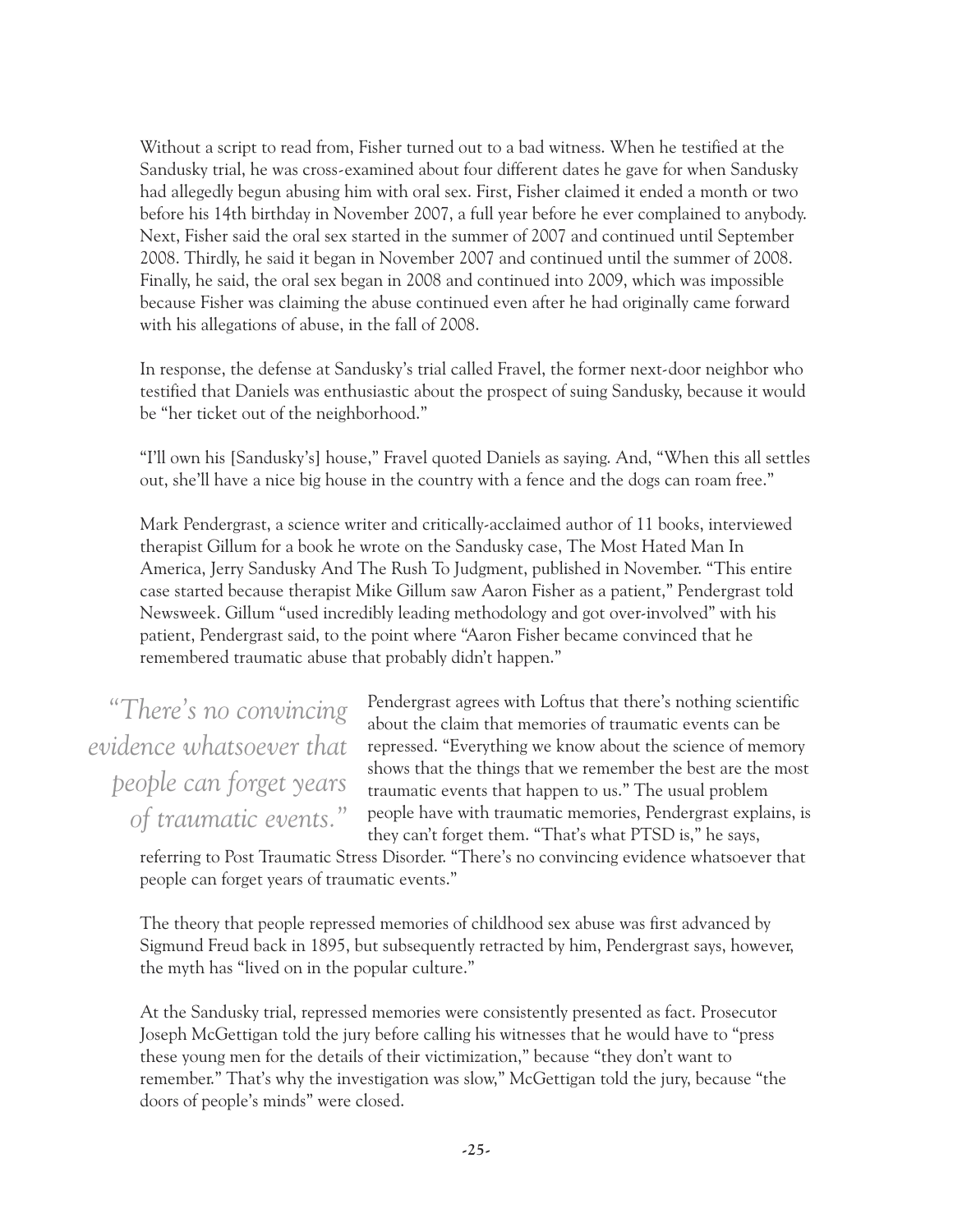After a jury found Sandusky guilty, then Pennsylvania Attorney General Linda Kelly held a press conference outside the courthouse where she said of the alleged victims, "It was incredibly difficult for some of them to unearth long-buried memories of the shocking abuse they suffered at the hands of this defendant."

In Aaron Fisher's civil case, the university's trustees didn't subject him to a deposition with a lawyer or an examination by a forensic psychiatrist, as is often done while litigating sex abuses cases. Instead, a consulting forensic psychologist and a law firm retained by Penn State reviewed the paperwork from Fisher's claim. And then, the university in 2013 paid Fisher, 24, of Lock Haven, PA, a confidential settlement of \$7.5 million.

In the small town of Lock Haven, however, population 9,459, there are at least a dozen skeptics about Fisher who are current and former friends and girlfriends from the time Fisher was allegedly abused, prominent past supporters, neighbors and well as relatives who have gone on tape and video to say that they didn't believe Fisher was telling the truth.

In response, Fisher's then-fiance posted a picture on Facebook in 2015 of Fisher lying bare-chested on a bed covered with cash while he was flashing his middle finger at the camera.

#### **'You Are Not Alone in This'**

By the time Sandusky's trial arrived, the unreliable Fisher was no longer the state's star witness against Sandusky. The prosecutors decided to replace Fisher as their lead-off with Brett Swisher-Houtz. Dubbed "Victim No. 4," Swisher-Houtz, at the time Sandusky was arrested, was the only other accuser who claimed he was the victim of a sex act.

When Swisher-Houtz's father read the story by Sara Ganim in the Harrisburg Patriot-News about how a supposedly secret grand jury was investigating Sandusky for sex abuse, the father advised his son to hire a lawyer, Benjamin Andreozzi, who specialized in taking sex assault cases on contingency. That's just what the son did. But when Andreozzi first came to see him on April 5, 2011, Swisher-Houtz wasn't cooperative, and didn't say anything had happened to him. Two days later, when a state police corporal knocked on his door, Swisher-Houtz said he wanted to talk to his lawyer before he talked to police.

On April 21, 2011, Pennsylvania State Troopers Joseph Leiter and Scott Rossman interviewed Swisher-Houtz at the police barracks, with his attorney present, and a tape recorder running, and this time, Swisher-Houtz was more cooperative. During the first 50 minutes of questioning, Swisher-Houtz told the troopers about wrestling matches with Sandusky, and how Sandusky would pin him to the floor with his genitals stuck in the boy's face. Then, Sandusky would allegedly kiss and lick the inside of the boy's legs, Swisher-Houtz claimed. That prompted Trooper Rossman to ask if Sandusky would kiss or lick his testicles.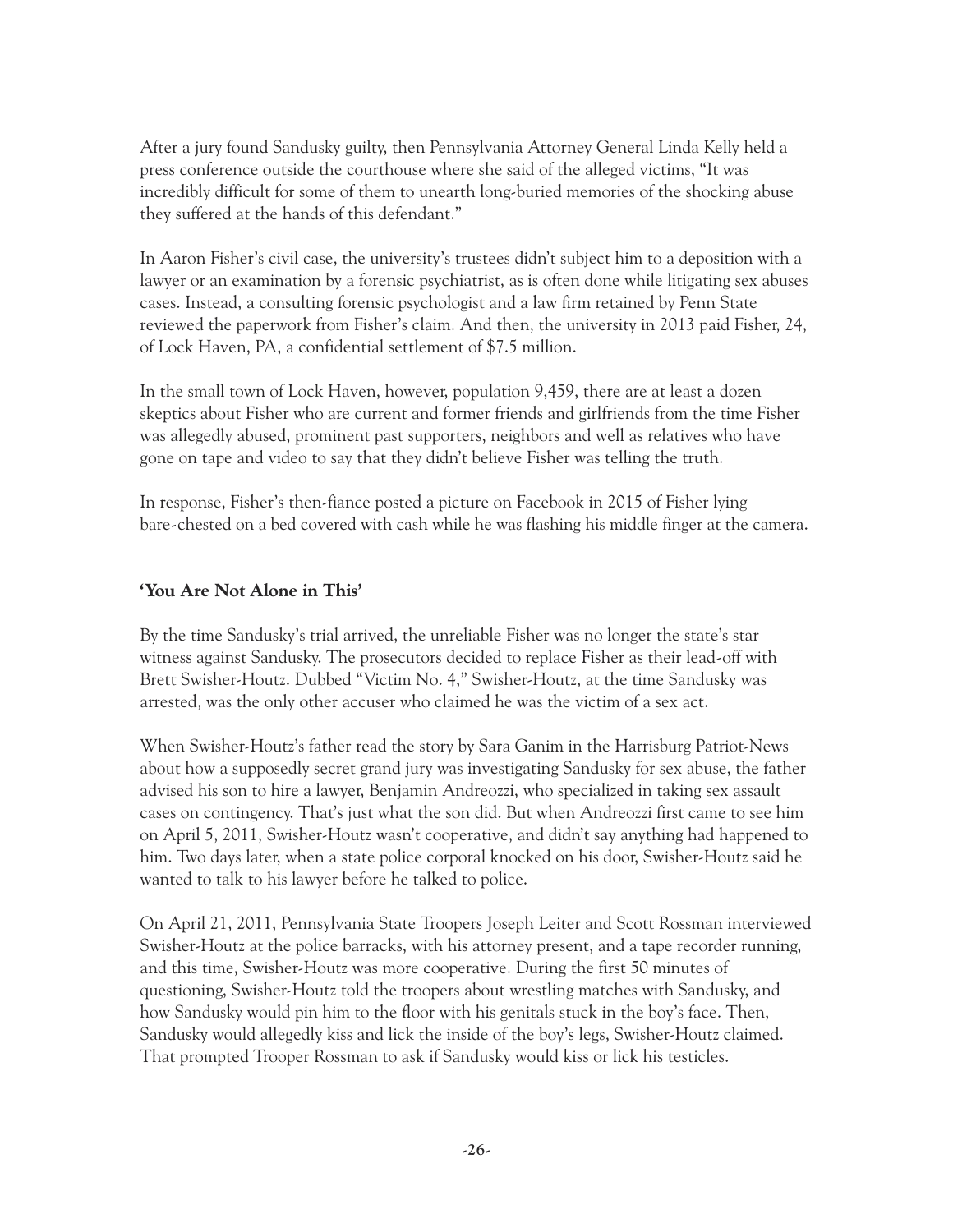"Kind of," he replied, but the state troopers suspected the witness was holding back graphic details of more serious abuse.

While Swisher-Houtz smoked a cigarette outside, the two state troopers talked with Houtz's lawyer, unaware that the tape-recorder was still running. On tape, the troopers talked about how it had taken months to coax rape details out of Fisher. "First, it was yeah, he would rub my shoulders, then it took repetition and repetition and finally we got to the point where he would tell us what happened," Leiter said. The troopers then talked about how they were sure Swisher-Houtz was another rape victim, and they discussed how to get more details out of him.

Andreozzi had a helpful suggestion: "Can we at some point say to him, 'Listen, we have interviewed other kids and other kids have told us that there was intercourse and that they have admitted this, you know. Is there anything else you want to tell us?'"

"Yep, we do that with all the other kids," Leiter said.

When Swisher-Houtz returned, Leiter told him, "I just want to let you know you are not the first victim we have spoken to." The trooper told him about nine adults the police had already interviewed, and said, "It is amazing. If this was a book, you would have been repeating, word for word, pretty much what a lot of people have already told us."

At that point, the troopers had only interviewed three alleged victims who claimed they'd been abused, and only on--Fisher--had alleged prolonged abuse.

"I don't want you to feel ashamed because you are a victim in this whole thing," Leiter told Swisher-Houtz. "[Sandusky] took advantage of you . . . We need you to tell us as graphically as you can what took place... I just want you to understand that you are not alone in this. By no means are you alone in this."

Swisher-Houtz subsequently began therapy sessions with psychotherapist Mike Gillum. By the time Sandusky went on trial on June 11, 2012, Swisher-Houtz, as the prosecution's leadoff witness, testified that for years Sandusky had forced him to have oral sex "40 times at least." Sandusky also attempted to anally rape him in the shower, the witness claimed, but then he supposedly pushed Sandusky off "with all my might" and got away.

When asked by Sandusky's attorney why he hadn't initially said he was abused, the witness testified, "I have spent, you know, so many years burying this in the back of my mind forever."

Swisher-Houtz's claims included alleged sex abuse during two high-profile bowl game trips he took with the Sandusky 1998 and 1999. If his claims his true, they require Sandusky to be anything but a criminal mastermind in spending so much time in public with a boy he was allegedly abusing, and for his wife Dottie to be his knowing accomplice.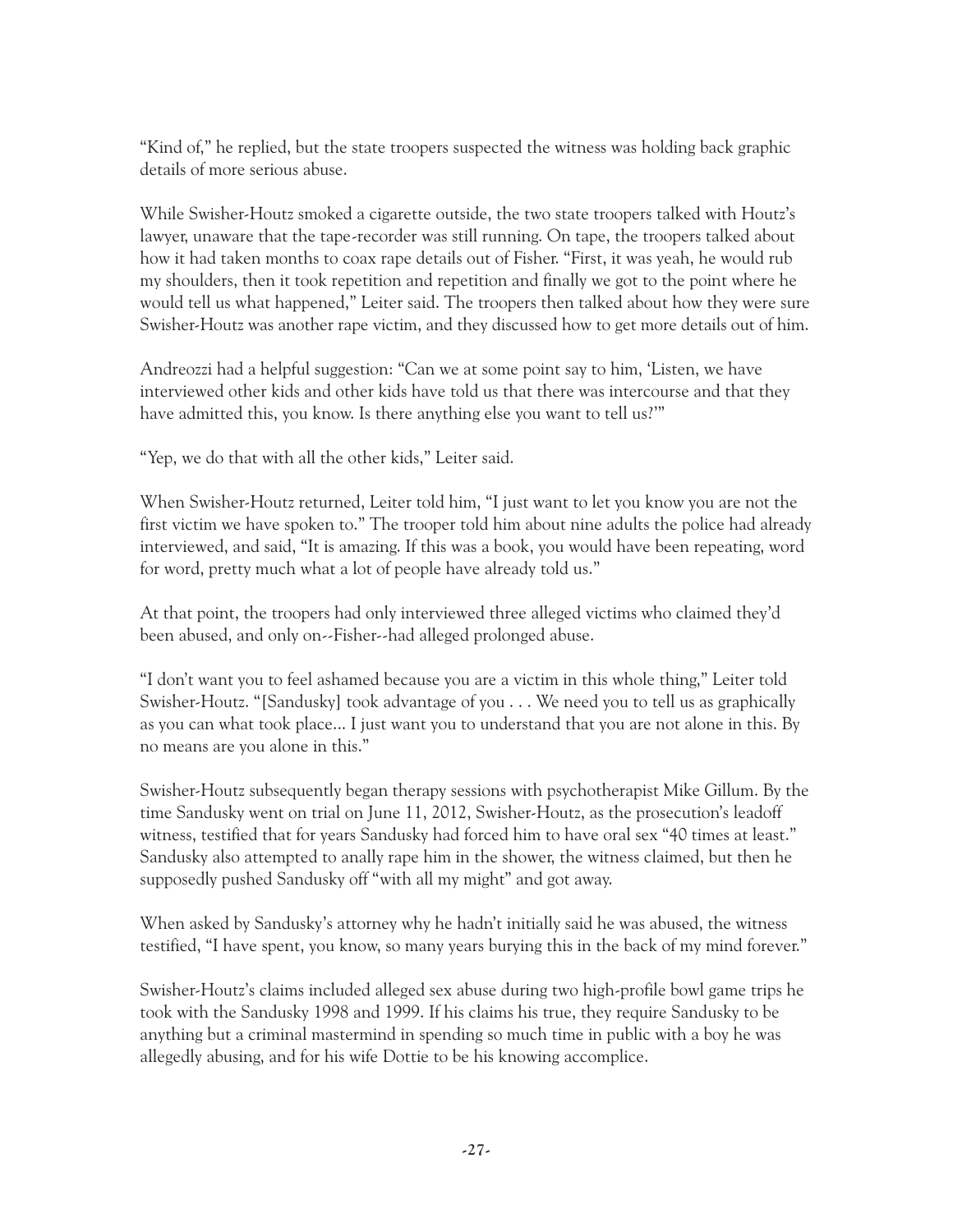That's because Houtz-Switzer claimed that Dottie walked in on act of sex abuse, although she denied it when testified. In the six and a half years since Sandusky was arrested, his wife has never waived about steadfastly proclaiming her husband's innocence.

Author Pendergrast is skeptical about Swisher-Houtz's claims of repressed abuse, as well as similar claims from other alleged victims in the Sandusky case. "All of the recovered memories in the Sandusky case are most certainly false," he said. "They shouldn't even be called memories—they're confabulations."

But Penn State bought it. After Swisher-Houtz, 24, of Snowshoe, Pennsylvania, filed a civil claim against the university on Dec. 4, 2012, he wasn't deposed by a lawyer or examined by a forensic psychiatrist. Instead, a consulting forensic psychiatrist and a law firm hired by Penn State reviewed his paperwork, and then the university paid Swisher-Houtz in 2013 a confidential settlement of \$7.25 million.

He was one of eight clients represented by Benjamin Andrerozzi, who collected a total of \$13 million from Penn State.

#### **'No Signed Affidavit'**

The massive payouts to Sandusky's alleged victims prompted the university's insurance carrier, the Pennsylvania Manufacturers Association Insurance Company [PMA], to sue Penn State and the various "John Doe" claimants in 2013. The lawsuit ended three years later in a confidential settlement that lawyers in the case say they are prohibited from discussing.

One of those lawyers is Eric Anderson of Pittsburgh, who was an expert witness in the case on behalf of the insurance carrier. Anderson, however, wrote a report disclosed in court records.

"It appears as though Penn State made little effort, if any, to verify the credibility of the claims of the individuals," Anderson wrote on Oct. 5, 2015. In his report, Anderson noted "the absence of documentation" in the claims, saying in many cases there was "no signed affidavit, statement or other

*"It appears Penn State made little effort, if any, to verify the credibility of the claims."*

means of personal verification of the information which I reviewed."

"I do not know why so many of the cases were settled for such high sums of money," Anderson wrote. He suggested that "potential punitive damages . . . factored into Penn State's evaluations," along with "a concern about publicity and a desire to resolve the matters very quickly."

Gary Langsdale, the university's risk officer, when deposed in that case, was asked if he had any concerns that the psychologist the university hired as an expert to evaluate claims "did not interview any of the first 26 or so victims who received payments from Penn State?"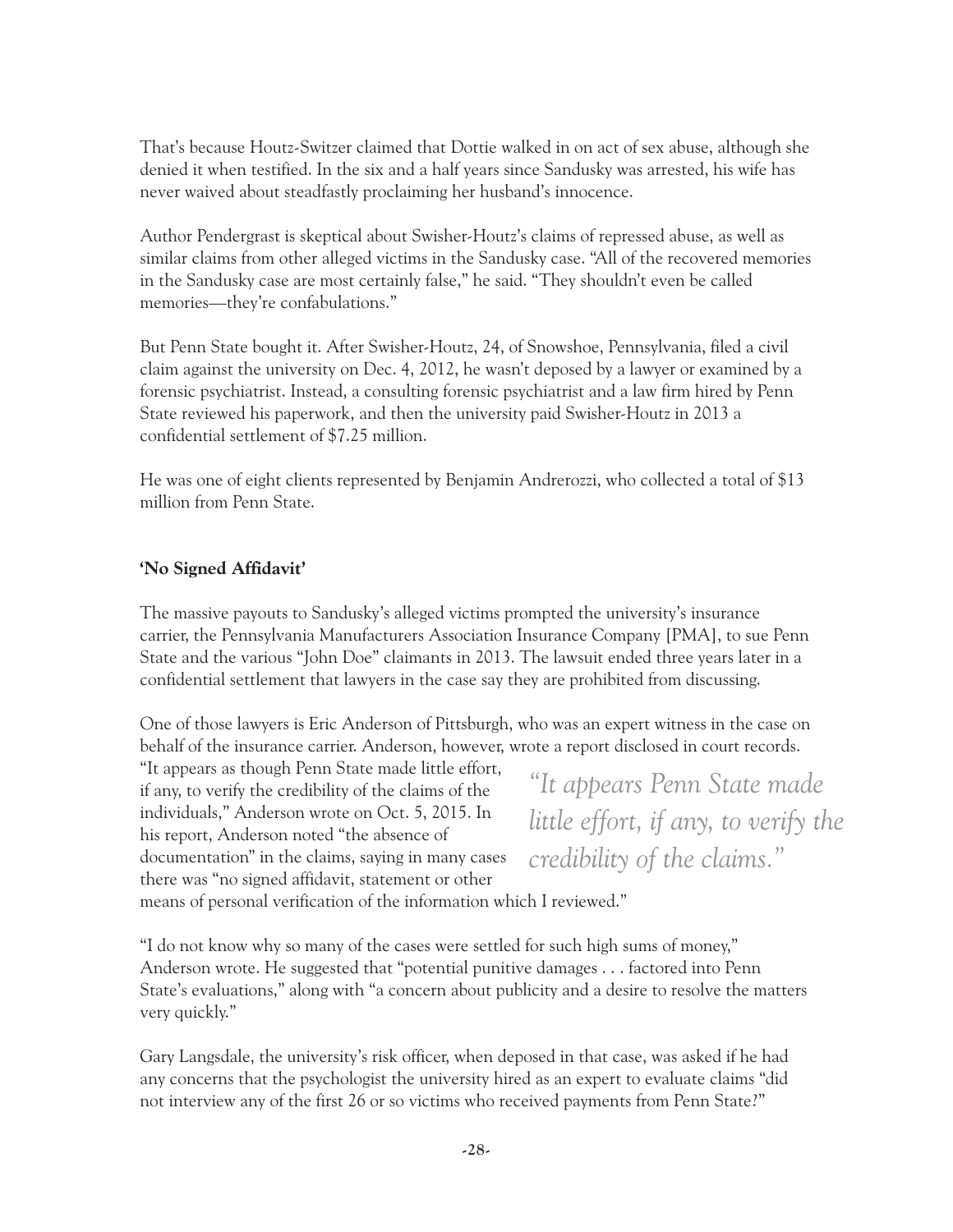"Not particularly," he said.

On Oct. 1, 2014, a year after he'd been paid off, Swisher-Houtz was deposed during the civil case Penn State's insurance carrier filed against the university. "Has anybody from Penn State ever spoken to you," asked Steven Engelmyer on behalf of the insurance carrier.

"Not that I'm aware of," Swisher-Houtz replied.

#### **'That Doorway Has Been Reopening'**

When the police first tried to interview Dustin Struble in January 2011, he didn't want to talk to them. But a month later, on Feb. 3, 2011, Struble, another Second Mile alum, told police he considered Sandusky a friend and mentor. Struble said he had taken showers with Sandusky after they worked out, and that Sandusky used to put his hand on the boy's knee when he gave him a ride in Sandusky's car, but that nothing sexual ever happened.

Then, Struble underwent more questioning from state troopers, as well as repressed memory therapy. At the Sandusky trial almost 18 months later, Struble, dubbed "Victim No. 7," recalled multiple instances of abuse. They included Sandusky allegedly pressing his crotch against the boy's backside in the shower, and another incident while they were out driving, when Sandusky had allegedly stuck his hand down the boy's pants and touched his penis.

Asked to explain his changing story, Struble testified, "That doorway that I had closed has since been reopening more. More things have been coming back . . . Through counseling and different things, I can remember a lot more detail that I had pushed aside . . I had sort of blocked out that part of my life." In a 2014 interview, Struble told author Pendgrast that all of his abuse allegations came from recovered memories.

After he filed a civil suit, Struble, 33, of Grove Mill, PA, wasn't deposed by a lawyer or examined by a forensic psychiatrist. Instead, a consulting forensic psychiatrist and a law firm reviewed his claim. Then, in 2013, Penn State paid Struble a confidential settlement of \$3.25 million.

In the opinion of Elizabeth Loftus, detailed in court papers, the memories of Struble, Swisher-Houtz and Fisher could have all been affected by "highly suggestive" questioning from police and psychotherapists.

In their appeal of Sandusky's conviction, his new lawyers argued that his trial lawyers should have put expert witnesses on the stand, such as Loftus, to testify that repressed memory therapy was analogous to hypnosis. Another expert witness cited in Sandusky's appeal, Harvard psychologist Richard McNally, described repressed memory theory as "psychiatric folklore devoid of convincing empirical support." But at Sandusky's trial, his lawyers did not challenge the witnesses, or the validity of repressed memory therapy.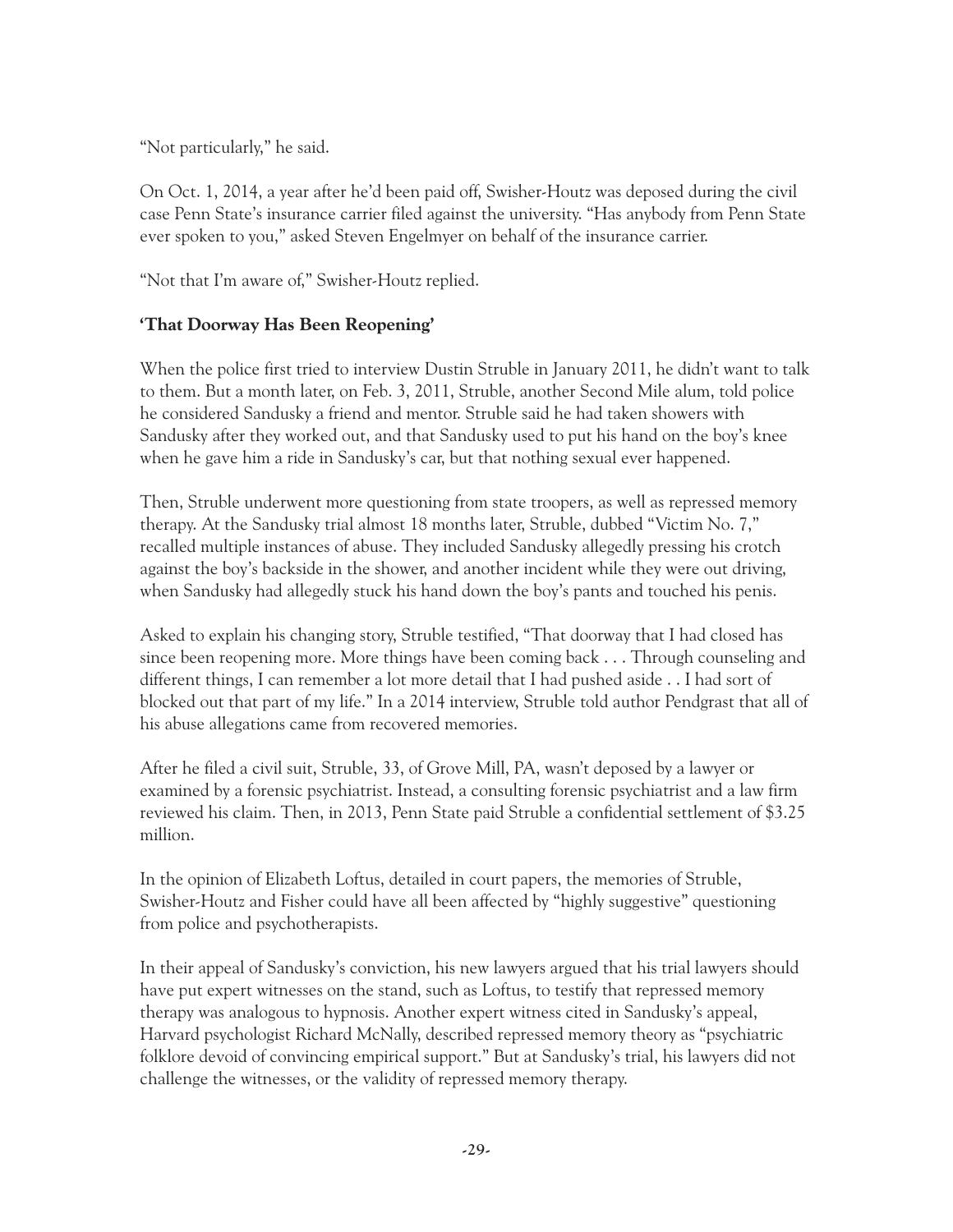On July 19, 2011, Jason Simcisko, another member of The Second Mile, told police that nothing inappropriate happened when he showered with Sandusky. The police asked if Sandusky had perhaps lifted him up to the showerhead to wash his hair. According to a police report, Simcisko replied, "There might have been something like that. I don't exactly remember, but it sounds familiar."

A year later, by the time Sandusky was on trial, Simcisko's memory had dramatically improved. On the witness stand as "Victim No. 3," Simcisko recalled that Sandusky had touched his penis numerous times. When asked to explain the change in his story, Simcisko testified, "Everything that's coming out now is because I thought about it more. I tried to block this out of my brain for years."

Simcisko's story of abuse radically transformed as his lawyers pressed a civil claim against Penn State. In a statement that might surprise prosecutors, Simcisko's civil lawyers wrote, "very little of the sexual abuse suffered by Mr. Simcisko was elicited during Sandusky's criminal trial." His civil lawyers alleged that Simcisko had been abused more than 100 times, beginning in 1998, when he was 12, and continuing until 2003, included oral and anal sex. If his civil claim is true, he clearly committed perjury during the criminal trial.

Penn State didn't bother with any depositions or psychiatrist exams to test the truthfulness of these allegations. Instead, after his claim was reviewed by law firm and a consulting forensic psychiatrist, Penn State paid Simcisko, 24, of State College, PA., in 2013 a confidential settlement of \$7.25 million.

After he got paid, Simcisko posted a picture on Facebook of himself in a Penn State jersey smiling and tailgating with Jay Paterno, the coach's son, at a Penn State football game where Simcisko bragged about seats on the 50 yard line.

#### **'His Screams for Help'**

While at least four of Sandusky's accusers relied on recovered memories of abuse at his trial, three other accusers told stories of abuse that dramatically escalated over time. One such witness was Sabastian Paden, another Second Mile alum. Paden was interviewed by state police after his mother saw news on TV about Sandusky's arrest, and watched Attorney General Kelly ask more victims of abuse to come forward. Paden's mother called her son's high school, and requested that someone report her son as a victim on an abuse hotline. An employee at the school obliged, but when the cops showed up at Paden's home, he denied he had been abused.

Less than a week later, however, Paden testified before the grand jury as "Victim No. 9," and claimed he had been locked in Sandusky's basement and kept there for years on weekends as a virtual sex slave, while Sandusky brought him meals, and forced him to have oral and anal sex.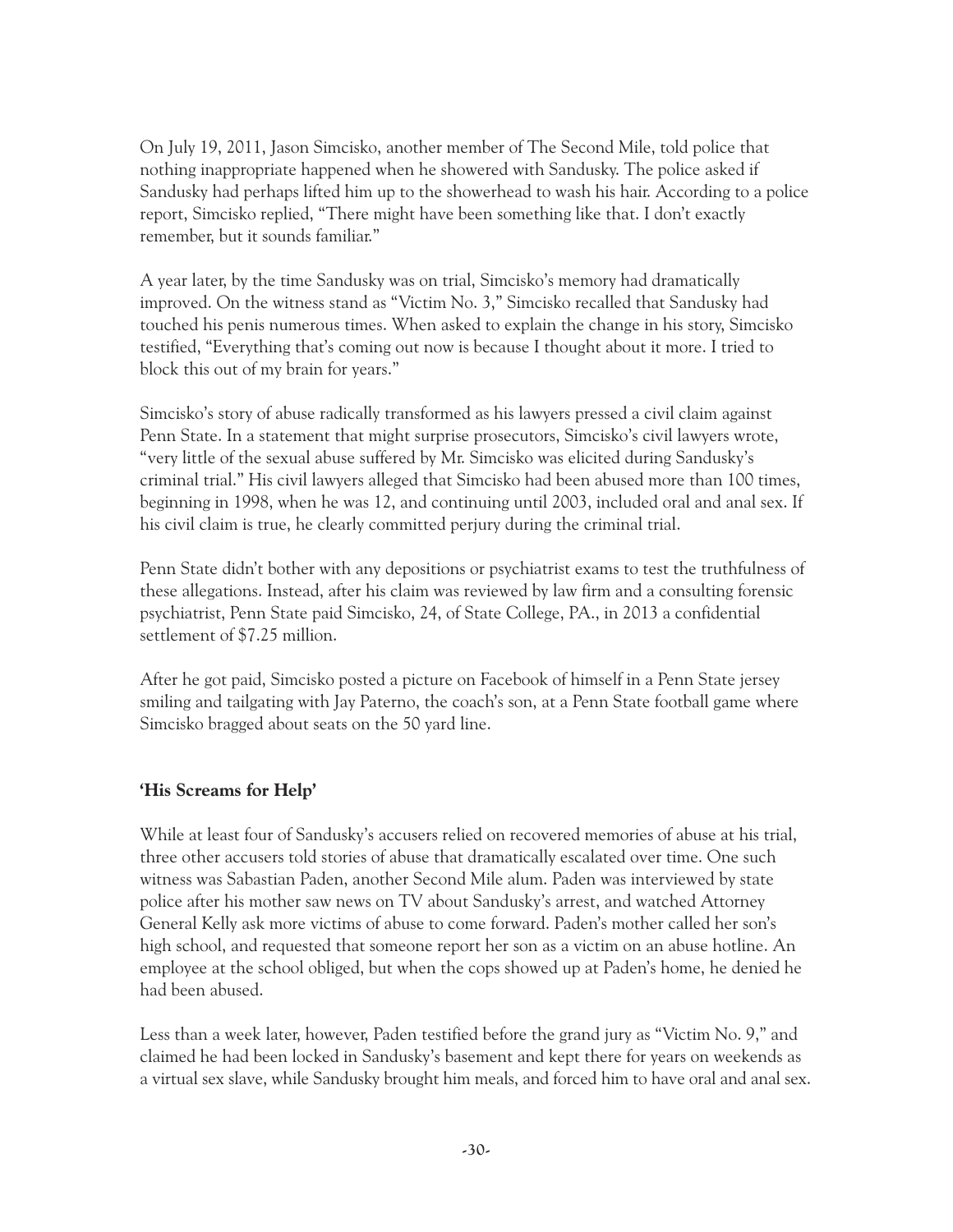When Sandusky went on trial seven months later, Paden told the prosecutors he had spent nearly every weekend at the Sandusky home from 2005 to 2007—between 100 and 150 visits—and that Sandusky kissed him every time, and usually forced him to perform oral and anal sex.

When defense lawyers questioned Paden, his story continued to grow. Paden claimed the abuse went on virtually every weekend until 2009, an extra two years, and that he was basically starved while he was being held prisoner in the basement by the Sanduskys. [It was the same time period when Fisher claimed to be spending nearly every weekend with the Sanduskys, yet they didn't even know each other.]

Paden claimed that while he was held prisoner in that basement, his screams for help went unheard by Sandusky's wife, Dottie, because the basement was "soundproof." Paden also claimed he suffered rectal bleeding from Sandusky's attacks, although he conceded that his mother never found any bloody underwear in the laundry.

There are no medical records to back Paden's claims of injuries.

During a 2014 visit to the Sandusky home, former Today show host Matt Lauer expressed skepticism on camera about how any screams from the basement, which wasn't soundproof, could not have been heard by Sandusky's wife. "This is a very small house," Lauer told viewers as he interviewed Dottie Sandusky in her living room. "We're sitting 12 feet from the door to that basement," Lauer said, before he asked again why she didn't hear Paden scream.

"Because he didn't scream," Dottie Sandusky replied.

When Paden's lawyers filed a civil claim for damages, their client's story grew to implicate Paterno, Sandusky's former boss. His lawyers claimed Paterno had invited Paden and Sandusky to have lunch with him at Beaver Stadium, and then tour the stadium. "Each time Sandusky and [Paden] encountered Paterno, Paterno greeted Sandusky, endorsing Sandusky's favored status with Penn State," the lawsuit said. Sandusky denied this ever happened; Paterno was dead by then, and couldn't defend himself, but family members stated that no such event appeared on any of Paterno's calendars.

After he filed his claim, Paden posted on Facebook, "Shit I'm balling like a mother fuck hell yea \$." Like the rest of the claimants, Paden, 24, of McClure, PA, wasn't subjected to a deposition with a lawyer or a psychiatrist's examination; instead, his records were reviewed and approved by a consulting forensic psychiatrist and a law firm hired by Penn State. Paden's claim, which implicated Paterno, and also included a discovery motion seeking background materials gathered for the Freeh Report, resulted in 2015 in the highest payout of all the alleged Penn State victims, \$20 million.

After Allan Mayers, the second most significant witness to flip on Sandusky was his adopted son, Matt, and his dramatic reversal came during the trial. It forced Amendola, Sandusky's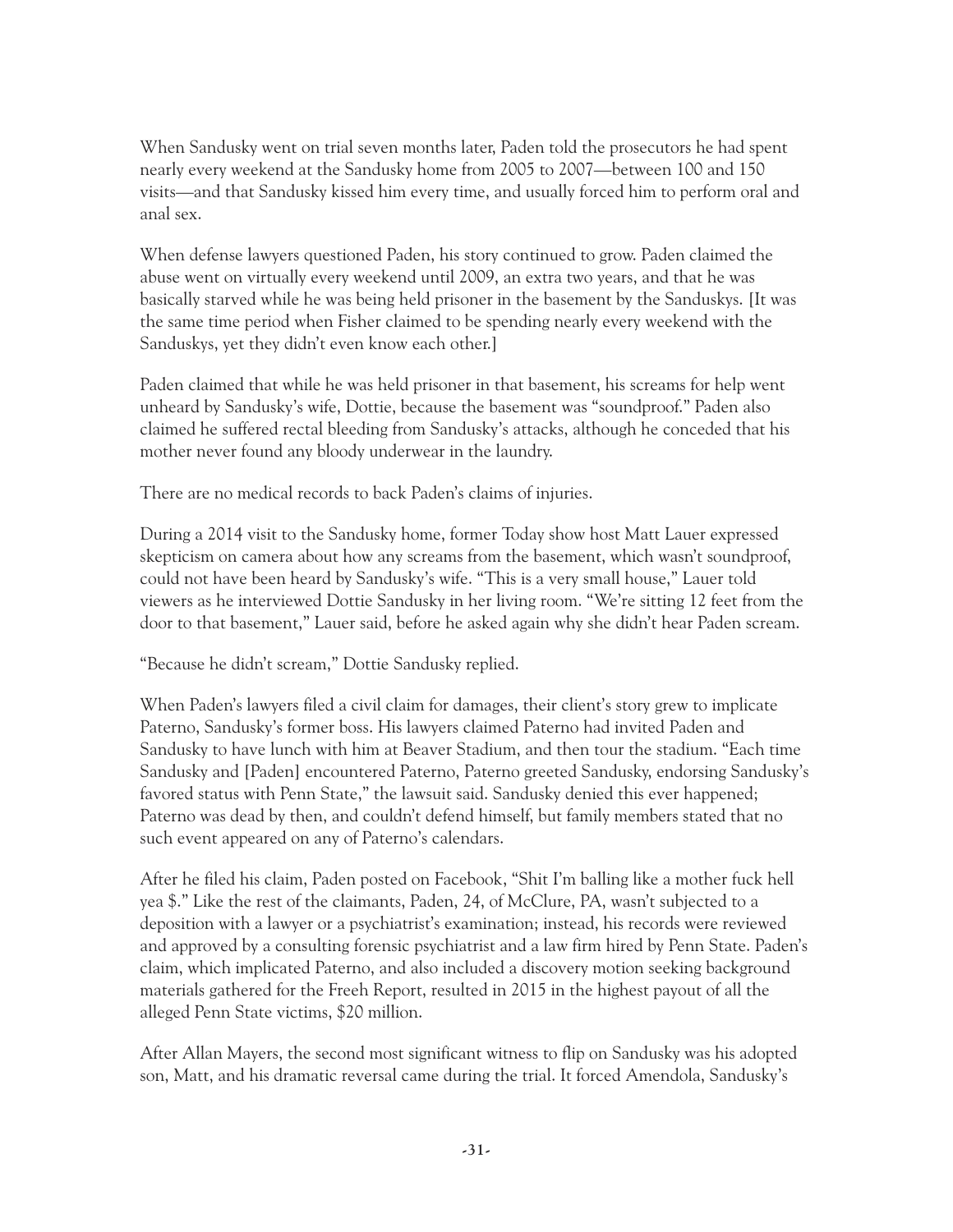defense lawyer, to renege on a promise he had made in his opening statement to the jury, that Jerry Sandusky would take the stand in his own defense. Amendola changed his mind because he was afraid the prosecution would call Matt Sandusky, who the jury had seen sitting next to Dottie Sandusky, his adoptive mother, when the trial began, to testify against his adoptive father. Neither Jerry nor Matt Sandusky, however, wound up testifying during the trial.

When the former Matt Heichel got involved with The Second Mile, he was eight years old and he and his family were living in a trailer. In 1994, when Matt was 16, he got in trouble for burning down a barn, and was facing jail time for arson. That's when Jerry and Dottie Sandusky offered to adopt him. A Centre County Children and Youth Services report recommended the adoption, saying that the Sanduskys, who had already adopted five foster kids, would provide "a stable, loving home environment."

Matt began an affair with a teenage mother the Sanduskys had also taken into their home. When the Sanduskys found out, they told the couple to stop. Matt, who was 17 at the time, and the teenage mom responded by unsuccessfully attempting suicide by overdosing on aspirin.

Before he flipped, Matt Sandusky had previously told the police and the grand jury that his adopted father had never abused him. He even went to court to fight his ex-wife, so that his children could continue to visit the Sandusky home after Jerry Sandusky was arrested for sex abuse. On the opening day of Sandusky's trial, Matt sat next to Dottie Sandusky and heard Brett Swisher-Houtz's tales of abuse. That night, according to author Pendergrast, Matt, who was staying with the Sanduskys, told one of his adopted siblings, "This is ridiculous. Anybody can make accusations without evidence and get paid. I could, you could, anyone could . . . But I actually have morals."

Three days later, Matt, who became attorney Andrew Shubin's client, flipped, telling police he'd been abused by Sandusky's inappropriate touching. If true, he had committed perjury before the grand jury.

[Meanwhile, all five of his adopted siblings continued to support their foster father; with each stating they did not believe Matt had ever been abused. Matt's former teen lover, who had tried to commit suicide with him, wrote a long email saying that Matt had never mentioned any abuse to her, and she didn't believe he'd been abused. She described Jerry Sandusky, whom she lived with as a teenager, as having a "childlike mind and soul," adding that "our culture and society don't understand that kind of 'innocence' and playfulness today."]

On June 15, 2012, during the trial, a leaked tape of Matt Sandusky's interview with the state police was broadcast on NBC. [Amendola accused his co-counsel, Karl Rominger, who had been partying with the NBC crew, of being the leaker. Rominger was subsequently disbarred and sent to jail in 2016 for 5  $\frac{1}{2}$  to 18 years for stealing more than \$767,000 from clients; later that same year Rominger was sentenced to an additional 20 months in jail for tax evasion.] Since the jury was not sequestered, they could have heard about Matt's defection. Eight days later, the jury convicted Jerry Sandusky.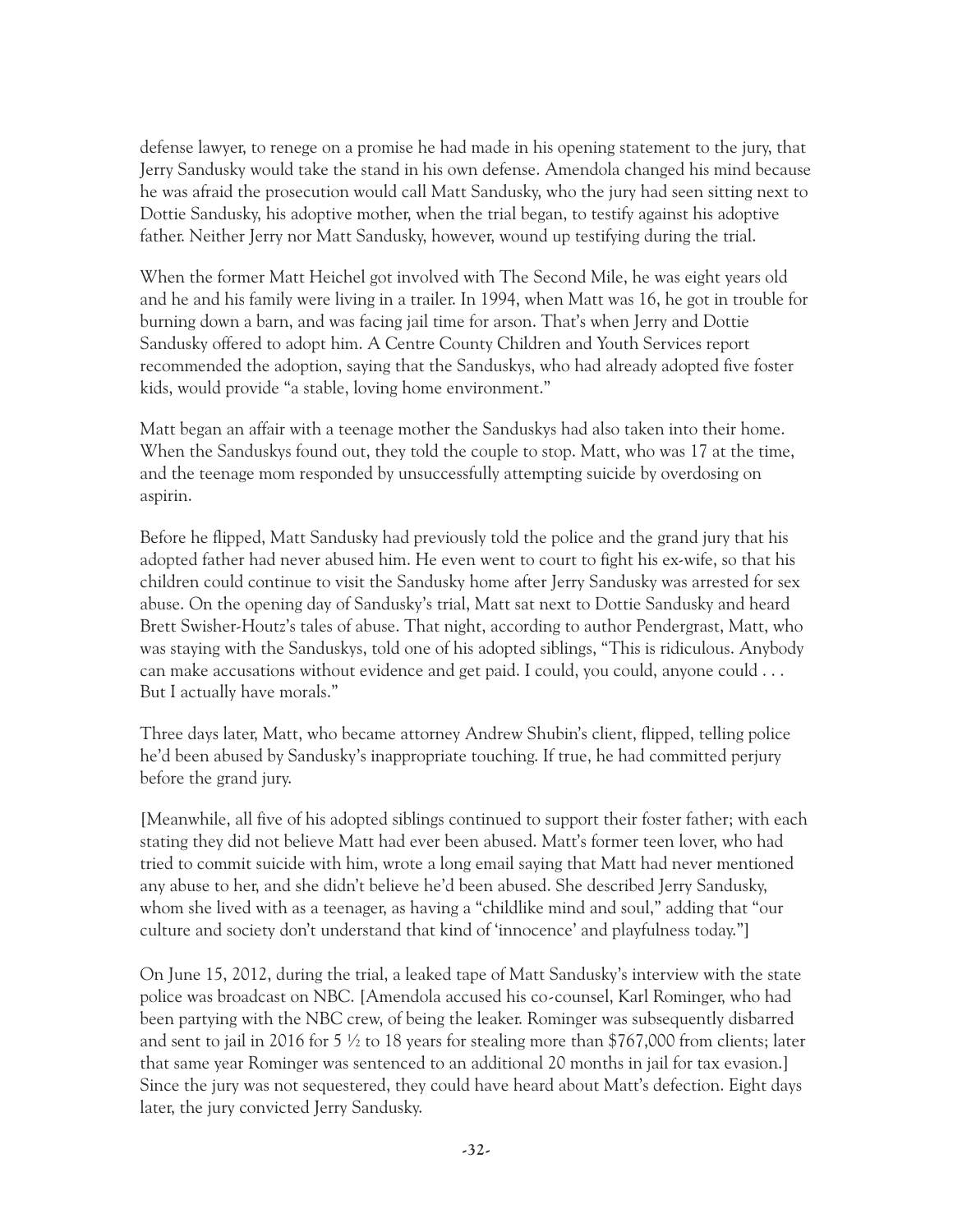When he went to the police, Matt claimed his adopted father had touched him inappropriately, but said he didn't recall any oral sex. But when he filed his civil claim on Jan. 16, 2013, he claimed that from 1988 to 2000 [starting when he was 9 and ending when he was 21], his adoptive father had abused him many times, and that the abuse included genital touching, oral sex, and mutual masturbation.

After he flipped on his adopted father, Matt, 40, of State College, collected \$325,000 in a 2013 civil settlement from Penn State. He went on to star in Happy Valley, a documentary on the scandal, and appear on Oprah, where he claimed to have repressed memories of abuse.

"All of these things start coming back to you, yes (and) it starts to become very confusing for me and you try to figure out what is real and what you're making up," he told Oprah. But then Winfrey put Matt on the spot, asking "how do we know" he was telling the truth, rather than merely parroting stories he heard Swisher-Houtz tell on the witness stand? In response, a stunned Matt froze on camera for a full seven seconds, before he began a stammering minute-long reply that started with: "I would say . . . My story has been well documented," before finally assuring the host, "There is no reason for me to lie."

#### **The "Sting"**

When XXXXX attended Sandusky's trial, he remembered asking his adopted son, "Matt, do you believe these individuals are liars?" And Matt, according to XXXXX, responded that he also didn't believe the alleged victims were telling the truth. But a couple of days later, when Matt flipped and claimed to be one of those alleged victims, XXXXX was stunned.

"It was obvious to me that what the media and the prosecution were saying was not true," he told Newsweek. "I just needed to find a way to prove it."

In 2014, XXXXX, then 31, went to see State College attorney Andrew Shubin, who represented a total of nine Penn State alleged victims, including Matt Sandusky, Allan Myers, and the 1971 accuser who claimed he told Joe Paterno, Randy Tice.

At their first meeting, XXXXX initially used a false name, but that apparently didn't dissuade the lawyer. XXXXX told Shubin he first met Sandusky at a Second Mile summer camp in 1996. While they were driving around in Sandusky's car, XXXXX told Shubin, Sandusky would touch XXXXX's leg and rub upwards near his groin. XXXXX told Shubin that Sandusky used to drive him to Sunset Park, located directly behind Joe Paterno's house. Then, XXXXX said, Sandusky would lead him down a bike trail behind the park where he was forced to perform oral sex on Sandusky. According to XXXXXX's extensive record of the conversation, Shubin showed little interest in the story, except to ask if anything ever happened with Sandusky on the Penn State campus.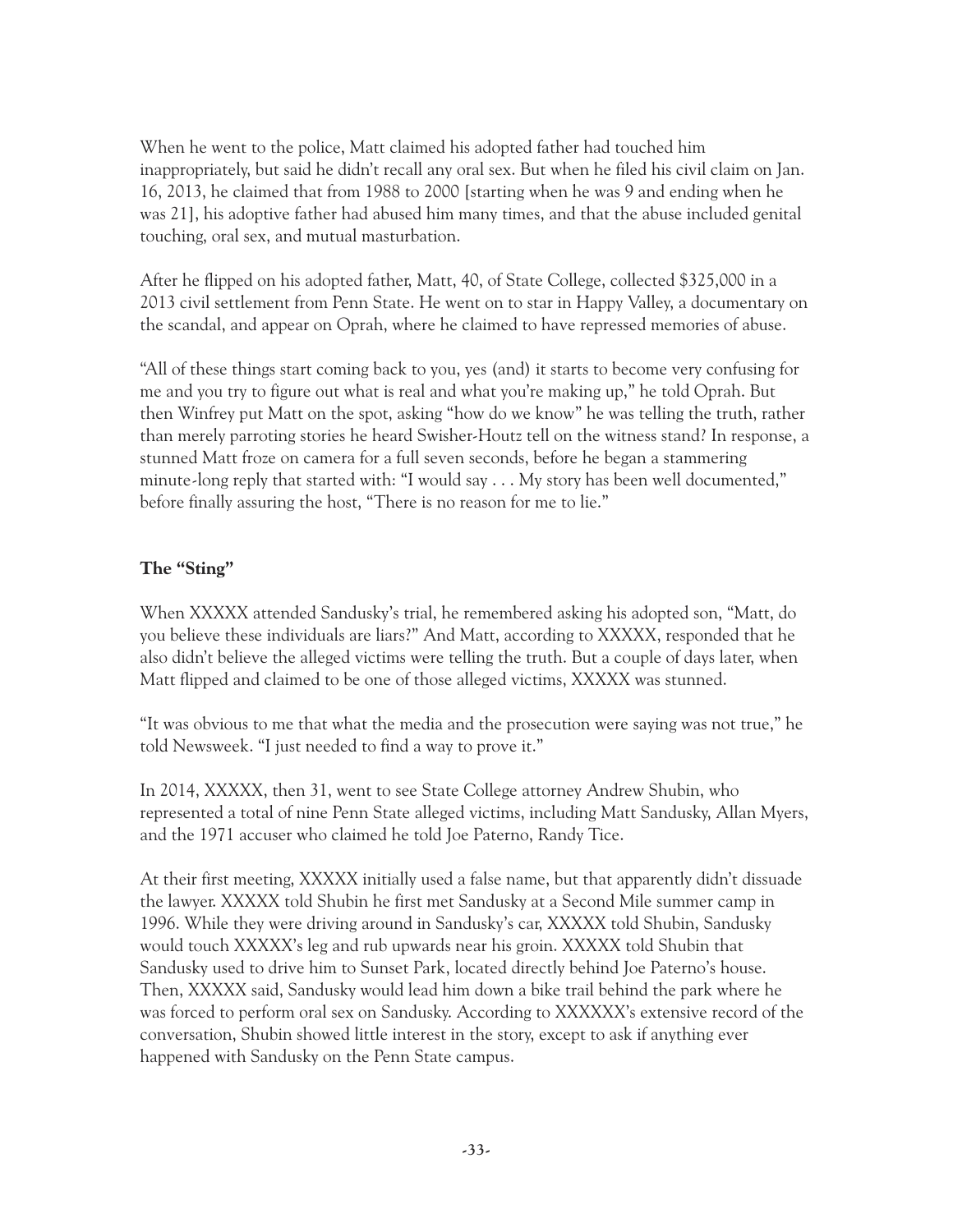Over the next three and a half years, XXXXX would meet with Shubin about a dozen times, once while accompanied by his mother, a former Second Mile employee. XXXXXX always took care to keep a record of the those sessions. He also was treated at approximately 100 sessions with Dr. Cynthia McNab, Shubin's go-to therapist who had also treated Matt Sandusky. All those sessions were paid for by Penn State through their insurance company.

Neither Shubin nor McNab responded to Newsweek requests for comment.

Shubin, XXXXXX said, seemed to believe his ludicrous story without any expressed skepticism, at one point assuring him, "I would believe anyone who said they were a Sandusky victim before I would ever believe Sandusky."

At his second meeting with Shubin, XXXXX said that the lawyer, reading from his computer screen, reviewed the details of his story of abuse. And XXXXX was surprised to discover the story Shubin related was completely different from the original story XXXXX had told.

First, Shubin changed the year of his attendance at the Second Mile camp to 1994-5. Then, the lawyer told XXXXX that Sandusky had groped him in a pool, and brought him to the Penn State campus, where they would work out, followed by sex in the showers.

Shubin went on to explain that during the second summer camp, Sandusky would pull XXXXX out of camp activities, take him to the locker room, and force him to perform oral sex on Sandusky. Shubin also instructed XXXXX that he had reported his abuse to camp counselors, but they didn't believe him. XXXXX said the lawyer also told him that he reported his abuse to the athletic department and Penn State, that a secretary said they would investigate, but they never got back to him. Finally, Shubin, according to XXXXX, told him that he may have reported his abuse to someone at a placement facility for troubled kids, as well as to a psychologist.

When the subject of the alleged abuse in the park came up, Shubin, according to XXXXX, told him, "We'll talk about that later."

"I felt like he was playing a game, guiding me along," XXXXX said.

After many therapy sessions, XXXXX was invited to join a monthly group meeting of other Sandusky accusers, but then his therapist changed her mind, telling XXXXX he wasn't ready to join yet, because he hadn't fully dealt with his anger over having been abused by Sandusky.

"I laughed at this," XXXXX said. "It seemed to me like the others weren't angry because they had been paid and were never even abused by Jerry." XXXXX said he was subsequently told that the group meeting had disbanded.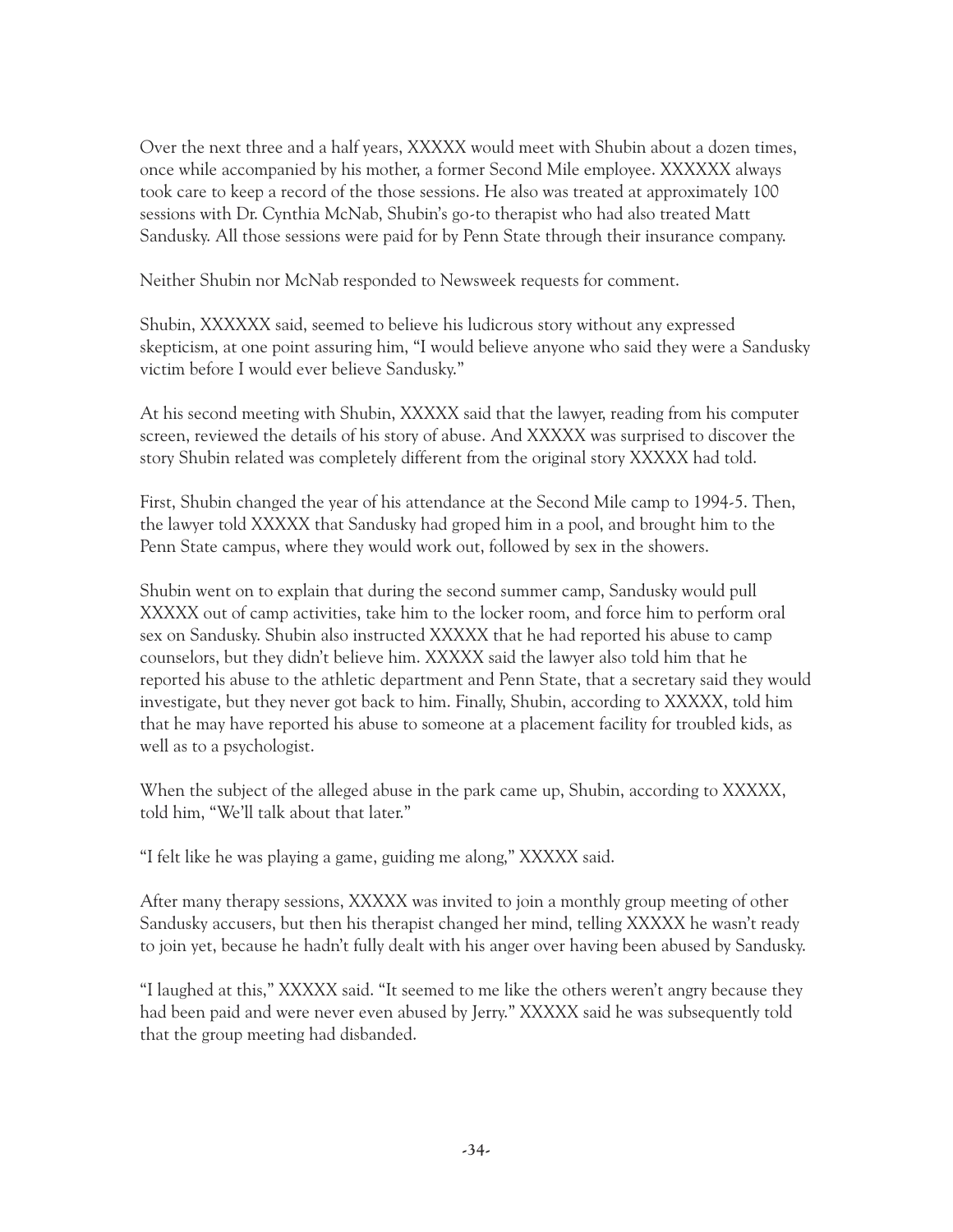According to XXXXX's extensive records of their conversations, Shubin's entire theory of the case was based on Sandusky being a criminal mastermind. But to XXXXX, Sandusky came across as a naive simpleton. "That's not close to the Jerry I knew," he said.

Shubin also told XXXXX he "just knew that Sandusky was perpetrating abuse, otherwise he wouldn't be spending so much time with these boys." The lawyer also informed XXXXX that the prosecutors in the Penn State case didn't get along with him because his clients kept dramatically changing the details of their stories. That's because, Shubin told XXXXX, he was able to get his clients to "the right people" to help them "remember a whole lot more."

XXXXX's therapist, McNab, was a big believer in repressed memories, telling XXXXX that "people don't remember when traumatic events happen to them," and that "traumatic events are laid down in the brain a different way."

As part of his claim, XXXXX was diagnosed by his psychotherapist as having Post Traumatic Stress Disorder. This was the same diagnosis Matt Sandusky had received, as did almost all of Shubin's clients.

Dr. Elizabeth Loftus, the memory expert who testified on behalf of Sandusky's appeal, was critical of the rampant diagnoses of PTSD in the Sandusky case. "Most of these therapists, the minute they are told there was a trauma they diagnose PTSD, without ever verifying that there ever really was a trauma," she told Newsweek.

According to XXXXX's records of his meetings with Shubin and McNab, both the lawyer and the therapist told him that they relied on the other to vet or validate the truthfulness of the stories told by their clients.

About Matt Sandusky flipping during the trial, McNab volunteered to XXXXX, "I think a lot of people thought that was a little fishy. I don't. But he [Matt] could have been lying about the whole thing."

After more than three years of therapy with McNab, XXXXX finally told her that he wasn't sure he really had been abused by Sandusky, and that he was questioning the entire case against Sandusky. In response, XXXXX said, McNab told him it was quite possible some of the alleged victims weren't telling the truth, but that she didn't think the accusers she met with would make that kind of thing up, unless they were tremendous actors. She also spent about 30 minutes trying to convince him that he WAS abused and that thinking he was NOT abused was actually a sign that he WAS indeed a victim.

"I'm not saying that all of the claims [of those she treated] are true," she told XXXXX, who was keeping a record. "I have no idea."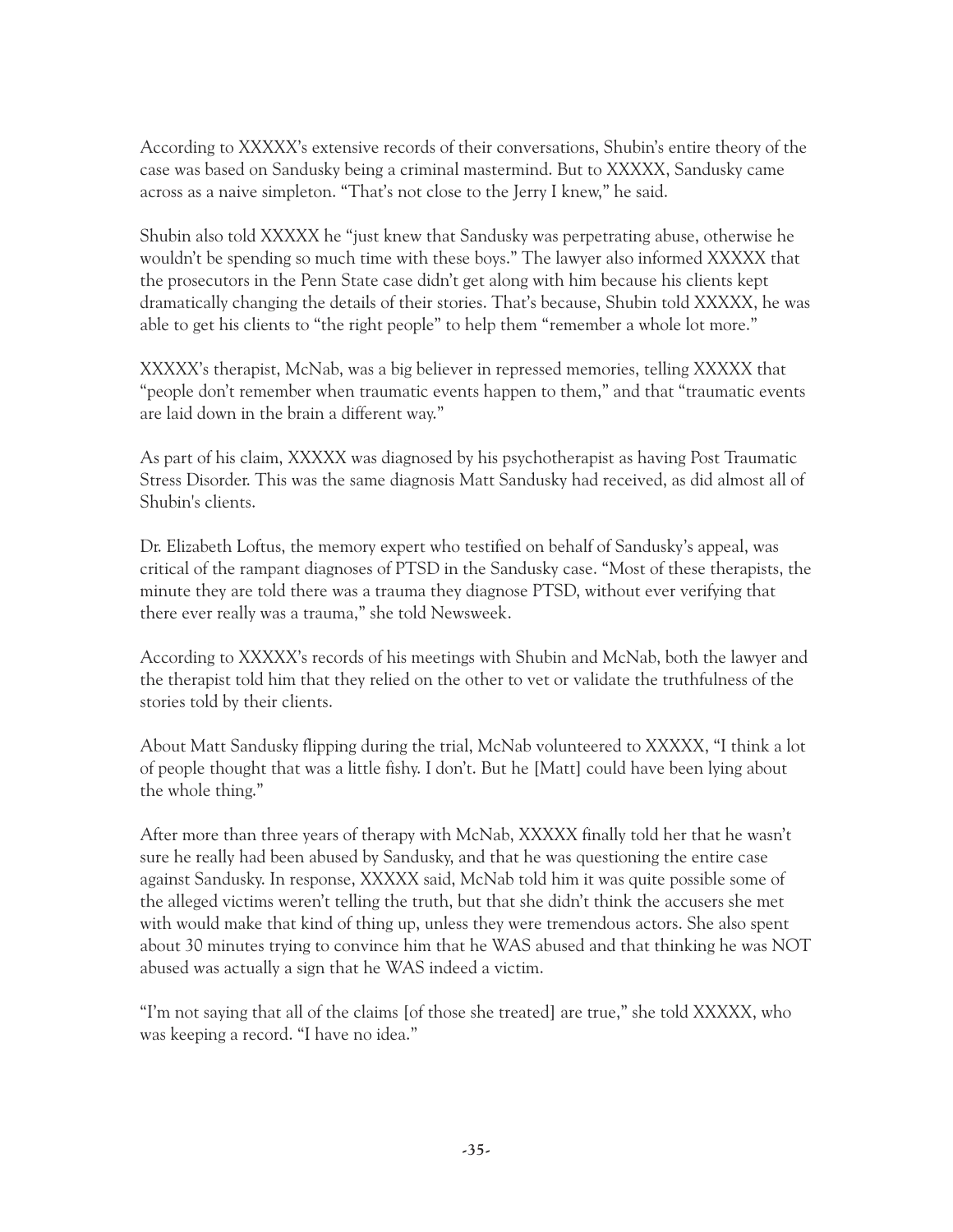The problem with XXXXX's civil case was that he was over 30, which is the statute of limitations for filing a childhood sex abuse claim in Pennsylvania.

In a final meeting with Shubin, on February 12, the lawyer told XXXXX that he could probably not file a claim on his behalf because it didn't look like the Pennsylvania state legislature was going to change the statute of limitations on childhood sex abuse cases any time soon. Going forward, Shubin told XXXXX, there was only one viable option.

Shubin then offered to introduce XXXXX to Anthony Sassano, the lead detective on the Sandusky case, for the purposes of filing a possible criminal complaint against Sandusky, a tactic that might prompt Penn State to settle with him. Shubin subsequently emailed XXXXX Sassano's contact information, and wrote a lengthy letter confirming that he had also talked with Deputy Attorney General Laura Ditka, the lead prosecutor in the case against former Penn State President Graham Spanier, so she could reach out to Sassano on XXXXX's behalf.

Not wanting to break any laws by filing a false police report, XXXXX decided to finally end his sting operation with the publication of this story.

"I am grateful for all that you shared with me and acknowledge that doing so was not easy," Shubin wrote XXXXX on February 15th. "I am also supportive of your decision to reach out to Trooper Sassano to discuss what occurred to you. The statute of limitations on the criminal side has not run."

"I wish you the best in your contacts with the State Police," Shubin wrote XXXXX. "Trooper Sassano has a great deal of experience communicating with Sandusky and other child sexual abuse victims. I am confident he will treat you with dignity and professionalism."

#### **'Never See Your Family Again'**

While Penn State was paying out claims, it apparently never ran any background checks on the alleged victims. So Newsweek did, and found that at least a dozen of the alleged victims had criminal records, but they still weren't questioned by lawyers or psychologists on behalf of Penn State, and they still got paid.

The alleged victim with the most extensive criminal record is Ryan Rittmeyer. On November 29, 2011, Rittmeyer called the Pennsylvania state attorney general's sex abuse hotline. Rittmeyer, who had already done time for burglary and assault, became Victim "No. 10" in the Sandusky case.

Rittmeyer had met the lawyer who handled his sex abuse claim, Andrew Shubin, when Rittmeyer pleaded guilty on September 7, 2016 to possession of a firearm. According to police records, Rittmeyer was sent to jail for six months, followed by a year's probation.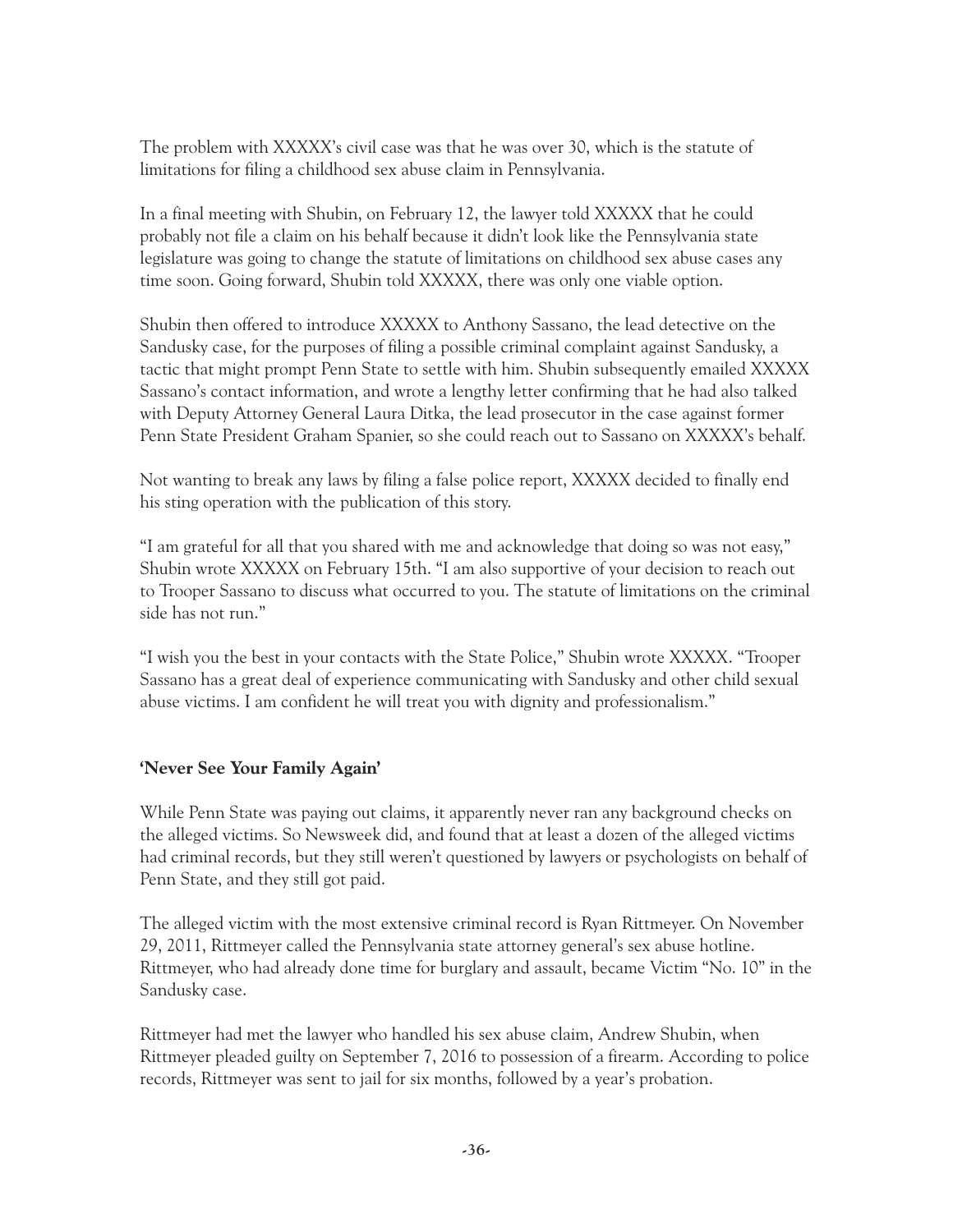Rittmeyer's rap sheet features 17 arrests from 2005 to 2016, including arrests for reckless endangerment [he pleaded guilty and was sent to prison for 60 days], theft by deception and false impression [he pleaded guilty and got six months in jail and two years probation], receiving stolen property, a second count of theft by deception and false impression [he pleaded guilty and was put on probation for a year], criminal solicitation and robbery to inflict or threaten immediate bodily harm [he pleaded guilty and went to jail for 21 months], and simple assault.

After he called the hotline, Rittmeyer told the cops Sandusky had groped him at a swimming pool and then attempted to have oral sex while driving him around in a silver convertible. Sandusky supposedly told Rittmeyer that if he didn't submit, he would never see his family again.

On December 5, 2011, Rittmeyer testified before the grand jury, and changed his story to claim he saw Sandusky once or twice a month during 1997, 1998, and part of 1999, and that something sexual occurred almost every time. He claimed that he and Sandusky usually engaged in oral sex.

The problems with Rittmeyer's story start with the car. "Jerry Sandusky never owned a silver convertible," says Dick Anderson, a retired coach who was a colleague of Sandusky's for decades on the coaching staff at Penn State, and has known Sandusky since 1962, when they were teammates on the Nittany Lions football team. "He drove Fords or Hondas."

In spite of his lengthy criminal record and dubious claim, Penn State didn't subject Rittmeyer to a deposition with a lawyer, or an evaluation from a psychiatrist. Instead, after reviewing the paperwork for his claim, the university in 2013 paid Rittmeyer, 24, of Ellicott City, MD, \$5.5 million.

#### **'Just Made Stuff Up'**

Some of the newer civil claims filed against Sandusky and Penn State reached the furthest back in time, and were among the most improbable. And when sparse details of those claims were disclosed in court filings, they generated a series of headlines that destroyed what was left of the late Joe Paterno's reputation, by charging that the coach had known since the 1970s about other sex abuse victims of Sandusky.

Michael Quinn, "John Doe 150," was represented by Slade McLaughlin, who represented "Billy Doe" in the Archdiocese of Philadelphia sex abuse scandal, as well as 11 other alleged victims at Penn State.

In the Philadelphia case, "Billy Doe," whose real name is Danny Gallagher, claimed to have been repeatedly raped when he was a 10 and 11-year-old altar boy by two priests and a Catholic school teacher. He collected \$5 million in a civil settlement with the Philadelphia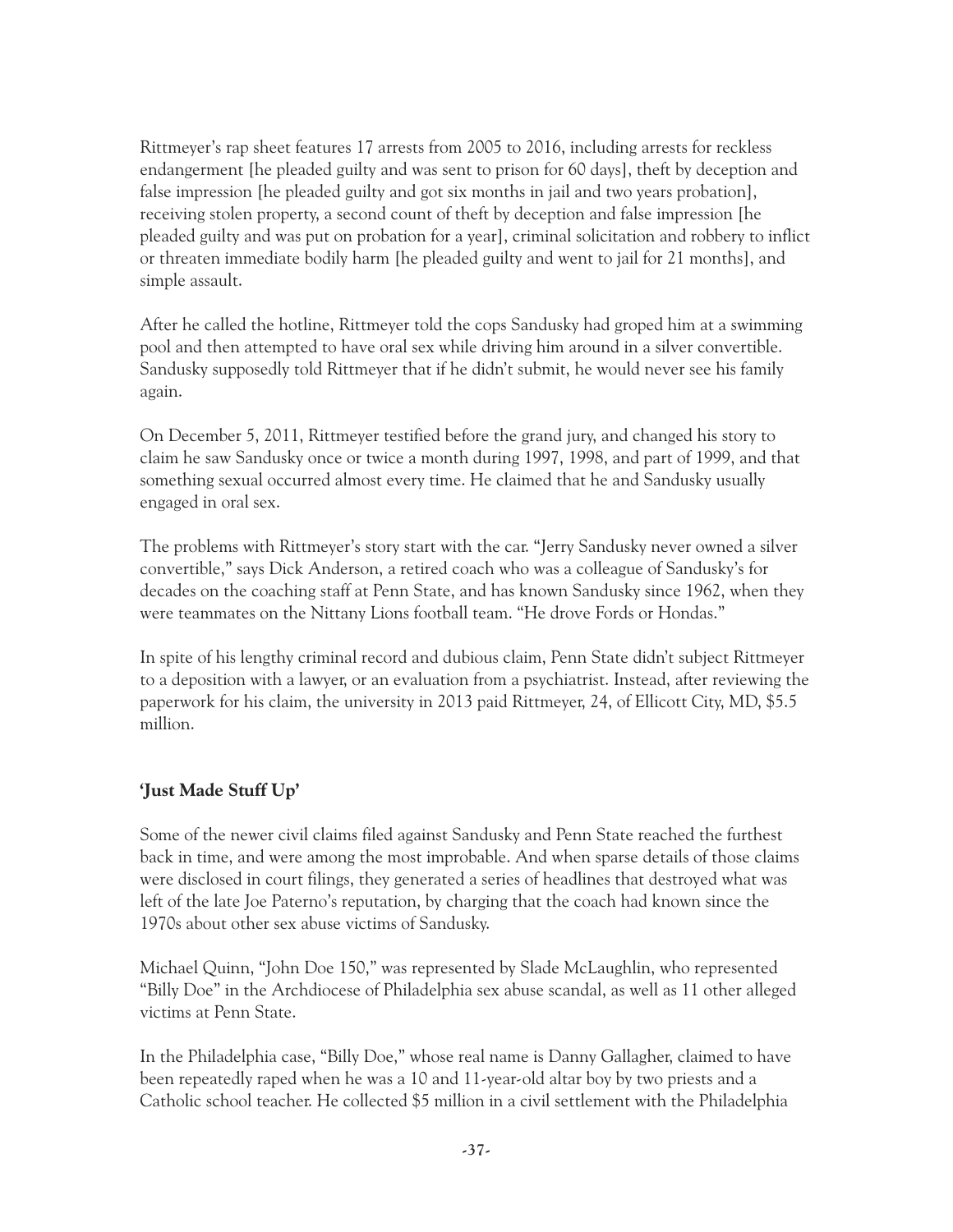archdiocese, but his story has since been shredded by a retired Philadelphia police detective who was the lead investigator on the case. He testified that he repeatedly caught Gallagher in one lie after another, and that Gallagher even admitted to the detective that he "just made up stuff and told them anything."

In the Penn State case, Quinn—John Doe 150—claimed that when he was in 9th grade, he attended a summer camp on the Penn State campus sponsored by The Second Mile. At that camp, Sandusky, whom Quinn had never met, came up to him in the shower and without even saying hello, soaped him up, and stuck his finger in the boy's anus.

Quinn asserted that as a ninth grader, he had the gumption to immediately tell several Penn State football players about what Sandusky had supposedly done. Quinn also claimed that the next day, he tracked down Paterno in a hallway outside the coach's office, but when Quinn tried to tell Paterno about what Sandusky had allegedly done to him, Paterno allegedly replied, "I don't want to hear about any of that kind of stuff, I have a football season to worry about."

When he first heard Quinn's allegations, Franco Harris, a Penn State star from the 1970s, called Quinn's story about allegedly tracking down and confronting Paterno "unbelievable . . . It just doesn't make common sense."

It didn't matter. Even though his claim was decades past the statute of limitations, which in Pennsylvania, for victims of sex abuse, is age 30, on September 12, 2013, Quinn, 56, of Plains, PA, collected a confidential settlement from Penn State of \$300,000.

Penn State's lack of investigation into Quinn's claim was revealed a year later. In the civil case where Penn State's insurance carrier sued the university, Quinn was called to testify on October 13, 2014.

"Have you ever been interviewed by anybody from Penn State regarding your claim," asked lawyer Steven Engelmyer, on behalf of the Pennsylvania Manufacturers' Association.

"No," Quinn replied.

Two years later, when the 1970s abuse claims against Penn State became public, one of Quinn's lawyers, Michael Boni, told the Associated Press that people shouldn't necessarily believe the headlines that claimed Paterno knew way back in the 1970s about allegations of sex abuse against Sandusky. "Believe me, I'm the last person to defend the guy," Boni told the AP, but he added that he knew of no "direct irrefutable evidence" that Paterno had known about any prior sex abuse by Sandusky dating back to the 1970s. "I think you need more than anecdotal or speculative evidence" to attack Paterno, Boni said.

The oldest civil claim against Sandusky and Penn State was made by Randy Tice, then 57, of State College. Tice, who was represented by Andrew Shubin, came forward in 2013 to claim that 42 years earlier, back in 1971, when he was 16, he was brutally raped after Sandusky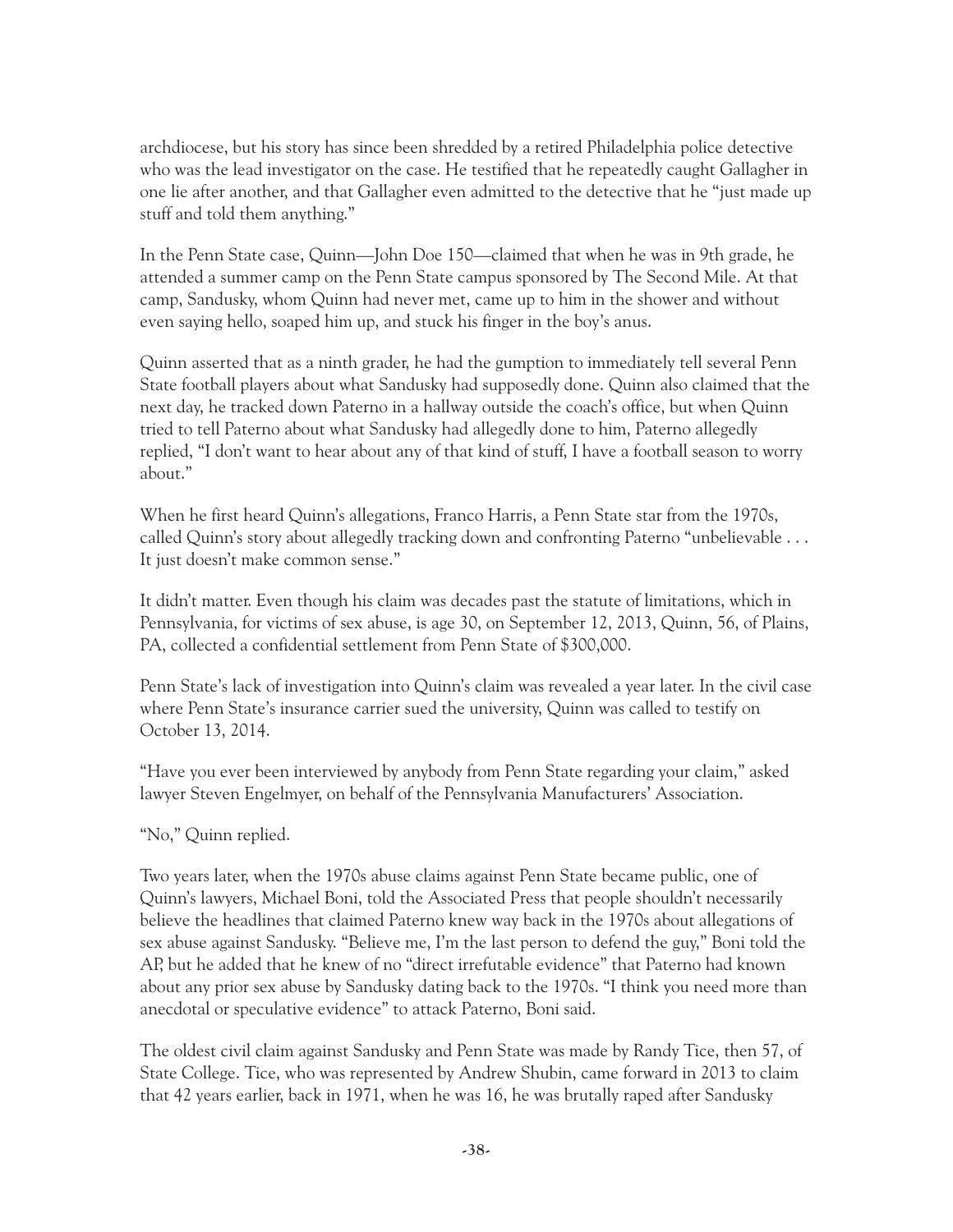picked him up hitchhiking. According to Tice, Sandusky, a lifelong teetotaler, plied him with booze and marijuana, and then drove him to the locker room at the practice facility at Penn State. There, Sandusky allegedly snuck up behind Tice while he was standing at a urinal, attacked and anally raped him.

According to Tice's civil claim, the details of which have not previously been made public, while Sandusky was raping him, the two got into a wrestling match and Tice head-butted Sandusky in the teeth, causing "dental injury" that required "dental work," a story Sandusky denies. When asked about Tice's claim, Sandusky's lawyer just laughed.

Franco Harris, the NFL Hall-of-Famer who was a star on the Penn State back in 1971, was also skeptical of Tice's story. A football team locker room is "very close quarters," Harris said. If a Penn State coach got beat up in a locker room brawl, Harris said, "I would think we would have heard something."

Tice also claimed that back in 1971, before Penn State had the ability to do conference calls, Tice somehow got Paterno and another university official on the phone simultaneously to complain about being raped by Sandusky, and that Paterno allegedly threatened him, saying, "Stop this right now! We'll call the authorities."

It was then-CNN reporter Sara Ganim who broke the Tice story, which she had sat on for months until the Quinn story broke. Ganim also did a TV interview with Tice, but it never ran.

Despite his improbable story, in 2013, Penn State paid Tice, 62, of State College, \$200,000, even though his claim was decades past the statute of limitations, which in Pennsylvania for sex abuse claims, is age 30.

After he got paid, Tice, wearing a Penn State football hat, posted pictures on Facebook of himself, his wife and daughter, all smiling and wearing Penn State garb at a Nittany Lions football game.

#### **The Lock Haven Quintet**

Among the 36 alleged victims of Jerry Sandusky who got paid, there are several subsets who all know each other. Five of the alleged victims appeared in a single photo of Sandusky posing with smiling Second Mile kids that ran in Sandusky's own 2000 autobiography amazingly entitled, Touched. The photo included Brett Swisher-Houtz, Dustin Struble, Zachary Konstas, Michal Kajak, and Frankie Probst, all of whom collected from Penn State a total of \$29 million.

Jason Simcisko and Ryan Rittmeyer are gambling buddies who have posted on Facebook photos of themselves together while on excursions to Nevada. They share the same lawyer,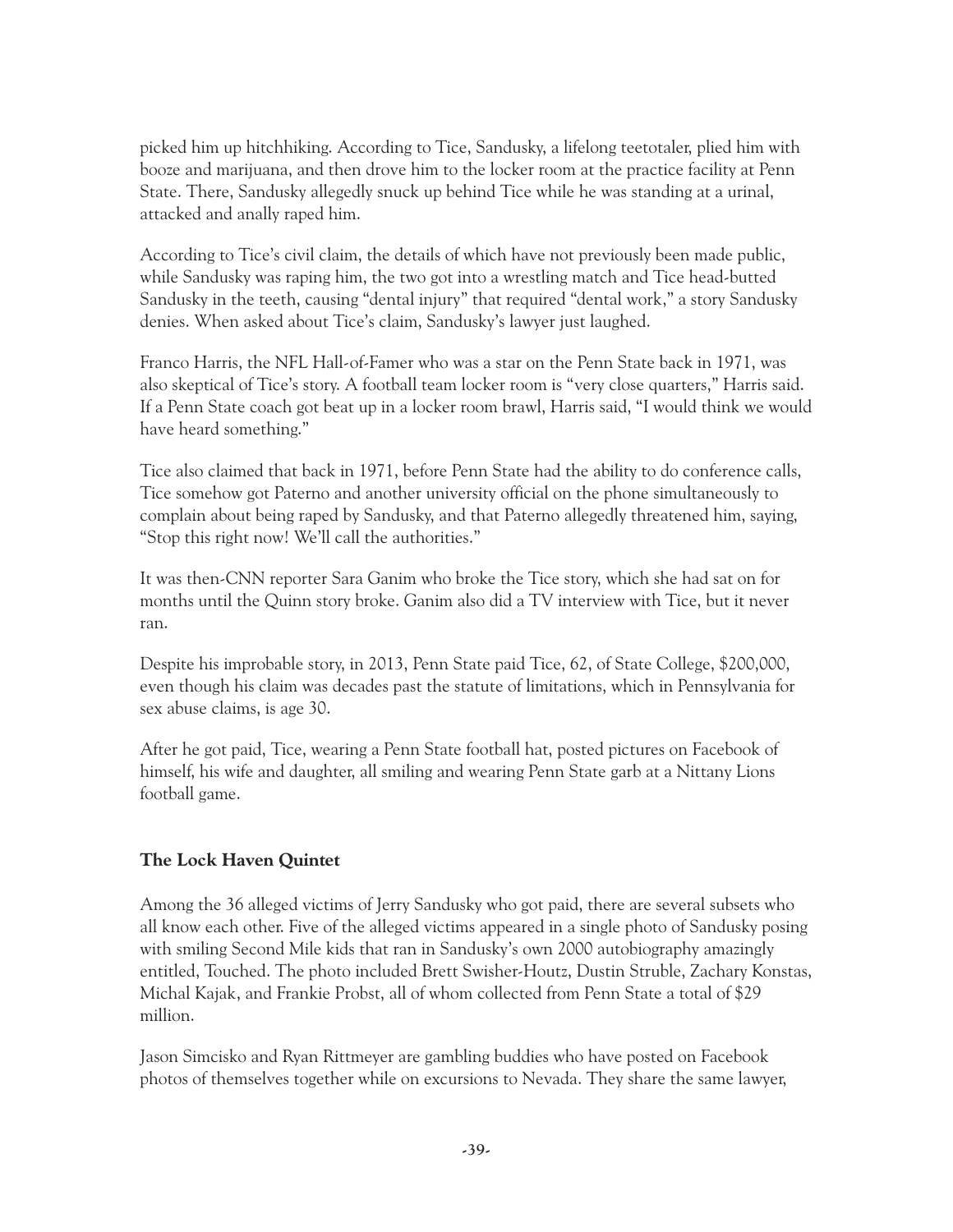Andrew Shubin, and collected a total of \$12.7 million from Penn State. And then there's the Lock Haven quintet, five guys from the same small Pennsylvania town, population 9,459, located some 40 miles northeast of State College, who each collected a multimillion dollar settlement from Penn State.

Among the alleged victims, Frankie Probst appeared in the Touched photo and also hails from Lock Haven. He has the distinction of going on national TV on November 21, 2011, and telling NBC's Natalie Morales that Sandusky was a "fatherly figure," who never abused him. "Unh-uh," the 24-year-old Probst told Morales, when asked if he was ever touched inappropriately by Sandusky below the belt. "Not that I recall."

Then, more than four years later, on February 23, 2016, Probst filed a civil claim, charging that Sandusky began abusing him when he was 10 years old. He claimed that Sandusky treated him like a "girlfriend," and that the abuse, which included oral and anal sex, continued into Probst's senior year when he was a star tight end on his high school football team known as "Frank the tank."

Probst, 31, of Lock Haven, PA, collected \$9 million last year. The first Lock Haven resident to claim abuse, Aaron Fisher, the only one to testify at Sandusky's trial, collected \$7.5 million. The others who filed civil claims and got paid were Probst, Skyler Coover (\$7 million), Glenn Neff (\$7 million) and Joshua Culver (\$5 million). Between them, the five alleged victims from Lock Haven, all of whom went to the same school district, and three of whom shared the same lawyer, collected from Penn State a total of \$35.5 million.

Another skeptic of the Lock Haven quintet is Tennielle Jones, a former fiancee of Joshua Culver's, and the mother of his son. In a tape-recorded interview on October 25, 2017 with Newsweek, Jones said that Culver had bragged to her about how he collected \$5 million from Penn State [the exact amount of his 2013 settlement that was never publicly disclosed].

It was the first time, she said, that Culver had ever mentioned Sandusky to her. Culver, Jones said, told her that he "stayed up for three days" before his interview with his therapist so he would be emotional and convincing when he told his story of abuse.

#### **'Couldn't Get an Erection'**

In their civil claims of abuse, the 36 alleged victims portray Sandusky as a sexually insatiable predator with the virility of a porn star in his 20s. According to the claims, mostly from 1995 to 2009, Sandusky was constantly on the prowl for forced sex with boys, and never had any problems achieving an erection. Sandusky's medical records, however, from 2006 to 2008, depict a man in his 60s suffering from all kinds of ailments and conditions, as well as a possible genetic disorder characterized by small testes and a low sex drive.

A doctor who reviewed Sandusky's medical records, but asked to remain anonymous, wrote Newsweek in an email, "This guy couldn't get an erection no matter how he tried. Even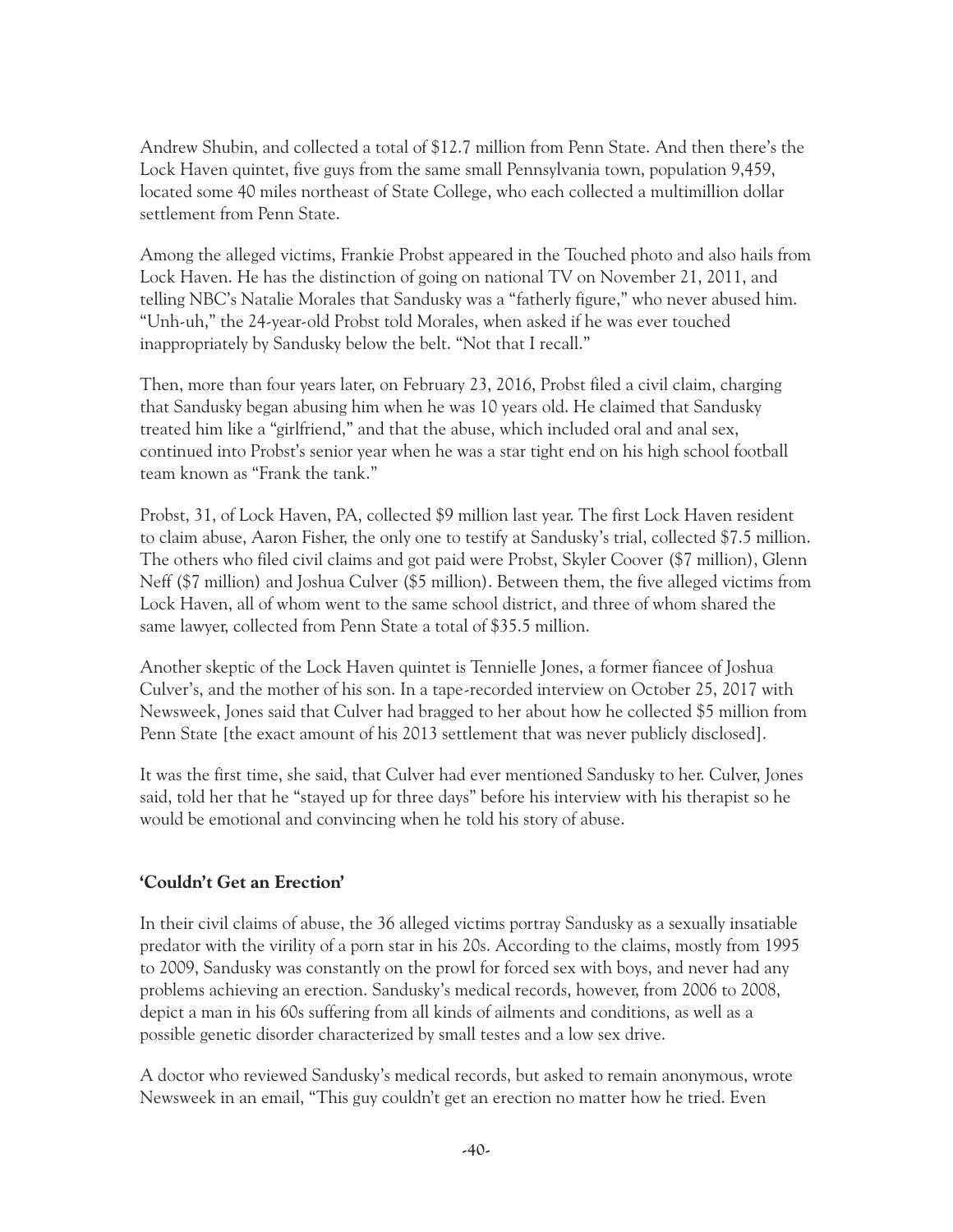Cialis/Viagra would probably not work." The doctor added that Sandusky should have sued his lawyers for malpractice.

Doctors described Sandusky as having an "androgen deficient state," meaning he had levels of male sex hormones so low it was unhealthy. Sandusky's medical records state that he was undergoing "testosterone replacement therapy for significant low levels of both free and total testosterone." Doctors wrote that Sandusky was also being treated with antibiotics for chronic prostatitis, an inflammation of the prostate commonly caused by bacterial infection that results in frequent and painful urination. Prostatitis can also cause sexual problems such as low libido, erectile dysfunction, and painful ejaculations.

Sandusky's chronic prostatitis began in 2005 and continued through 2008, his medical records state. Doctors described Sandusky as being "light-headed" and suffering "dizziness" from using Flomax, which he began taking in 2006, because he was having trouble urinating.

In addition to his urological problems, Sandusky's medical records list many ailments that raise the question of whether Sandusky was healthy and energetic enough to be out having rampant, promiscuous sex with all those boys. Sandusky's ailments include cysts on one of his kidneys, a small aneurysm in his brain, a 2006 hernia operation, bleeding hemorrhoids, chest pains, headaches, drowsiness, elevated blood pressure, and sleep apnea. He was on thyroid medication when he went to the doctors and told them he began "falling apart" in 2005. By 2008, his doctors wrote, Sandusky reported he was falling asleep at the wheel and gotten involved in two car accidents.

The medical records also describe an obvious and distinctive feature of Sandusky's anatomy never mentioned in the testimony of eight victims at the criminal trial, nor in any of the 36 civil claims filed by alleged victims. On February 2,2006, Dr. Frank B. Mahon at the Milton S. Hershey Medical Center, who was treating the 62-year-old Sandusky for chronic prostatitis, wrote that Sandusky had "small" testicles of "perhaps 2 cm" or centimeters each, which equals .787 of an inch. The average size of adult testicles are between two and three inches.

On December 18, 2008, another doctor at the Hershey Medical Center wrote that the 6-foot-1 210-pound former coach, nearly 65, had "marked testicular atrophy with very little palpable testicular tissue."

In stark contrast to the way he is portrayed in the claims against him, people who have observed Sandusky in close quarters describe him as an anomaly in the hyper-macho world of football coaches, saying he comes across as asexual. There may be genetic reasons for that. Sandusky's medical records state that as a boy, he had "delayed development of secondary sexual characteristics" that required shots, but they don't say what kind of shots. Sandusky told his doctors he was "unable to have children" because his "sperm counts were low."

His medical records state that Sandusky suffered from hypothyroidism, (underactive thyroid) as well as hypogonadism, meaning his body didn't produce enough testosterone to maintain good health. Sandusky was also said to be suffering from "possible Klinefelter's syndrome," a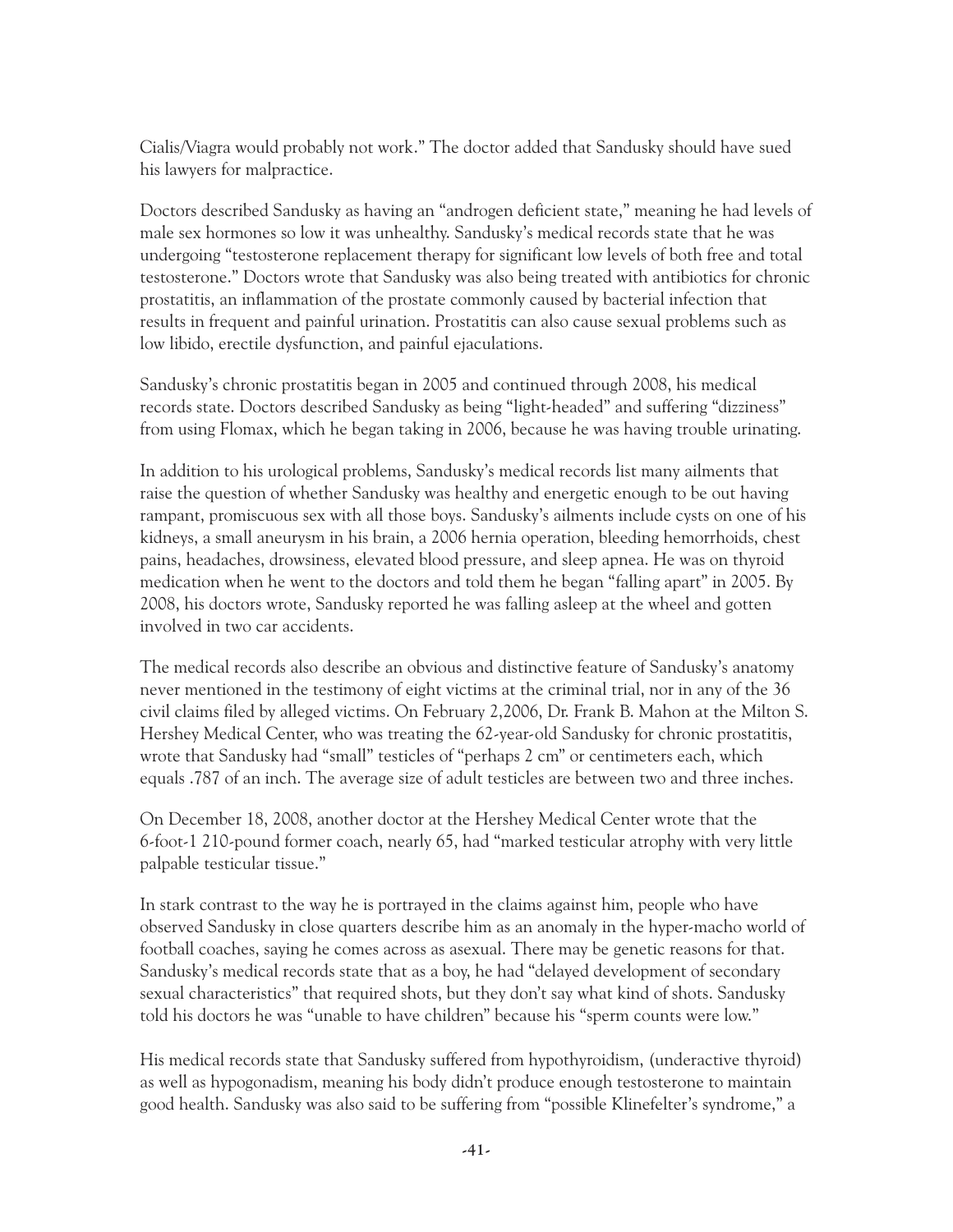genetic disorder where males have an extra X chromosome, resulting in small testicles, infertility, low production of testosterone, a low sperm count or a complete inability to produce sperm, hypogonadism, reduced muscle mass and a prevalence for sexual dysfunction, such as a low sex drive and erectile dysfunction.

The genetic condition affects 1 in 500 males, usually men who are tall at puberty. Sandusky, 74, born in 1944, is listed in his medical records as 6-1. Amazingly, Sandusky has never been tested to see if he has Klinefelter's syndrome, although his lawyers are now pursuing a DNA test in prison.

The medical records, which date from 2006 to 2008, cover the same time period during which key trial accusers Aaron Fisher and Sabastian Paden claimed they were being raped hundreds of times by Sandusky.

At his trial, Sandusky's lawyers never used his medical records in his defense, probably because they didn't have time to even read boxes of grand jury testimony, or serve subpoenas on witnesses. Sandusky's appeal lawyers similarly weren't familiar with those records until they were turned over by Dottie Sandusky to Newsweek.

"I was shocked to receive this evidence at this late date," Al Lindsay, Sandusky's appeal lawyer, said. "The medical records seem to indicate that there is an anomaly in his [Sandusky's] anatomy which, if these various sexual acts actually happened, would be obvious to any of these supposed victims. None of this ever was mentioned in any of proceedings, that he had this anomaly. The failure of any of these supposed victims to mention this, particularly in light of the fact that many of them were communicating with each other, is certainly strong evidence that they are not telling the truth."

In prison, Sandusky's lawyer said, he is on a half-dozen medications, including continuing testosterone replacement therapy, and Terazosin for continuing prostate infections.

There's another angle to the story of Sandusky's medical records--of the 36 alleged victims who got paid after claiming they were raped and abused hundreds of times by Sandusky, including nine who say Sandusky had engaged in high-risk and apparently unprotected anal sex with them, not one alleged victim has ever asked to see Sandusky's medical records, to find out whether he had HIV or any venereal disease. Nor has any victim ever sought to have Sandusky tested for any diseases.

"Under normal circumstances, that would be an immediate concern to the victim," former federal agent Snedden said. He was talking about the medical records of the alleged perpetrator, not only for the criminal case, but also for any civil case, because those records might potentially up the damages. But in the Penn State case, none of the alleged victims "ever pursued any of Sandusky's medical records," Snedden said. "You have to ask why."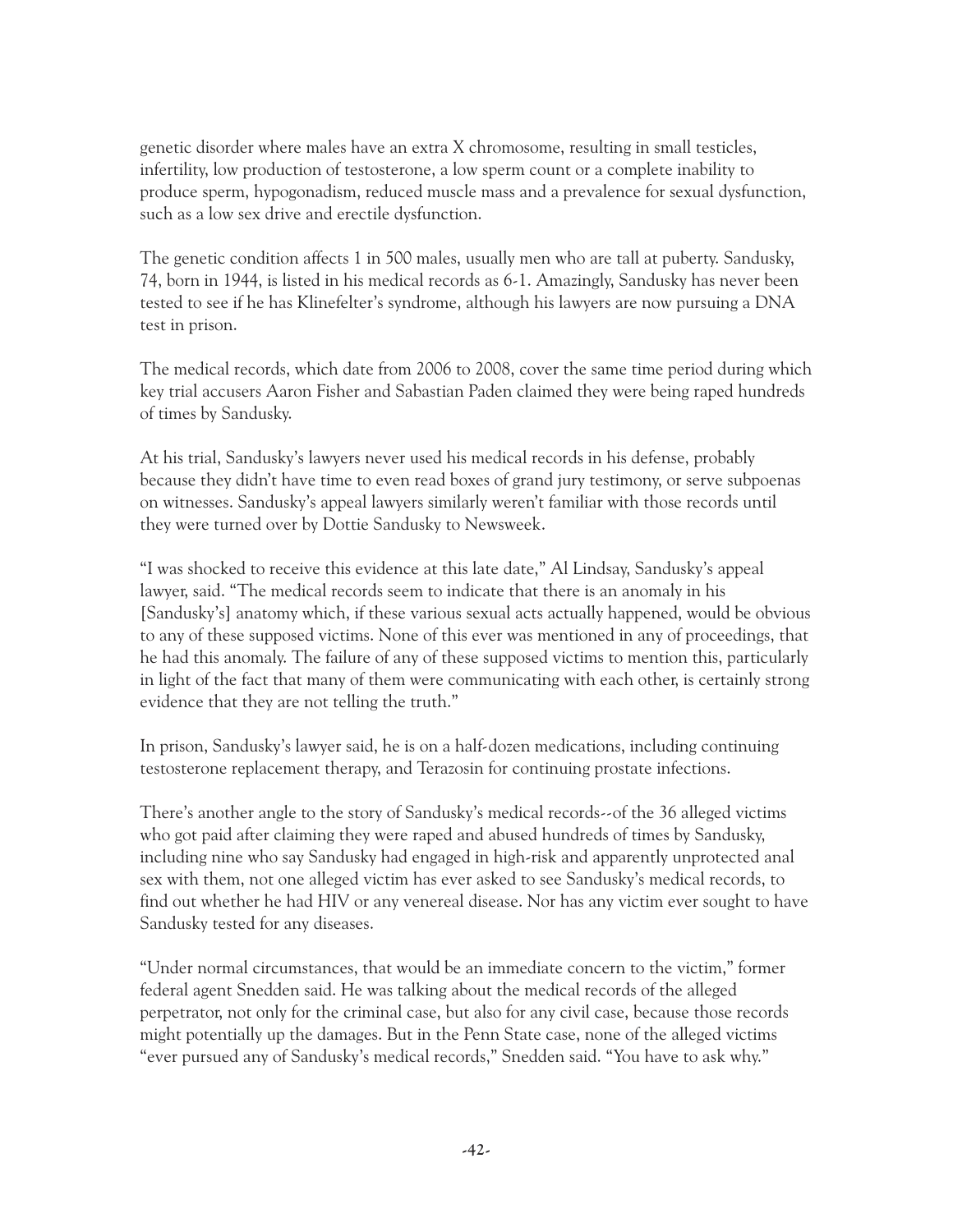#### **'Still Clinging to Hope**

In their unsuccessful petition for a new trial, Sandusky's lawyers didn't spare their outrage. "The Jerry Sandusky case is the biggest travesty of American justice since the Salem Witch Trials," wrote Lindsay and Andrew Salemme. "This is the story of how the media, overzealous law enforcement, a biased grand jury process, prosecutorial malfeasance, a discredited and pseudoscientific type of therapy, greed, and serial instances of ineffective assistance of counsel resulted in transforming an innocent man into one of this county's most infamous child predators."

"I am an innocent person determined to battle false allegations," the 74-year-old Sandusky wrote in an email to Newsweek. "My intentions were to help, not abuse kids . . . I carry on, still clinging to the hope that the words 'truth, justice and the American way' are still alive and will prevail."

When he wrote his report for the FIS in 2012, former Special Agent Snedden didn't state whether he believed Sandusky was innocent. But Snedden said he thought it was telling that when the cops showed up at Sandusky's house armed with search warrants, they didn't find any porn. [In fact, the only porn found in this case was on the computers of some prosecutors.]

Snedden said he has never heard of a pedophilia case that didn't involve the discovery of large caches of pornography. "Having worked child sex abuse cases before, [pedophiles] go from the porn to actually acting it out," Snedden said. "It's a crescendo."

Does he believe there's any credible evidence Sandusky is a pedophile? "Certainly none that's come to light that wasn't susceptible to manipulation," Snedden said. Since he wrote his report, the former special agent's skepticism has only increased.

A complete review of all circumstances in the case, Snedden wrote Newsweek, "casts grave doubt on the validity of the entire process, and would lead a reasonable person to believe that justice was truly not served. It also strongly suggests Sandusky is very likely innocent."

The scandal at Penn State "literally screams for an independent investigation," Snedden said, "because this travesty could happen to anyone."

# # #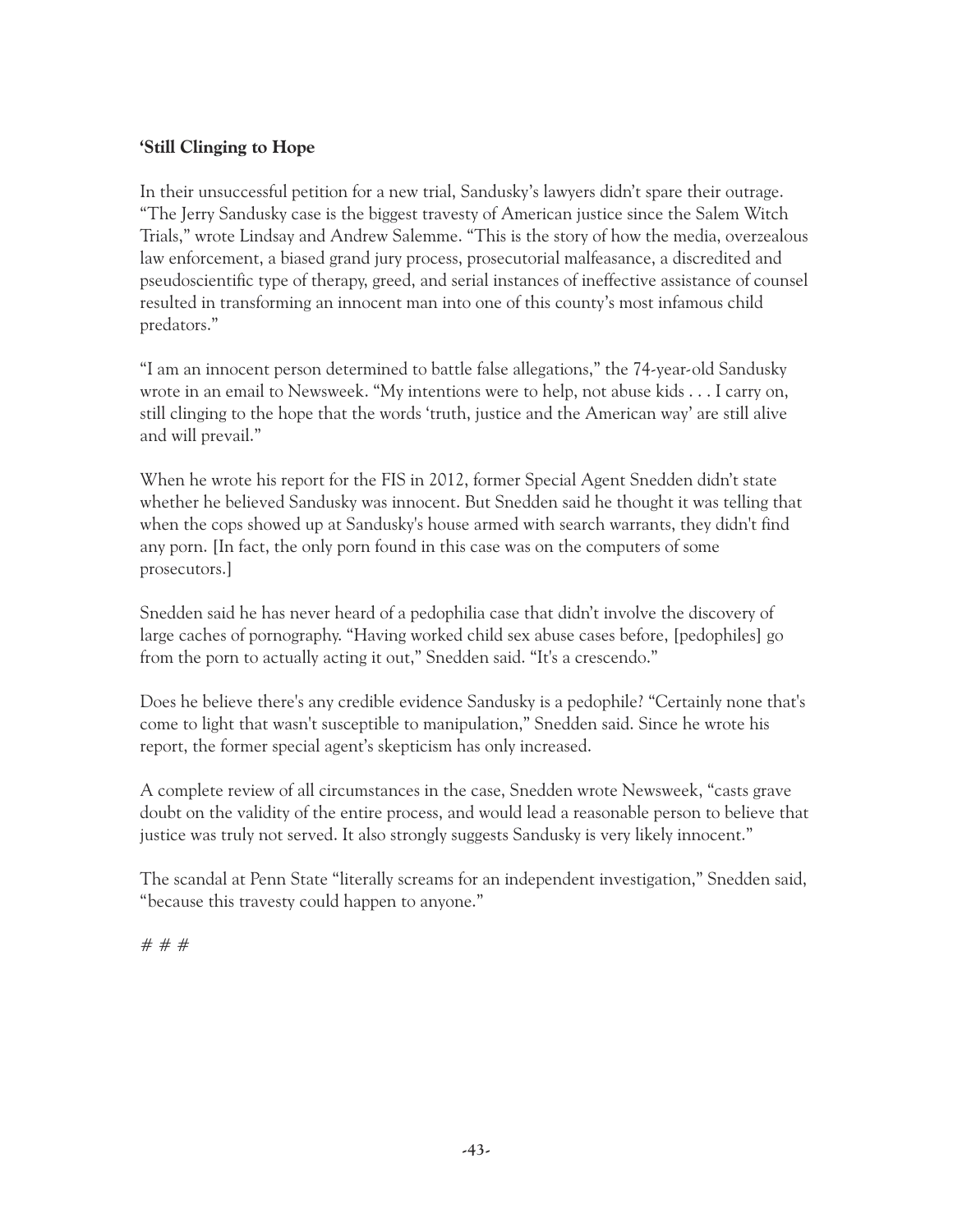#### **Sidebar One:** *What's The Real Date?*

What's the actual date of the infamous shower incident supposedly witnessed by Mike McQueary? The grand jury report said it was March 1, 2002, but after they looked at the emails of former Penn State University vice president Gary Schultz dealing with Sandusky, prosecutors in the case subsequently moved that date back 13 months, to February 9, 2001.

In an interview with Newsweek, Schultz said he thinks the February 9, 2001 date is also wrong.

"Recent discoveries surrounding the events of that night, and looking back, regarding Sandusky's initial confusion when [former Penn State Athletic Director Tim] Curley approached him about the incident, all make me skeptical that the incident occurred on February 9, 2001," Schultz said. "I see increasing evidence that December 29, 2000 may be the correct date."

Schultz's theory is based on a police record, Schultz's contemporaneous emails, and the testimony of Dr. Jonathan Dranov.

On November 23, 2010, McQueary gave a written statement to the police in which he said the shower incident occurred on the night of "the Friday before Spring Break" in either 2001 or 2002, when the campus was deserted.

But February 9, 2001 was not during Spring Break, and the campus that night was far from deserted. On February 9, 2001, across the street from the Lasch Building, the Barenaked Ladies were in concert, and the Penn State Ice Lions were playing hockey in a building attached to the Lasch, a contest that began at the same time of the alleged shower incident. But December 29, 2000 was during Winter Break, and on that day the campus was deserted. And since Penn State didn't play in a bowl game that year, McQueary had plenty of time on his hands.

What is known for sure is that McQueary met with Joe Paterno on the Saturday morning of February 10, 2001, according to McQueary, to discuss the shower incident, which McQueary claimed had happened the night before — that's why the meeting with his coach was so urgent. But skeptics have suggested that McQueary may have had another reason for visiting Paterno that day. And that instead of an interval of just one day between the shower incident and that Saturday morning meeting with Paterno, the gap between the two events may actually be more than five weeks.

The testimony of Dr. Dranov supports this theory. During the trial of Spanier, Dranov testified that he met with Schultz in the office of McQueary's father, [a meeting that Schultz said took place between February 21st and 23rd, 2001] and that the date of that meeting was, "about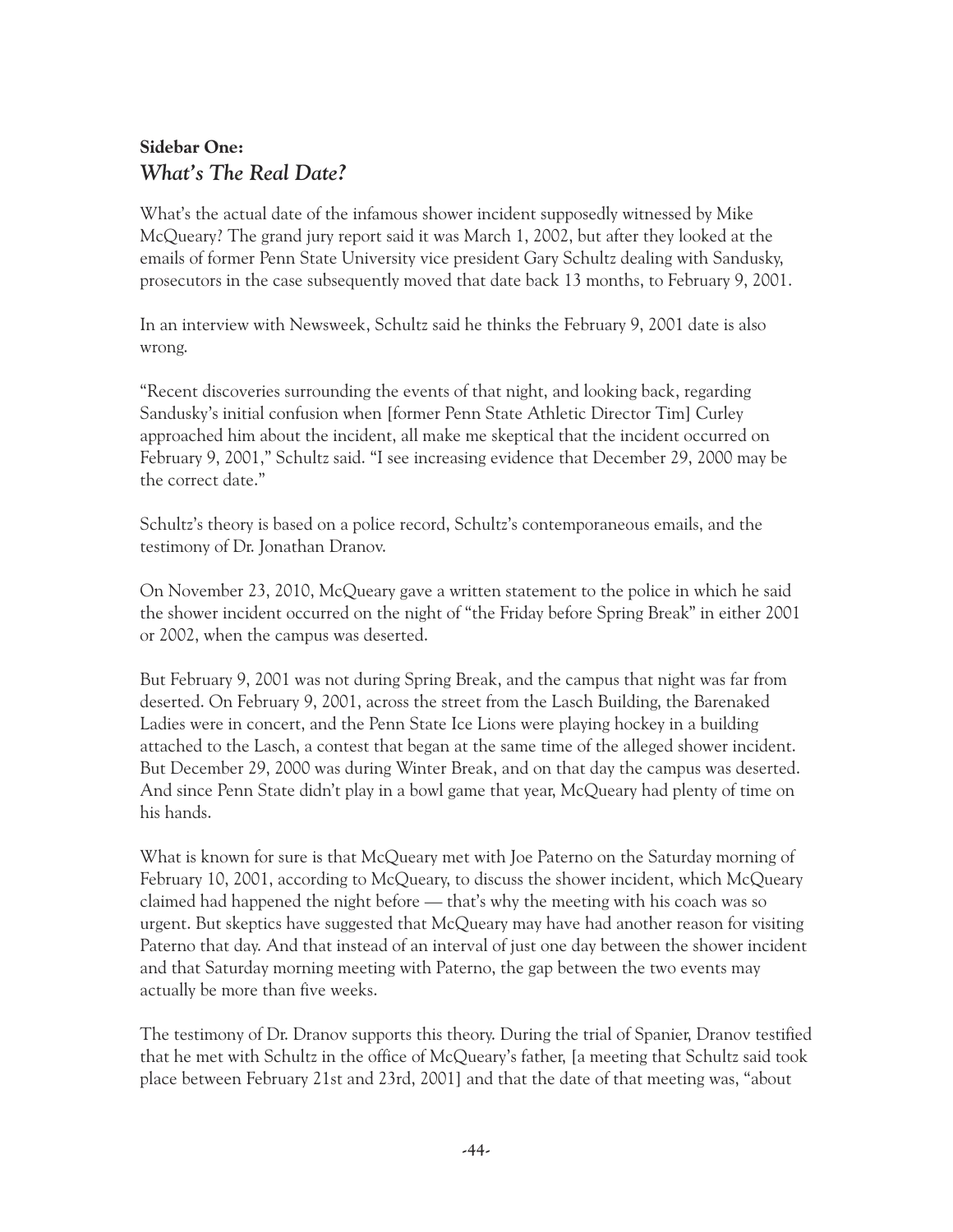three months or so after the [shower] incident." Meaning that going by Dranov's testimony, the date of the shower incident was in December, 2000. During McQueary's defamation case, McQueary's own lawyer stated during Dranov's testimony that the time lapse between the two events was "one or two months."

Because Penn State switched computer servers, Schultz's daily calendars no longer exist. But going from his contemporaneous emails, Schultz says that on either February 19th or 20th in 2001, he met with McQueary to discuss the shower incident. A few days after that, Schultz said, between February 21st and 23rd, he believes he met with Dr. Dranov and McQueary's father in McQueary's father's office, on another matter. At the end of that meeting, Schultz said, both McQueary Sr. and Dranov asked Schultz what was going on in response to Mike McQueary's report about the shower incident. In his testimony, Dranov confirmed the meeting with Schultz took place.

Schultz is convinced the real reason Mike McQueary went to see Paterno on February 10, 2001 was that two days earlier, it was reported that Kenny Jackson was leaving his post as wide receivers coach at Penn State to join the coaching staff of the Pittsburgh Steelers. That opened up a job McQueary badly wanted, but would not get for another three years. [This puts a hole in any cover up theory, as the first thing that would have happened is that McQueary would have been given the job and told to shut up, neither of which happened.]

McQueary has testified that when he first called Paterno to request a meeting with him, Paterno allegedly replied, "I don't have a job for you and if that's what it's about, don't bother coming over." But Paterno's widow Sue, who witnessed the phone call, vehemently denies this, saying, "That never happened!"

But if McQueary's plan was to hit the coach up for a job, when he went to the coach's house, Paterno was in a hurry, his wife said, and no job was ever discussed.

As for Sandusky, he has always maintained neither prosecution date made any sense. After reviewing the records, he is also convinced that the real date is December 29, 2000, because he connects to the night before he found out he did not the head coaching job at the University of Virginia, and he was on a road trip to Allan Myers.

Because this evidence has only recently come to light, McQueary has never been questioned about whether the shower incident actually happened on December 29, 2000.

If Schultz is right about the December 29, 2000 date, it means McQueary waited more than five weeks to talk to Paterno about the shower incident, instead of just a day, and that there was no urgency for the Saturday morning meeting.

If Schultz is right about the date, the whole prosecution story falls apart.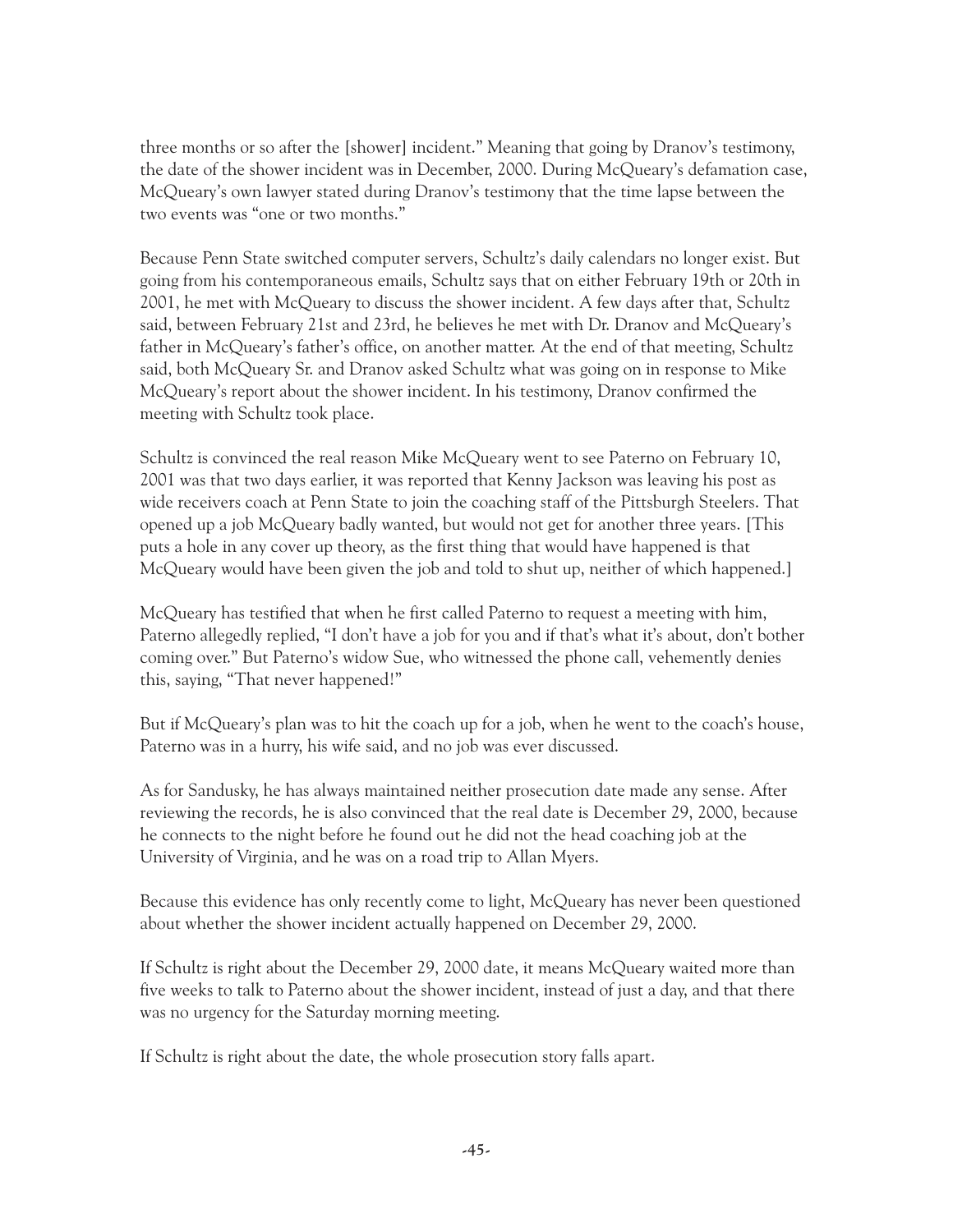#### **Sidebar Two:** *The Leaks*

Leaks from the Pennsylvania state attorney general's office were rampant in the Penn State sex case. And the biggest beneficiary was Sara Ganim, a young reporter for the Patriot News of Harrisburg, PA. According to court documents, she did favors for the attorney general's office, and they did favors for her, favors that helped her win a Pulitzer Prize, at 24.

On March 31, 2011, when she was 23, Ganim wrote the first story disclosing the workings of the secret grand jury investigation. At the time, the attorney general's nearly two-year-old investigation of Sandusky had stalled. Prosecutors had only one alleged victim, Aaron Fisher, then 17, but a prior grand jury apparently hadn't believed his story, because it declined to issue an indictment. As far as finding more victims, Deputy Attorney General Jonelle Eshbach wrote in a memo to her superiors in November 2010, the case was "dead in the water."

The Ganim scoop basically placed a want ad in the local newspaper on behalf of the state attorney general's office, seeking alleged victims. Over the next three months, the task force investigating Sandusky went out and conducted more than 160 interviews with former Second Mile alums. But unlike many recent high-profile sex abuse cases, there was no flood of new accusations once the story became public; instead, it was barely a trickle.

Gamin appears to have been an avid recruiter for the prosecution. Two days before she wrote that scoop revealing the secret grand jury investigation, Ganim, according to court papers filed by Sandusky's lawyers, left a message for Debra McCord, the mother of Zachary Konstas, an alleged victim that prosecutors wanted to interview. Ganim, according to the testimony of State Police Corporal Joseph Leiter, contacted the mother and gave her the name and phone number for an investigator assigned to the attorney general's office.

The reporter, according to court records, left this text message: "Debra, it's Sara from the Patriot. I just want to pass along this agent's name and number. The Attorney General has expressed interest in helping you." Ganim told McCord that if she wanted the case against Sandusky to proceed, she must call the investigator, because otherwise it might be dropped.

At Sandusky's trial, prosecutors stipulated that Ganim, who did not respond to a Newsweek request for comment, contacted McCord on their behalf.

Ganim was so wired with the attorney general's office that she knew about the impending indictment of Spanier six months before it happened. "Hi Graham," Ganim wrote Spanier on May 23, 2012. "I just heard that the AG's office is planning to file a perjury charge against you before the Jerry Sandusky trial that begins June 5th. Wondering if you have been contacted, or if you wanted to comment? Sara Ganim." Spanier was indicted in November 2012.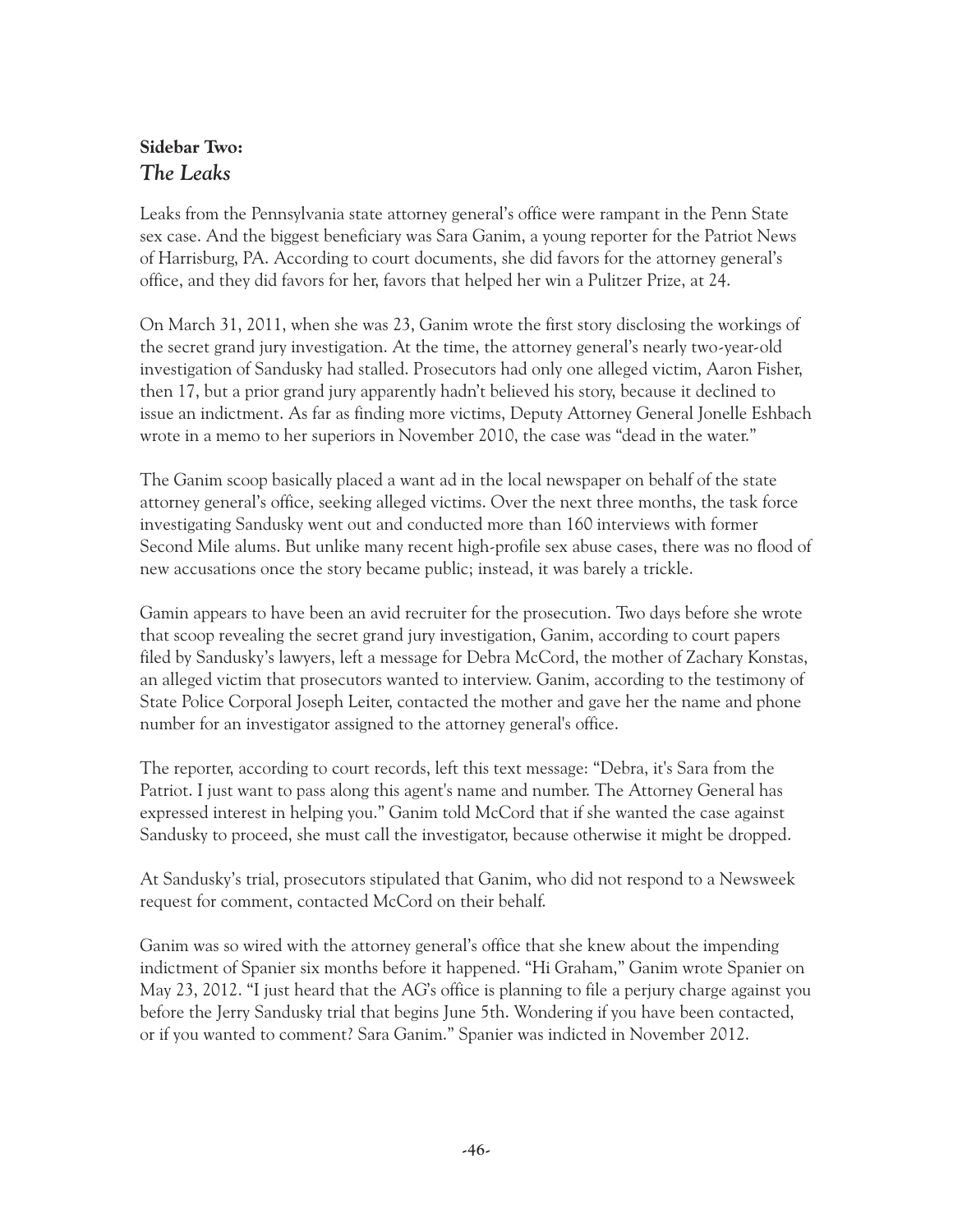It was Ganim who branded Sandusky "the most hated man in America." She also served as a consultant on HBO's upcoming Paterno movie, to be broadcast April 7th, and in the official movie trailer, is portrayed as the heroine of the story.

Another Ganim scoop involving McQueary's shower story has been refuted by a key witness. On Sept. 11, 2017, Ganim, now working for CNN, ran an exclusive about what she described as a newly discovered, one-page police report from 2011 in which McQueary supposedly described the emergency Saturday morning meeting he had with Paterno to tell him about the shower incident the day after it allegedly happened.

According to the report, McQueary told Paterno he had witnessed "an extreme sexual act occurring between Sandusky and a young boy… Paterno, upon hearing the news, sat back in his chair with a dejected look on his face," the report stated, adding that McQueary "said Paterno's eyes appeared to well up with tears. Then [Paterno] made the comment to McQueary this was the second complaint of this nature he had received about Sandusky," the report said, according to Ganim.

Sandusky grew up in a recreation center run by his father, the son of a Polish immigrant. That's where he got used to helping disadvantaged kids and taking group showers. In 1998, Sandusky had been investigated for taking a shower with Zachary Konstas, the 11-year-old boy whose mother complained about it to authorities.

Sandusky, who had been told the boy had cancer, admitted that he had gave him a bear-hug in the shower, and lifted him up to the showerhead so he could wash shampoo out of his hair, but he denied any sexual abuse, as did Konstas.

Various authorities came to the same conclusion. After an investigation by the Penn State police, the Centre County District Attorney and a psychologist and an investigator on behalf of the county's Children and Youth Services, no evidence of sex abuse was found. The psychologist who interviewed the boy for an hour wrote, "The behavior exhibited by Mr. Sandusky is directly consistent with what can be seen as an expected daily routine of being a football coach." The psychologist, who interviewed several high school and college football coaches, wrote that it was "not uncommon for them to shower with their players."

Konstas, whose relationship with Sandusky continued almost until his arrest, when he was sending him "Happy Father's Day" texts, found a lawyer and entered psychotherapy. He subsequently contended that although Sandusky had never abused him, he was "grooming" him for future abuse.

After Sandusky was convicted, Konstas, 29, of Colorado Springs, CO sued Penn State the civil courts for damages and collected \$1.5 million in a 2015 confidential settlement.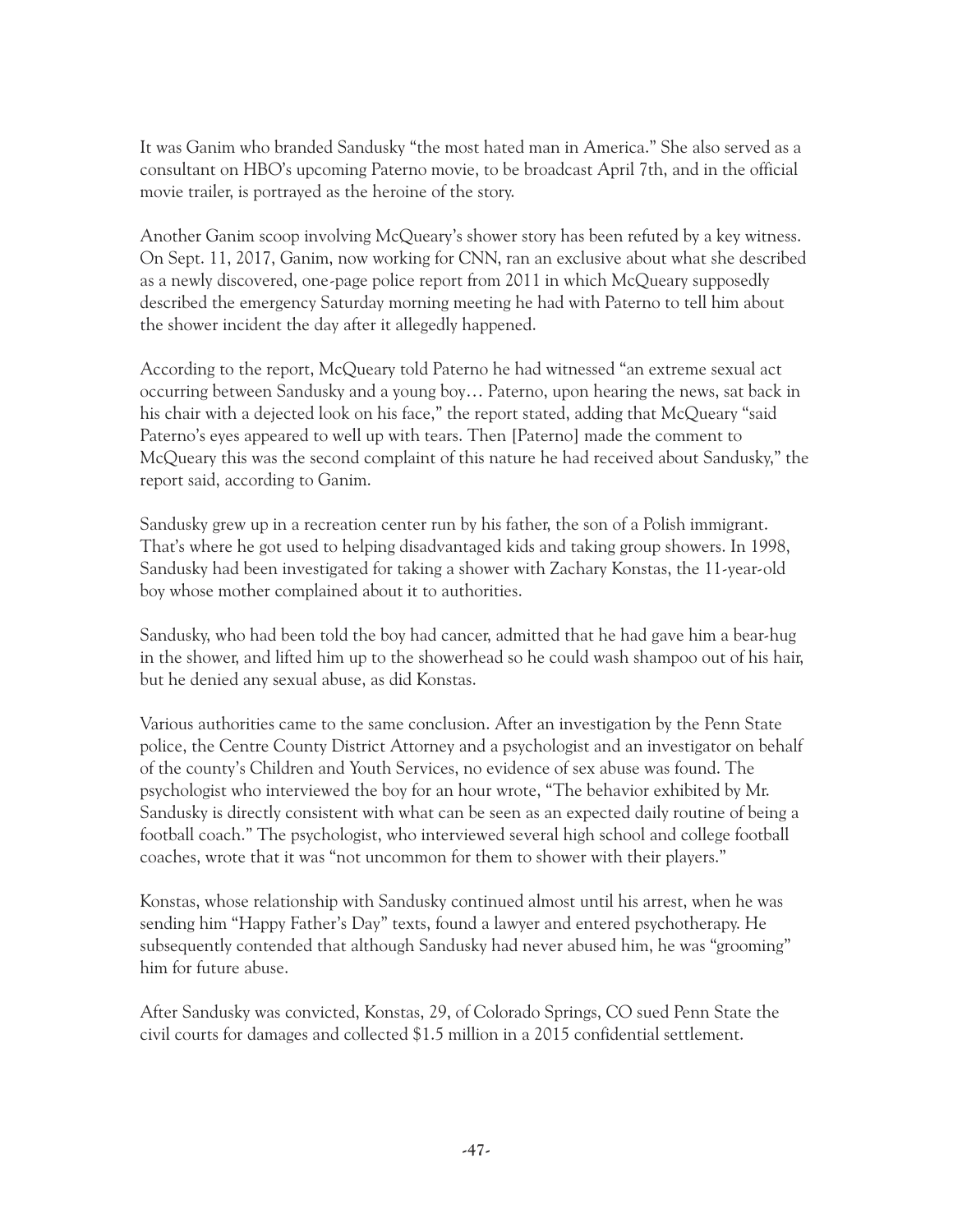If this extraordinary, one-page police report exists—and skeptics have called on Ganim to release it—it was never turned over to defense lawyers when it would have been relevant at the criminal trials of both Sandusky and Spanier.

On the Saturday morning that Mike McQueary had his emergency with Joe Paterno, there was one other person in the room, and for the first time, that person has told her story. Sue Paterno, the coach's widow, witnessed that meeting, and what she knows about it has not been reported until now. "Mike McQueary was only here 3 minutes so no way could he have said all the stuff he's saying now," she wrote in an email to a former Penn State official. "Joe was just out of the shower & dressing quickly to go to the Dapper Dan Dinner in Pittsburgh," which was held on Feb. 10, 2001. The quote from Paterno's widow was in stark contrast to the characteristic reluctance on the part of the Paterno family over the years to criticize McQueary, the official whistleblower in the case.

#### **Sidebar Three:** *A Political Hit Job*

Four days into his investigation at Penn State, former special agent John Snedden called his bosses at the U.S. Federal Investigative Services [FIS] to tell them that despite all the media hoopla, there was no sex scandal in Happy Valley. "I just want to make sure you realize that this is a political hit job," he recalled telling his bosses. "The whole thing is political."

Snedden's report quoted former Penn State President Graham Spanier telling a member of the university's board of trustees, "I was so naive." Snedden explained that comment: "He means that politically. [Spanier] was [too] naive to understand that a governor would go to that level to jam him. How a guy could be so vindictive," referring to Tom Corbett, the former governor of Pennsylvania. Corbett, according to Snedden, was angry at Spanier for publicly opposing his plan to cut Penn State's \$300 million budget by 52 percent.

On March 9, 2011, at a press conference attended by the media and more than 100 spectators, Spanier ripped Corbett's proposed budget cuts as a "near-total abandonment" of state support for public higher education. "Abraham Lincoln is weeping today," Spanier said, referring to the Morrill Act of 1862, signed by President Lincoln, that fostered the creation of so-called "land-grant institutions" such as Penn State. Those institutions were funded by grants of federally-controlled property to use or sell, as part of a campaign to expand the availability of higher education to non-elites.

In Snedden's report, Spanier "explained that Gov. Corbett is an alumni [a Pennsylvania private college]," and a "strong supporter of the voucher system." Corbett, Spanier told Snedden, "is not fond of Penn State, and is not fond of public higher education."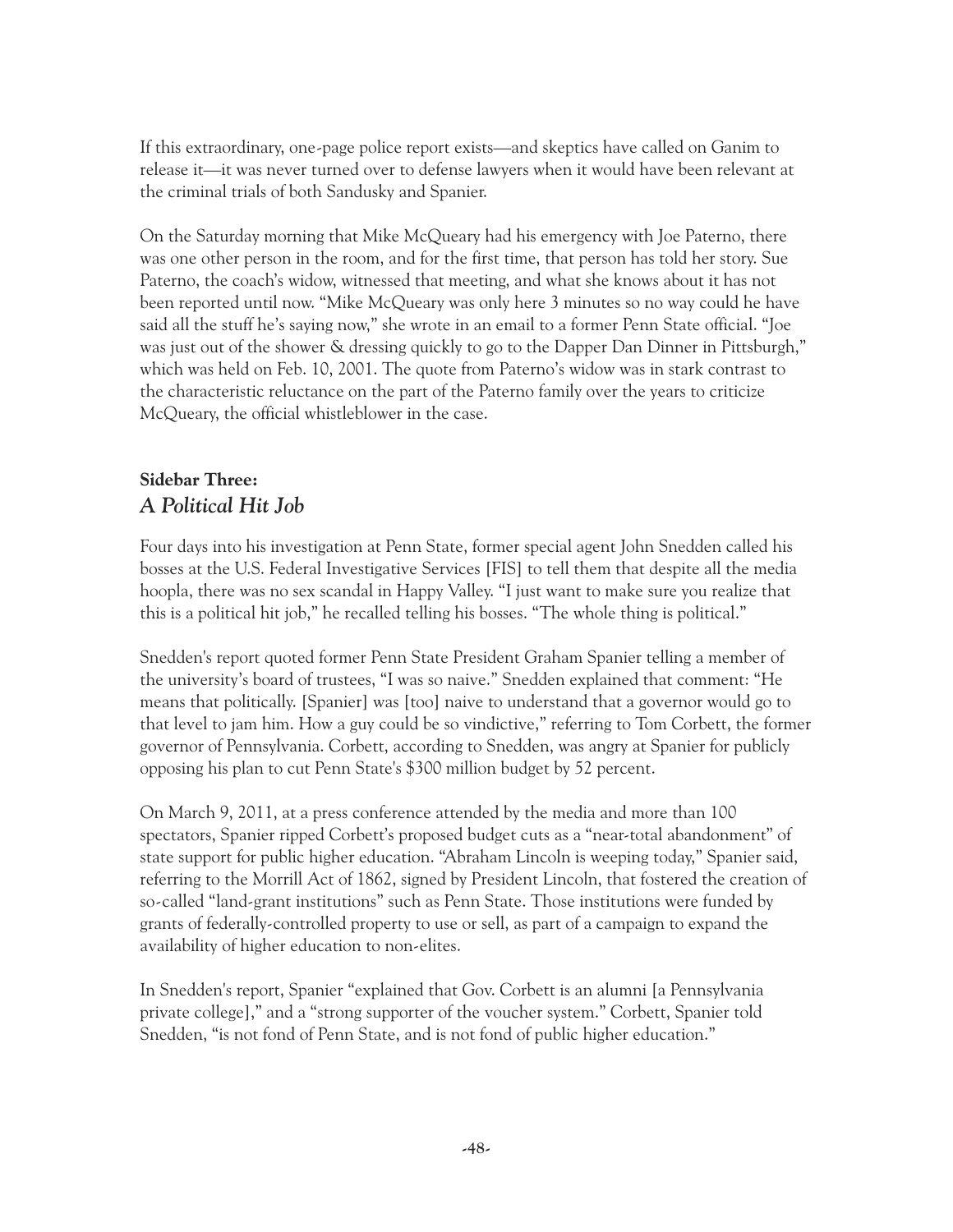In response to those comments, Corbett, through a spokesperson, issued this statement: "This is a biased and flawed report by an investigator who never contacted me for my perspective. Since the time Mr. Spanier made his fabricated claims to the investigator, he went to trial and was found guilty by a jury of his peers for endangering the welfare of children."

As part of his investigation, Snedden placed Spanier under oath and questioned him for eight hours. During that interview, Spanier stated that he had been the victim of "vindictiveness from the governor."

Spanier, Snedden wrote, "is now hearing that when the Penn State Board of Trustees was telling [Spanier] not to take action" about the scandal and that [the trustees] were going to handle the situation," behind the scenes, "the governor was actually exercising pressure" on the trustees to fire Spanier.

When the scandal hit, "It was a convenient disaster," Snedden said. It gave the governor a chance "to fulfill vendettas," and get rid of Spanier, as well as Paterno, who was opposed by John Surma, then the CEO of U.S. Steel, and a prominent member of the university's board of trustees. It was Surma who called for the trustees to fire Paterno, as well as Spanier in a voice vote.

At the same time Snedden was investigating Spanier, former FBI Director Louis Freeh was writing his report on the scandal, a report commissioned by Penn State, for which they paid \$8.3 million. Freeh came to the opposite conclusion that Snedden reached, finding there had been a cover up. Freeh's report found a "striking lack of empathy for child abuse victims by the most senior leaders of the university," which included Spanier, who had repeatedly been beaten by his father as a child, resulting in four adult surgeries on his head and face.

Freeh found that Spanier, Joe Paterno, former Penn State Vice President Gary Schultz and former Athletic Director Tim Curley "repeatedly concealed critical facts relating to Sandusky's child abuse from the authorities...." Freeh reached these conclusions without his investigators ever talking to Paterno, Schultz, Curley, McQueary or Sandusky. Freeh only talked to Spanier briefly, at the end of his investigation.

What does Snedden think of the Freeh report? "It's an embarrassment to law enforcement."

Confidential records show that Freeh's own people disagreed with his conclusions. His staff reviewed a May 21, 2012 draft of Freeh's report, which was subsequently turned over to Penn State officials. The lead paragraph of the draft said, "At the time of the alleged sexual assaults by Jerry Sandusky, there was a culture and environment in the Penn State Athletic Department that led staff members to fail to identify or act on observed inappropriate conduct by Sandusky."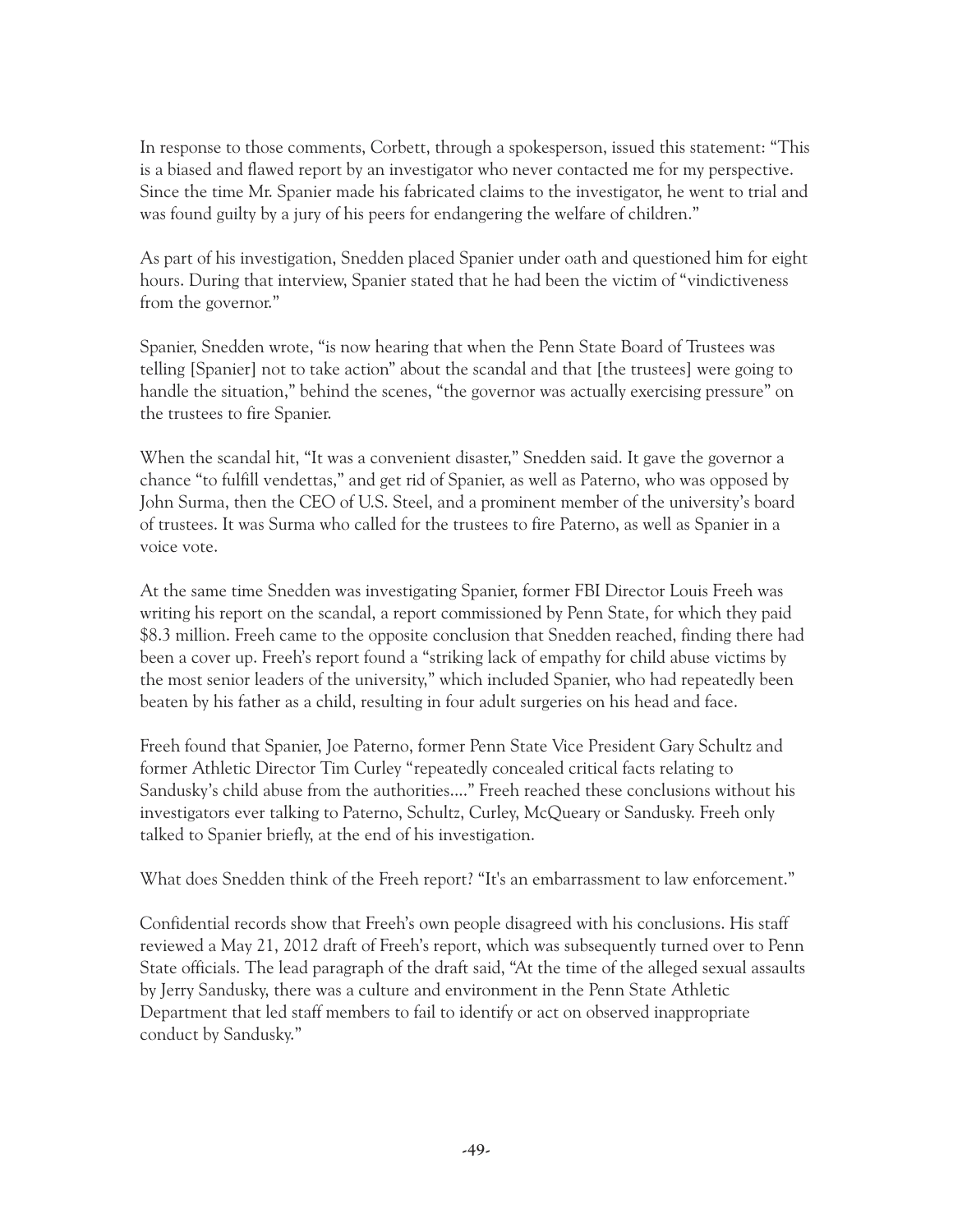The draft report talked about an environment of fear that affected even a janitor who supposedly saw Sandusky assaulting a boy in the showers: "There existed an environment within the athletic department that led an employee to determine that the perceived threat of losing his job outweighed the necessity of reporting the violent crime of a child."

Over that paragraph in the draft report, a handwritten note said, "NO EVIDENCE AT ALL!" Freeh, however, included that charge in his final report about the janitor who allegedly saw Sandusky assault another boy in the showers but was so fearful he didn't report it. However, when the state police interviewed that janitor, Jim Calhoun, he stated three times that it wasn't Sandusky he had seen sexually abusing a boy. [The state police didn't bother to ask Calhoun who was the alleged assailant.] At Sandusky's trial, however, the jury convicted Sandusky of that crime, in part because his defense lawyer never told the jury about Calhoun's interview with the state police.

Freeh concluded there was a coverup at Penn State, but his investigators weren't so sure. On March 7, 2012, in a conference call, Kathleen McChesney, a former FBI agent who was one of Freeh's senior investigators, noted that they had found "no smoking gun to indicate [a] cover-up."

In a written statement to Newsweek, Freeh claimed that after McChesney made that observation, his investigators found "the critical 'smoking gun' evidence" in a 2001 "email trove among Schultz, Curley and Spanier."

In that email chain, conducted over Penn State's own computer system, the administrators discussed confronting Sandusky about his habit of showering with children at Penn State facilities, and telling him to stop, rather than report him to officials at The Second Mile, as well as the state Department of Public Welfare. In the email chain, Curley described the strategy as a "more humane approach" that included an offer to provide Sandusky with counseling. Spanier agreed, but wrote, "The only downside for us if the message isn't 'heard' and acted upon [by Sandusky] and we then become vulnerable for not having reported it."

Curley subsequently told Sandusky to stop bringing children into Penn State facilities, and informed officials at The Second Mile about the 2001 shower incident. But Penn State didn't inform the state Department of Public Welfare about Sandusky, which Freeh claimed was the smoking gun.

By definition, however, a cover-up needs a crime to cover up. And Penn State's administrators have repeatedly testified that the 2001 shower incident reported by McQueary was never represented to them as a sex crime, but rather horseplay. The 1998 shower incident also was investigated by multiple authorities, who found no crime, nor any evidence of sex abuse.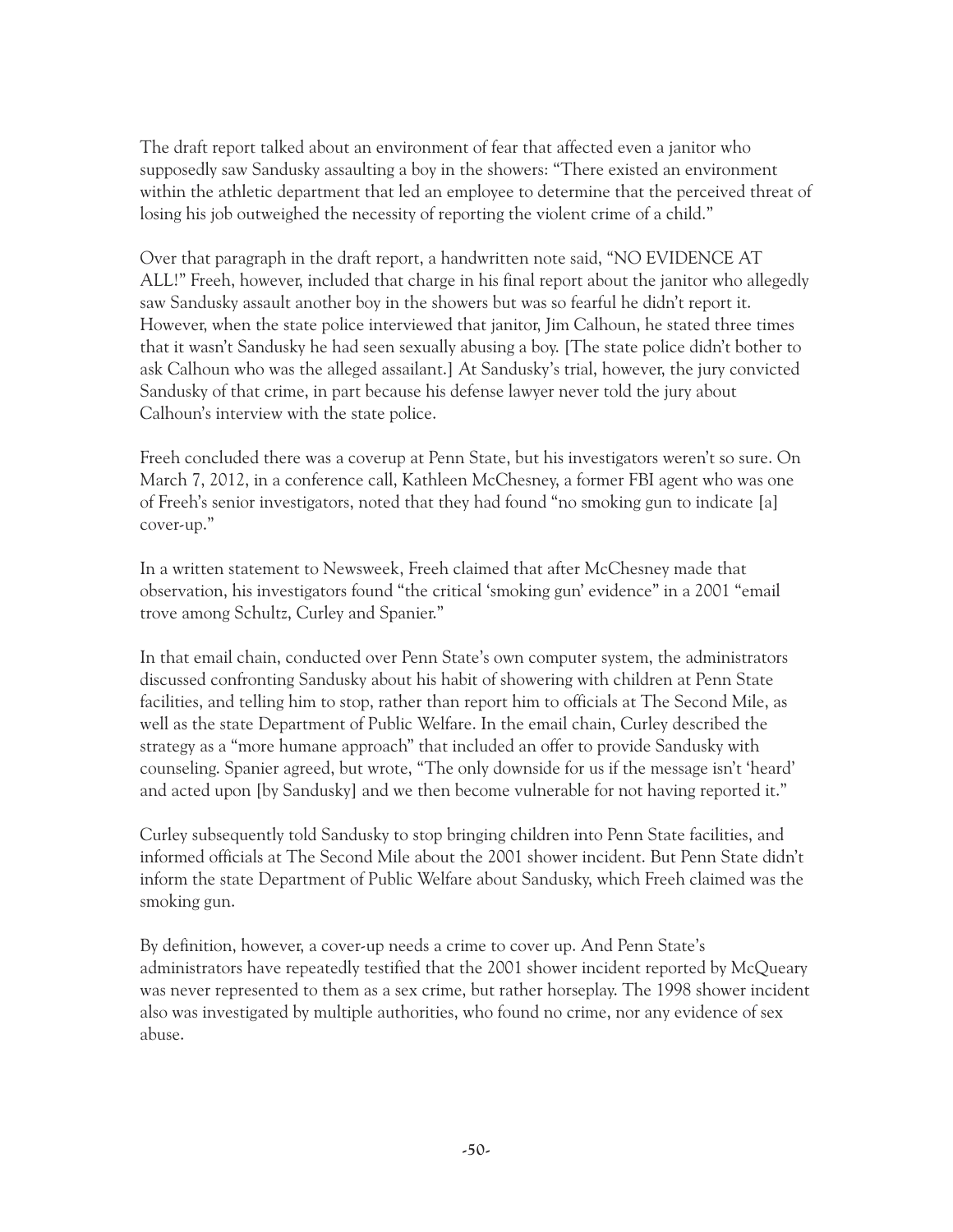Freeh, however, claimed that a trio of college administrators should have caught an alleged serial pedophile who had already been cleared by the Penn State police, the Centre County District Attorney, as well as a psychologist and an investigator from Centre County's Department of Children and Youth Services. To buy into the conclusions of the Freeh Report, you'd also have to believe that Penn State's top officials were dumb enough to plot a cover up on the university's own computers.

#### *'Looking at a Bullet'*

The night before former Penn State University President Graham Spanier was going to be arrested, neither he nor his lawyers knew about it. But Gregory Paw, a senior investigator for Louis Freeh did, thanks to a leak from Deputy Attorney General Fina. On the night of October 31, 2012, Paw sent an email to the Freeh Group, which was supposed to have conducted an independent investigation. "PLEASE HOLD VERY CLOSE," he wrote his colleagues. "Fina called tonight to tell me that Spanier is to be arrested tomorrow, and Curley and Schultz re-arrested. . . Spanier does not know this information yet..."

This was just one of several leaks from the Attorney General's office to the Freeh Group. In another email sent on October 31, 2012, Paw wrote Omar McNeill, another senior investigator at the Freeh Group, spilling the details of how Fina was pressuring former Penn State general counsel Cynthia Baldwin into becoming a cooperating witness, even though she was the lawyer who had represented Spanier, Schultz, and Curley when they appeared before the grand jury probing Sandusky.

"The ever-colorful Fina said yesterday that he has told Baldwin's counsel that he was comfortable putting '12 people in a box' and being able to convict her," Paw wrote. "[Fina] also said [Baldwin] was 'looking at a bullet.'"

Emails showed that Fina had long targeted Baldwin, as well as Spanier. In a June 6, 2012 email, written a month before Freeh released his report on Penn State, Paw informed the other members of the Freeh Group that Fina had told him he "still looked forward to a day when Baldwin would be 'led away in cuffs,' and he said that day was going to be near for Spanier."

In May 2012, Baldwin was one of the last witnesses interviewed by retired Special Agent Snedden. Baldwin told Snedden that Spanier was "a very smart man, a man of integrity," and that she trusted him, and trusted his judgment. But after being targeted by prosecutors for her role in the alleged cover-up, Baldwin flipped and became a prosecution witness. And five months after she talked to Snedden, Baldwin told the grand jury that the information Spanier gave reporters about his knowledge of Sandusky, as well as his conduct in the alleged scandal, was filled with falsehoods. "He is not a person of integrity," Baldwin testified. "He lied to me."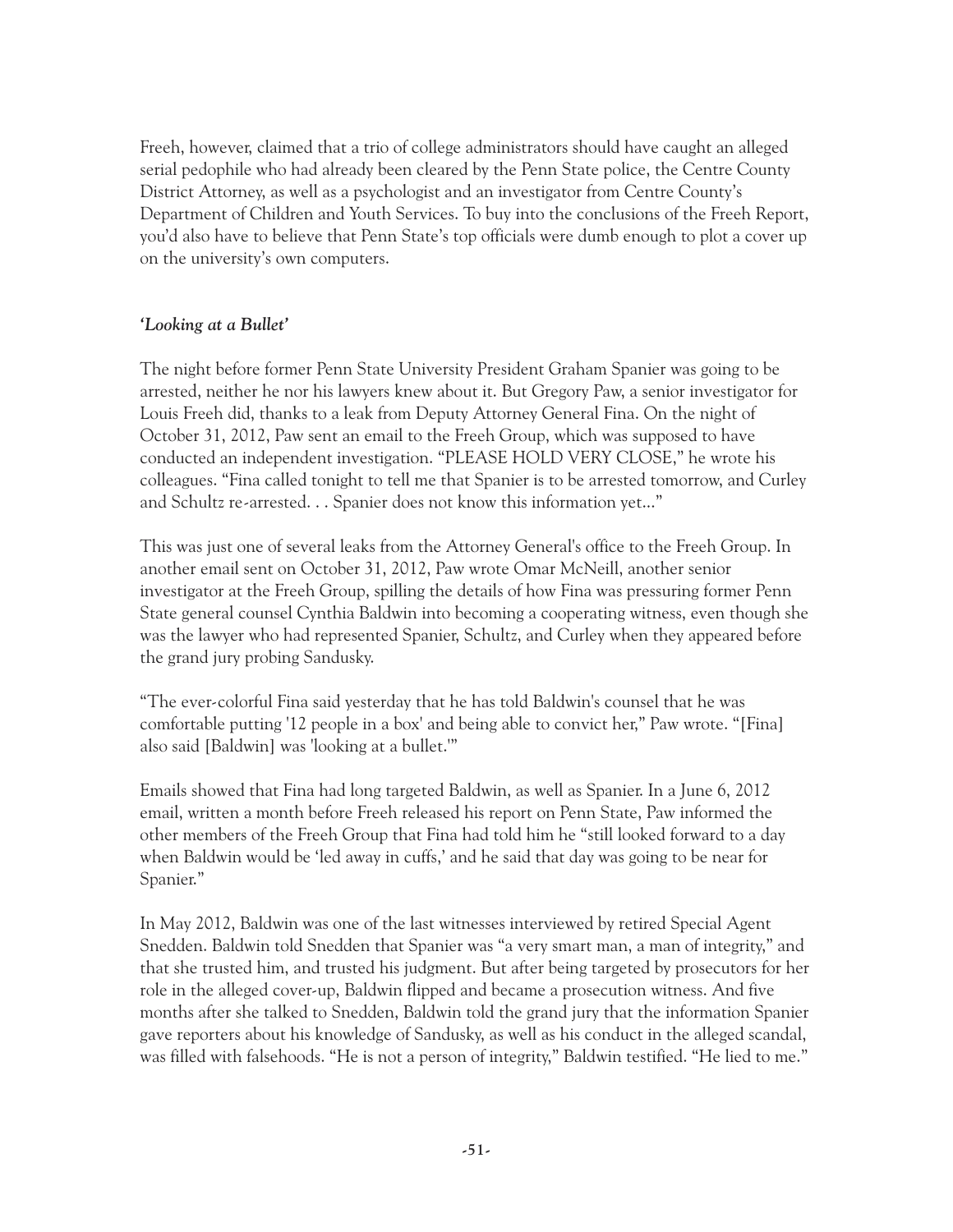Spanier subsequently accused Baldwin of unethical conduct. In a January 16, 2013 affidavit, Spanier wrote that Baldwin had misled him, and that he had never waived the attorney-client privilege, meaning that according to legal ethics, Baldwin could not testify against him.

The Pennsylvania Superior Court agreed. Citing misconduct by both Baldwin and Fina, the court dismissed charges of perjury, obstruction of justice and conspiracy against both Spanier and Schultz, and charges of obstruction and conspiracy against Curley in 2016. The court said that Baldwin did indeed breach the attorney-client privilege when she testified before the grand jury; the court also found Fina's questioning of Baldwin there "highly improper." According to the Superior Court, Fina misled the grand jury judge, and posed a "significant number" of questions to Baldwin that "implicated potential confidential communications."

Fina, now a criminal defense lawyer, did not respond over months to several Newsweek requests for comment.

Former FBI Director Freeh wrote to Newsweek that several of the emails in question "were written months after our Penn State work had ended, after our recommendations already were being implemented by Penn State."

The emails regarding what Fina had to say, Freeh wrote, were attempts by "leakers" to "distract from the damning and conclusive record of the horrible acts that took place at Penn State in the years before Sandusky's arrest."

When Newsweek asked whether Freeh, as a private citizen during his Penn State probe, was authorized to have access to secret grand jury information, he declined comment.

On Oct. 18, 2017, when Jefferson County, Pennsylvania, Presiding Judge Henry Foradora decided in a 59-page opinion that he was denying Jerry Sandusky a new trial, he specifically cleared two former deputy attorney generals, Fina and Jonelle Eshbach, of charges of prosecutorial misconduct, for allegedly leaking grand jury secrets.

Judge Foradora apparently didn't believe the testimony about a prominent grand jury leak, as divulged by the official whistleblower in the case.

On the witness stand at the trial of former Penn State President Graham Spanier, on March 21, 2017, Mike McQueary, the official whistleblower in the case, testified that Eshbach had called him days before the release of the grand jury report in 2011, to warn him, "We're going to arrest folks and we are going to leak it out."

As emails show, Fina was repeatedly leaking grand jury secrets to investigators at the Freeh Group. But Judge Foradora concluded that it wasn't Fina or Eshbach who was leaking grand jury secrets to reporter Sara Ganim. Why? Because Fina had testified the had set a trap for the real leakers in the attorney general's office, but couldn't find the culprits. Fina also asked the supervising judge of the grand jury to investigate where the leaks were coming from.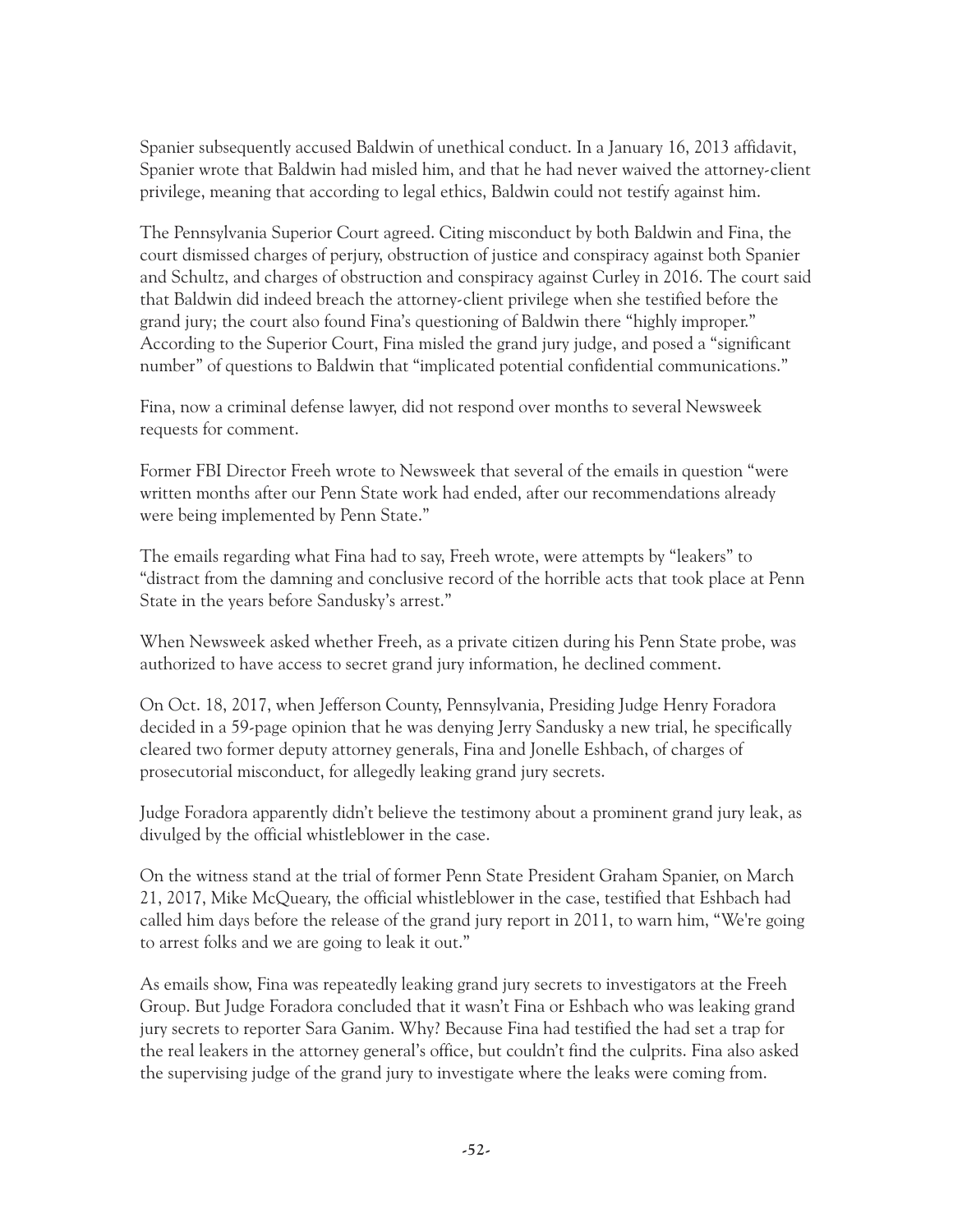"It is a fact of human nature that one engaged in or aware of misconduct he does not wish to have exposed does not ask an outside source to investigate it," the judge wrote.

#### **Sidebar Four:** *The Spanier Trial*

#### *Ever-Changing Story*

When former Penn State President Graham Spanier went on trial on March 21, 2017 at the Dauphin County Courthouse in Harrisburg, PA, he was charged with one count of conspiracy and two counts of endangering the welfare of a child. He was facing another jury pool tainted by years of saturation media coverage of the scandal. A 2013 poll of Dauphin County residents commissioned by defense attorneys found that 46.9 percent of those questioned in Dauphin County agreed with the statement that even if Penn State officials like former Penn State athletic director Tim Curley and former university vice-president Gary Schultz did nothing illegal, "they should be punished."

Seventy percent of the people polled in Dauphin County agreed that "from very early on, officials like Curley and Schultz knew exactly what was going on with Sandusky."

Almost 65 percent agreed that "the culture at Penn State and in the Penn State athletic department tolerated Sandusky's behavior." And 62.6 percent agreed that "Curley and Schultz helped to create the culture at Penn State that tolerated Sandusky's behavior."

No wonder that rather than stand trial, Curley and Schultz decided to plea bargain to one misdemeanor count of endangering the welfare of a child. "The state [attorney general's office], the media, the incredibly-flawed Freeh Report, and accuser settlements based erroneously on our presumed guilt, created a stew that made it impossible to get a fair trial," Schultz wrote in an email to Newsweek. "I feared facing a jury with three felony counts for these reasons."

But Spanier refused to cut a deal. When the former Penn State University president went on trial, the prosecution called as its star witness Michal Kajak, a 28-year-old who had testified at the Sandusky trial and was known as "Victim No. 5."

To keep the victim's identity secret (even though he was an adult), Kajak was sworn in as a witness in the judge's chambers. When the jury came out, they were surprised to see Kajak already on the witness stand. As extra sheriff's deputies patrolled the jammed courtroom, looking for spectators who might try to snap a picture, the judge announced to the jury that the state's star witness would be referred to in court as "John Doe."

The prosecutor placed a box of Kleenex next to the witness stand before he asked Kajak if he had ever been sexually abused.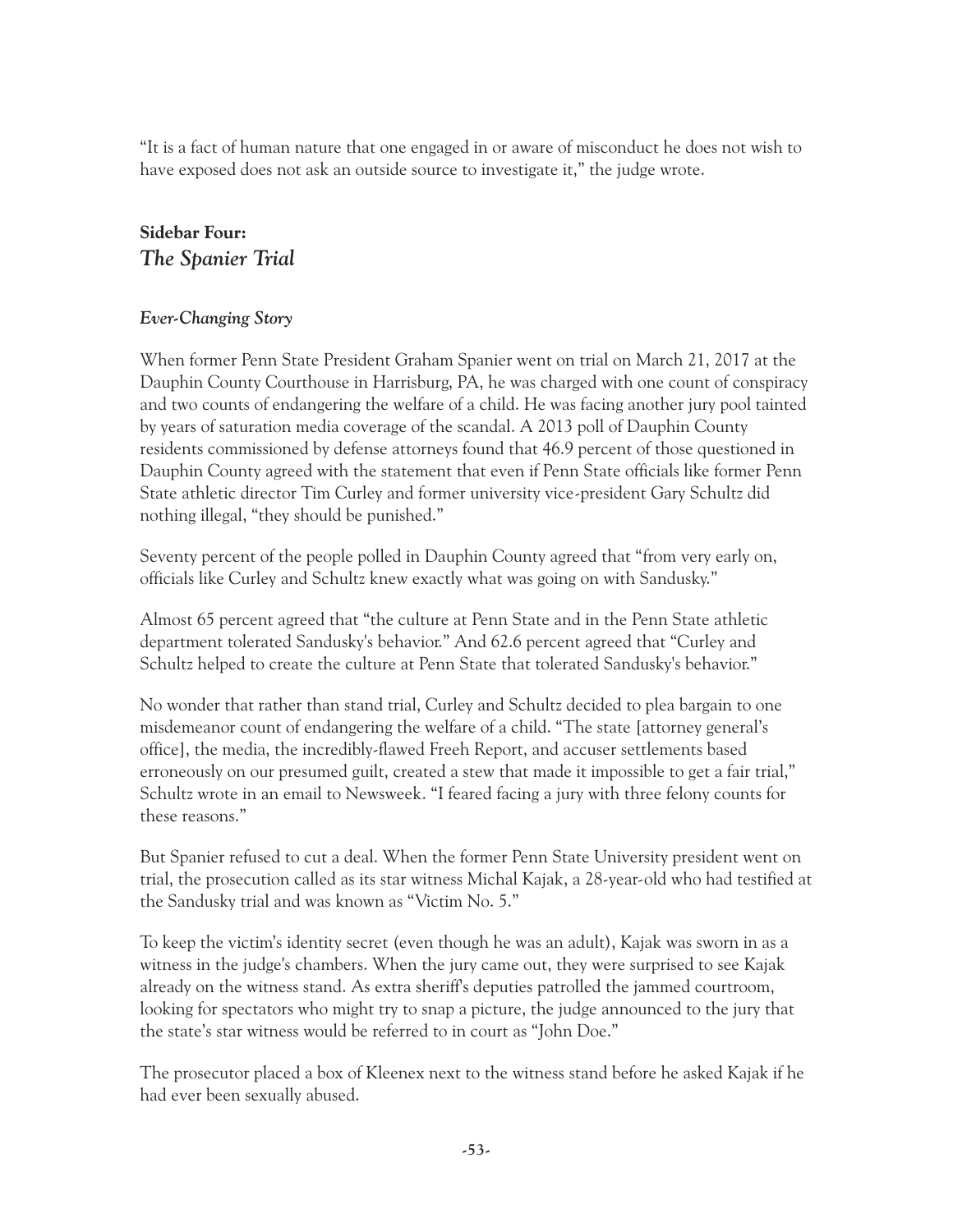"Yes," Kajak said, already sniffling.

By whom? the prosecutor asked.

"By Jerry Sandusky," Kajak said, as he continued to whimper.

The details of his alleged sex abuse, however, were never explained to the jury, possibly because it was another murky and ever-changing story.

When the police interviewed Kajak on June 7, 2011, he claimed that when he took a shower with Sandusky, Sandusky made him touch his erect penis. But at Sandusky's trial a year later, Kajak testified that Sandusky had lathered him up with soap and then forced him against the shower wall, where Kajak felt Sandusky's erect penis pressing against his back. This time, instead of saying Sandusky made him touch his penis, Kajak told the jury he ran out of the shower before Sandusky could do anything else.

The jury at the Sandusky trial didn't believe Kajak; they acquitted Sandusky of indecent assault for that alleged incident.

Another credibility problem for Kajak: he gave three different dates for his alleged abuse. First, he said the shower attack took place in 1998, when he was 10 years old, and claimed he didn't even know what an erection was when he allegedly saw that Sandusky had one. That 1998 date, however, turned out to be a year before Kajak first met Sandusky at a summer camp. Then, Kajak changed his story to say he was abused when he was 13 or 14, in either 2001 or 2002. When he filed his civil claim in 2012, Kajak claimed he was abused in August 2001, just before 9/11, when Kajak was turning 13, and presumably knew what an erection was.

When Kajak filed his civil claim for damages in 2012, he dramatically ALTERED his allegations to say that after Sandusky groped him in the showers of the Penn State gym, "he pushed Michal against the shower wall, penetrated Michal and sodomized him."

If true, Kajak perjured himself at the criminal trial of Sandusky.

It was yet another recovered memory of abuse. In his civil claim, Kajak stated that when he was being examined by a licensed psychologist, "Michal revealed to Dr. [Stephen R.] Cohen that he recently recalled, through a flashback, that Sandusky had raped him in the showers in August, 2001. The flashback had been prompted, Kajak claimed, by "a recent experience in the shower with his girlfriend," which "triggered 'an intense flashback and recollection of being raped. As Dr. Cohen notes, 'It is not uncommon for victims of sexual assault to block out memories and details of the event, but have flashbacks later in life and recall the details that have long been suppressed.' "

In Kajak's civil claim, he wasn't deposed by a lawyer or examined by a psychiatrist on behalf of Penn State. Instead, in 2013, the university paid Kajak, 29 of Royersford, PA, a confidential settlement of \$8.1 million.